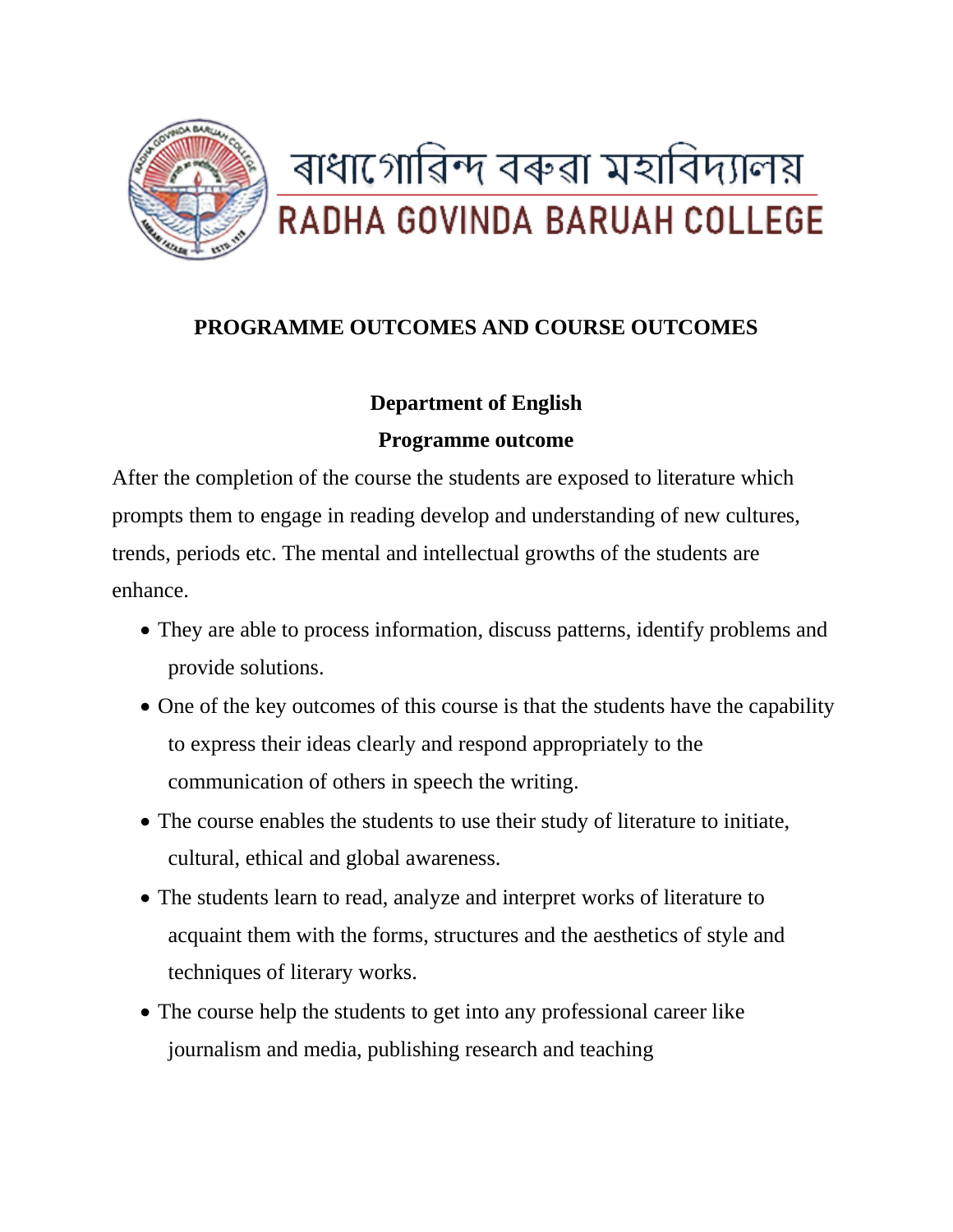Course Outcome B.A. (Honours)

**Name of Course:** ENG-HC-1016 Indian Classical Literature (Paper1)

This paper introduces students to a selection of the literatures of India in English translation.

#### **Course Outcomes**

At the end of the course, the students will be able to:

- Understand the rich and diverse canvas that Indian Classical literature offers
- Get familiar with different genres like drama, poetry and the epic narrative
- Think laterally about the literatures of the world and the possibility of cultural exchange

**Name of Course:** ENG-HC-1026 European Classical Literature (Paper2)

This paper introduces students to classical writing in Europe that saw the emergence of traditions that cut across the genres of poetry, theatre and general discourse.

#### **Course Outcomes**

At the end of the course, the students will be able to: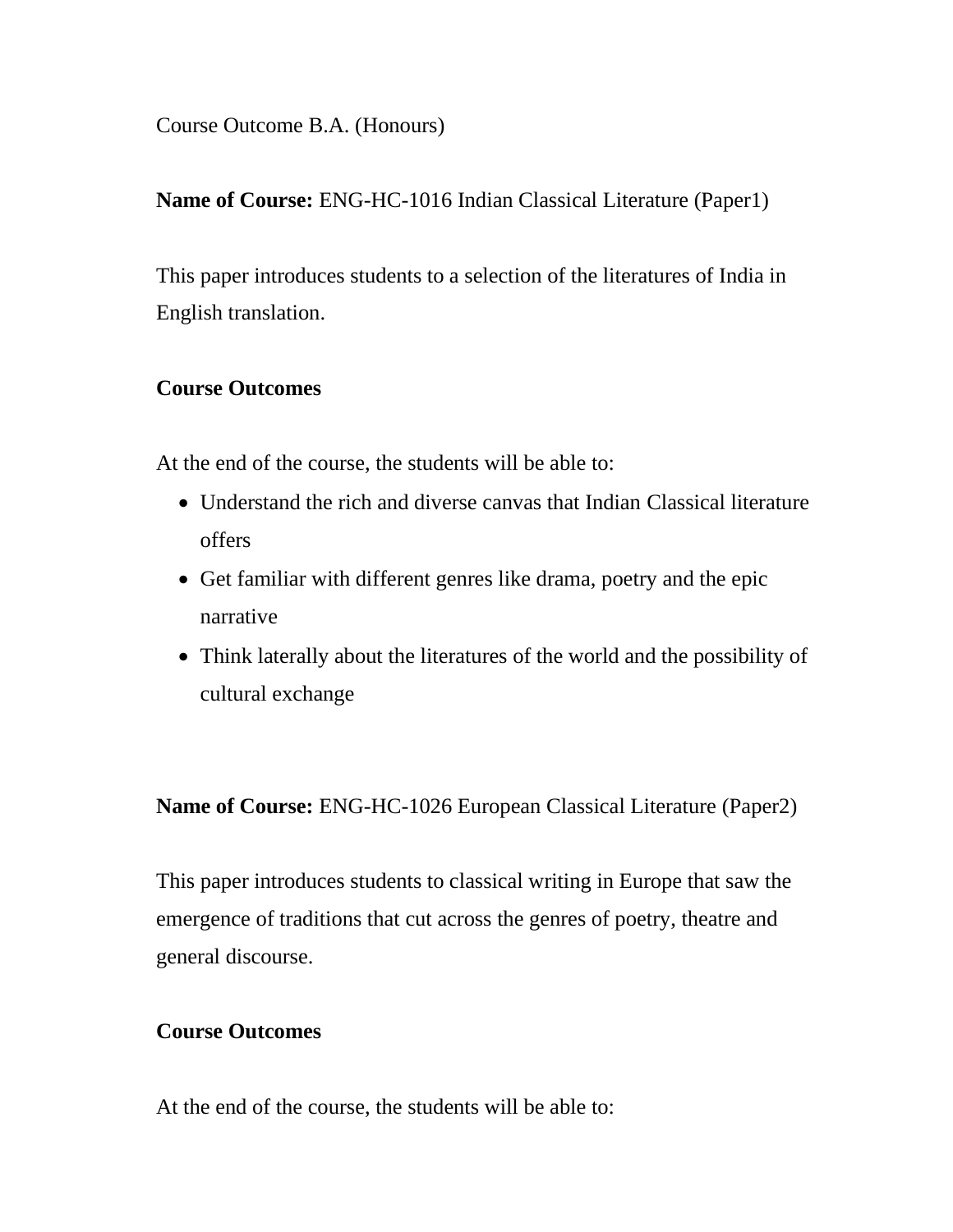- Learn about the essentials of classical European poetry
- Comprehend the widely divergent theatrical tradition as represented by writers like Sophocles and Plautus
- Get acquainted with the representative texts belonging to the classical period

## B.A. & B.COM ENGLISH under CBCS

## **Name of the Course**: ENG-CC-1016 English I (Compulsory Core)

This paper aims to provide students the opportunity to read and respond to representations of issues in contemporary life and culture in the English language.

## **Course Outcomes**

At the end of the course, students will be able to:

- Understand themes and topics that are insightful, stimulating and informative as represented in the selected texts
- Know the basics of grammar
- Learn to comprehend unseen passages

# **SEMESTER II**

**Name of the course:** Indian Writing in English (Paper 2:1)

In this paper students will be introduced to Indian Writings in English and thereby enlarge their understanding of Indian English Writing in a wider perspective.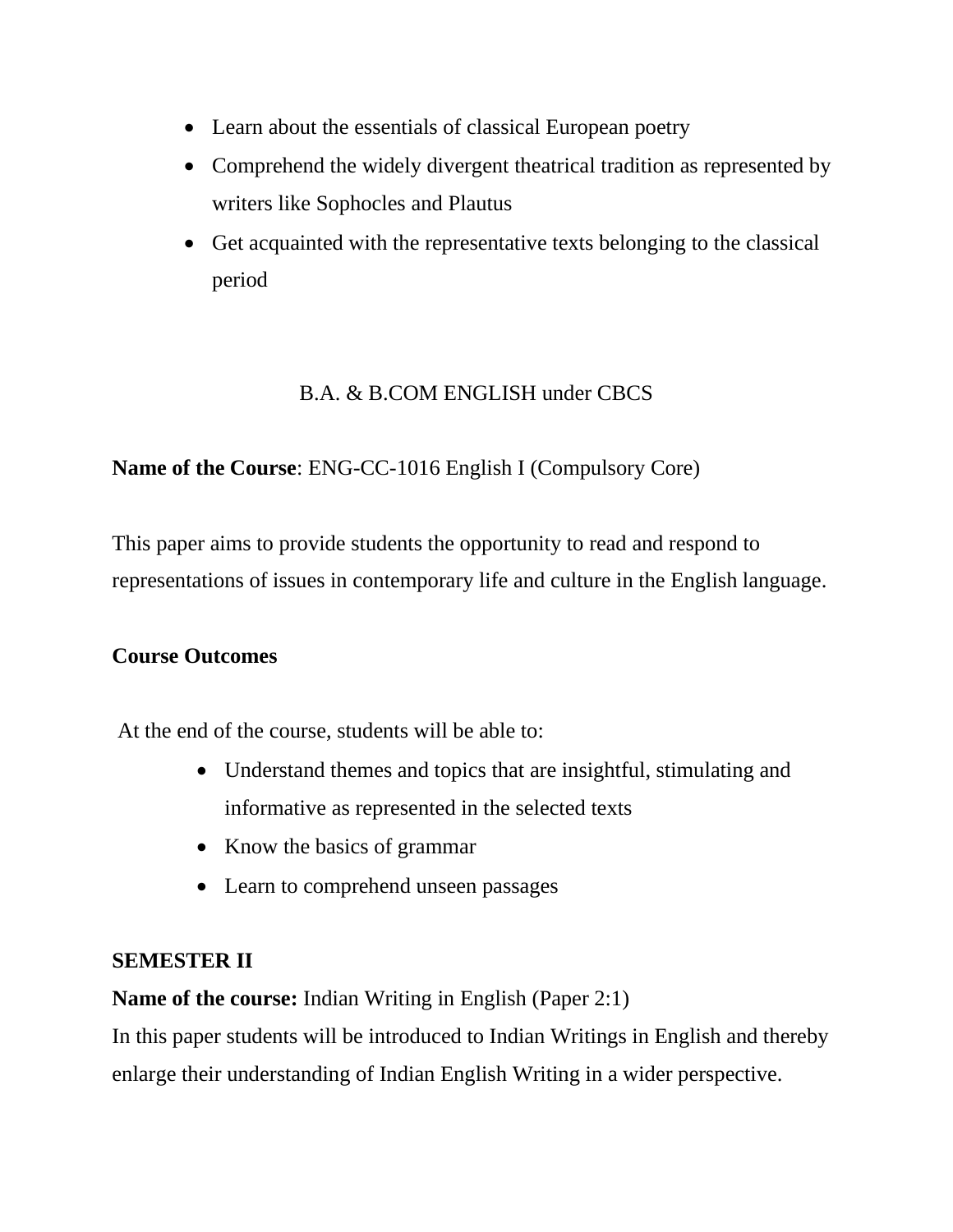## **Course Outcomes**

After the end of the course, students will be able to:

- Relate the circumstances that influenced and shaped the emergence of Indian English Literature.
- Understand the place of English Writing in India in the larger field of English Literature.
- Critically analyze the artistic and innovative techniques used in different genres of English Writing against Indian historical and cultural contexts.

#### **Name of the course:** British Poetry and Drama  $14<sup>th</sup> - 17<sup>th</sup>$  century (2:2)

In this paper the students will be acquainted with the evolution process of two major forms in English Literature namely, Poetry and Drama from 14<sup>th</sup> to 17<sup>th</sup> centuries.

#### **Course Outcomes**

At the end of the course, students will be able to:

- Understand the evolutionary stages of poetry and drama from the beginnings which led to further developments in literary styles and techniques.
- Acquaint with the trends, authors and work of the period.

## **SEMESTER II**

## **Name of the course:** English II

This paper aims to familiarize the students with different trends of English poetry and develop their skills of composition and grammatical usage.

## **Outcomes**

After completion of the course students will be capable of-

• Appreciating and analyzing English poetry coming of varied ages and literary contexts.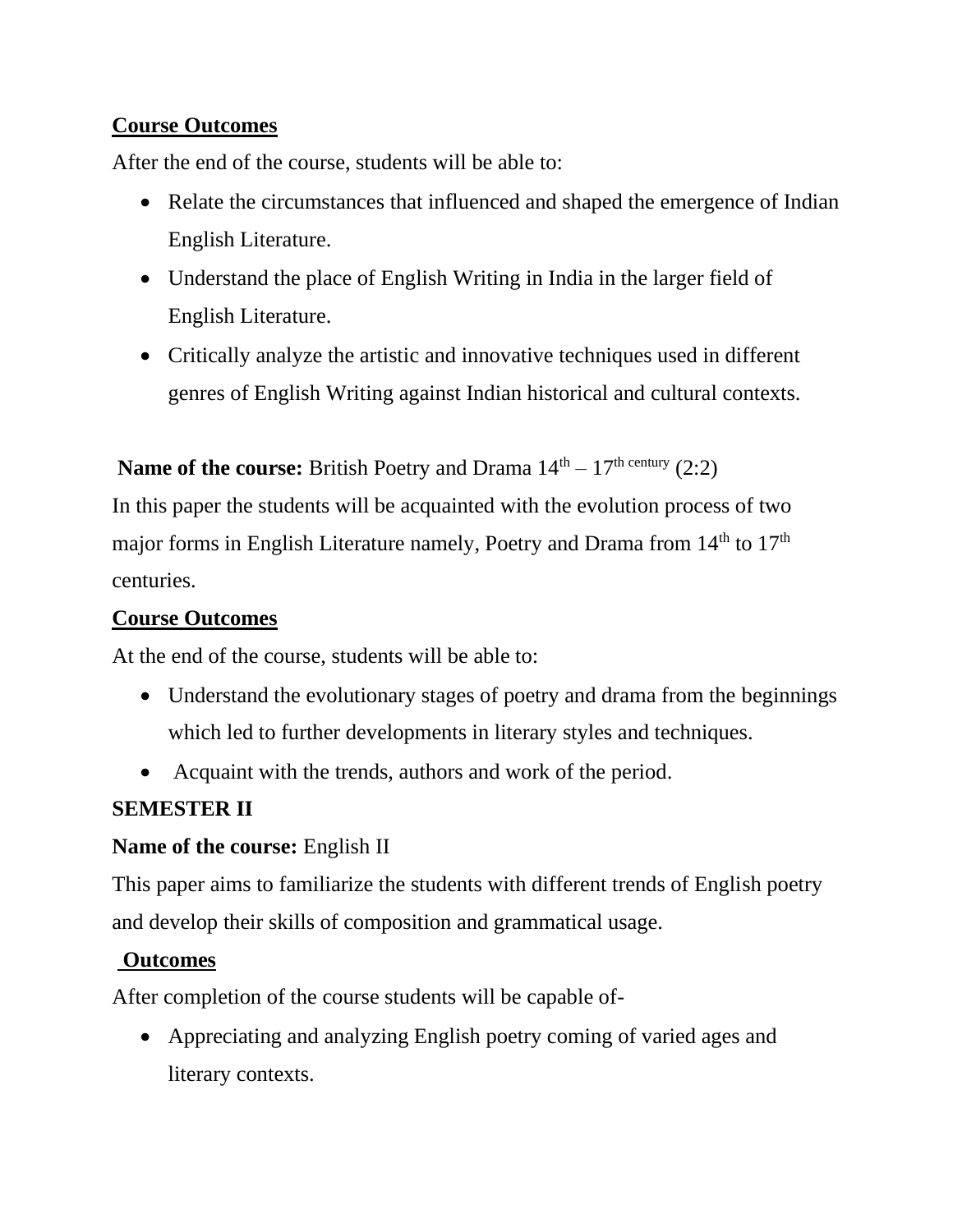• Know the basis of grammar and composition.

#### **SEMESTER III**

#### **Name of the Course:** American Literature (3:1)

In this course the students will be introduced to American Literature.

#### **Outcomes**

- Acquaint the students with the main currents of American literature in its social and cultural contexts.
- Reflect on the growth of American society and the way the literary imagination has grappled with such growth and change.

**Name of the Course:** History of English Literature and Forms (3:2)

In this paper the students will be introduced to the History of English Literature and the major literary forms- Poetry, Drama, Fiction, and Non-fictional Prose.

## **Outcomes**

The students completing this course will be able to-

- Develop a chronological approach to the study of poetry, drama, fictional and non-fictional prose.
- Learn to analyse texts as representative of broad generic explorations.

**Name of the course:** British Poetry and Drama 17<sup>th</sup> and 18<sup>th</sup> centuries (3:3) In this paper there is an aim to acquaint the students with British Literature in the 7<sup>th</sup> and 18<sup>th</sup> centuries which sees the development of greatly diverse kinds of writings.

## **Outcomes**

At the end students will be able to-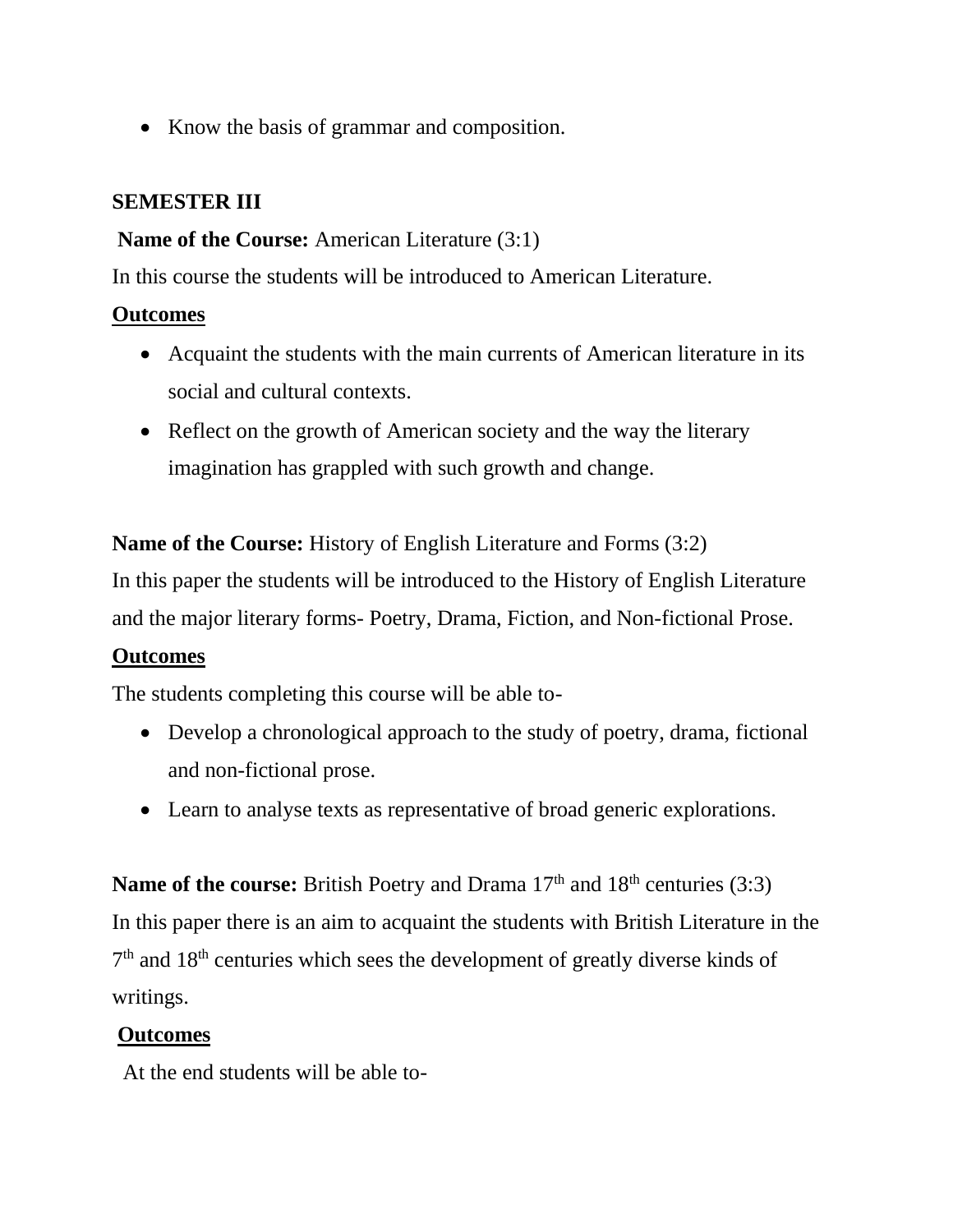- Appreciate the depiction of the political and social changes in Britain during this period.
- Analyse and examine the themes, topics and literary movement from the Puritan age to the restoration and Neo- classical periods.

## **SEMESTER III**

## **Name of the course:** Alternative English I (CC)

In this paper attempt is made to acquaint students with the major genres of English

Literature through texts which

are prominent in each genre.

## **Outcomes**

Upon completion of the course the students will be able to-

- Understand the representation of the distinctive qualities of a particular genre.
- Analyze the texts in their respective social and cultural contents.

# **SEMESTER – III**

## **Name of the course**: (English R C) British Literature

This paper aims to offer the students a reading of wide range of British texts of different genres.

# **Outcomes**

After completion of the course, students will be able to-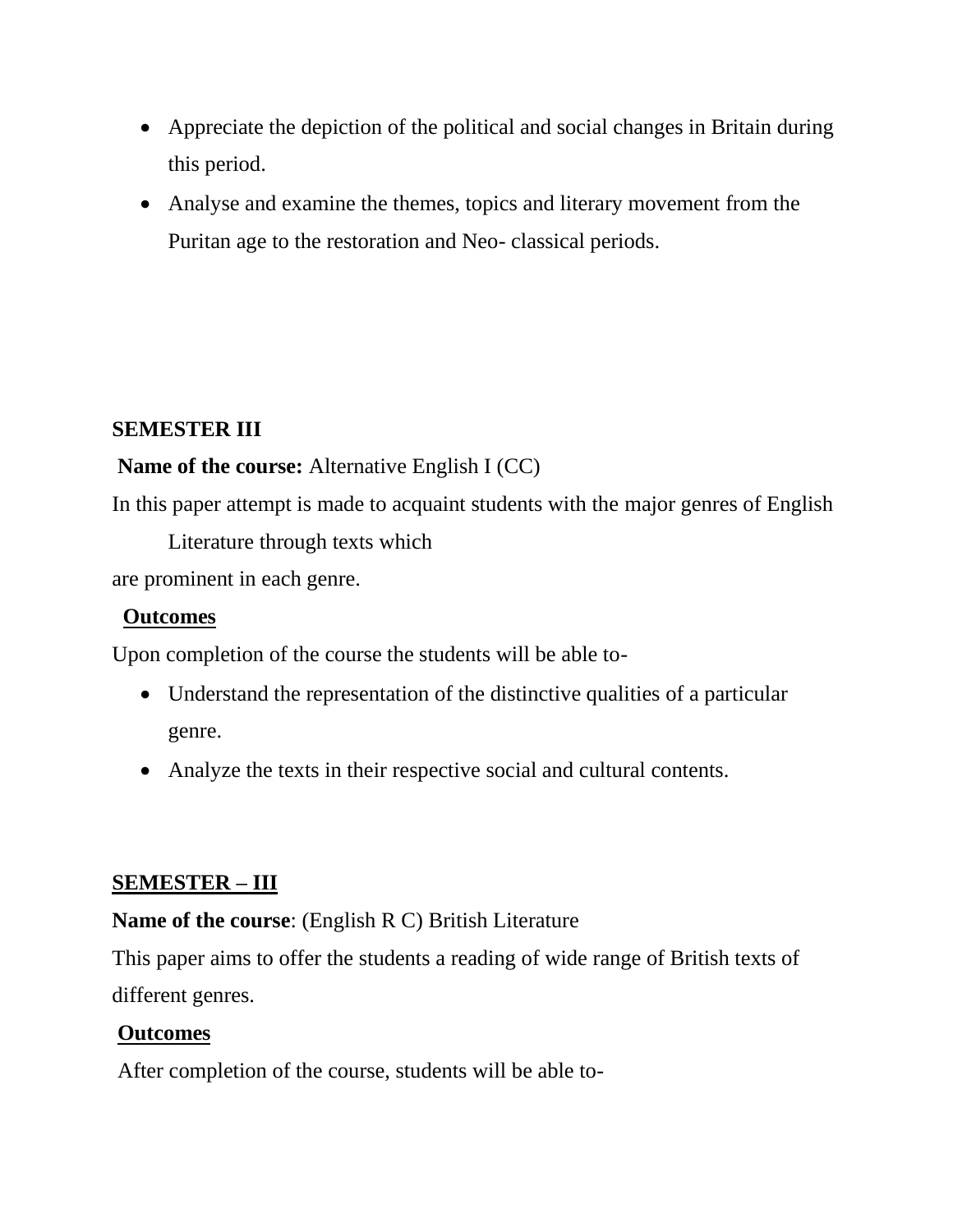- Reflect on British life and culture through a study of texts of different genres.
- Reflect the circumstances of the texts to the social set-up of British life.

## **Semester IV**

**Name of the Course:** British Literature: The 18<sup>th</sup> Century (Paper 4.1)

In this paper, students will study novels, poetry and other non-fictional prose of the 18<sup>th</sup> Century and thereby be exposed to the excellence and variety of English literature during the period.

#### **Course Outcomes**

After the end of the course, students will be able to :

- Identify the different modes of creative expression and the characteristics associated with it.
- Understand and interpret a text by placing it in relation to its social, historical and cultural context.

**Name of the course:** British Romantic Literature (Paper 4.2)

The paper aims to familiarize the students with the literature of the Romantic period and note how literature of the period was able to connect people across class.

#### **Course Outcomes**

After completing the course, students will be able to:

• Appreciate the triumph of Romantic imagination in the writings of some of the remarkable poets of the age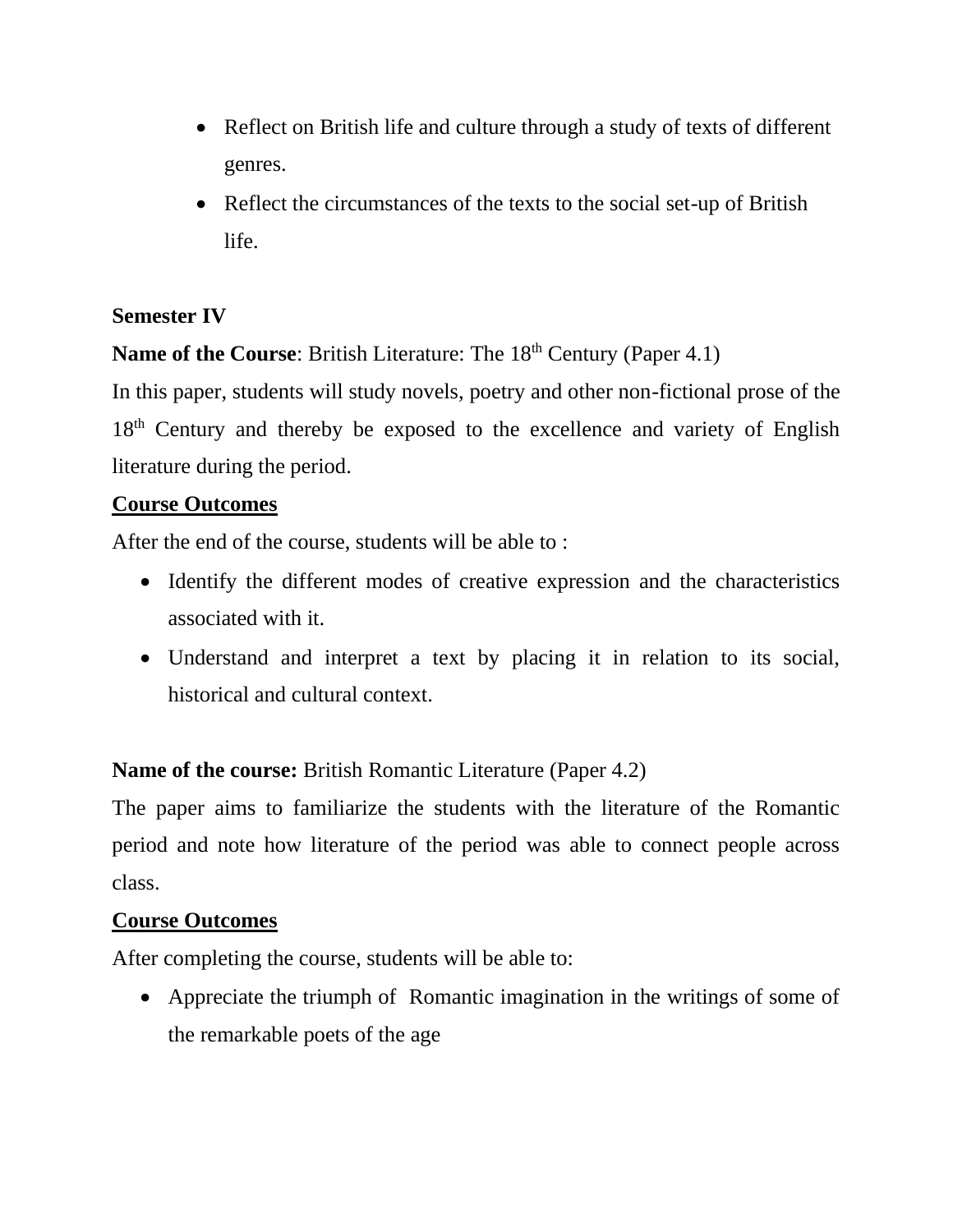- Analyse different ideas about the relationship between humans and nature and the role of the poet
- Understand the spirit of the age as well as be well acquainted with how this spirit was incorporated in the literature of the period.

# **Name of the course- British literature- the 19th century (paper 4.3)**

In this paper is an attempt to acquaint the students with the flourishing stature of the novel form.

#### **Course outcomes:**

By the end of this course the students will be able to

- Appreciate the selected texts in terms of their impact in refining the novel as a genre.
- Recognize the pain undertaken by stalwarts like Austen and Rossetti to establish the novel as a complete literary entity.
- Analyze the social concerns presented in these texts.

#### **SEMESTER IV**

#### **Generic Elective**

**Name of the Course :** Literary Cross Currents: Forms: Prose, Poetry, Fiction and Play

In this paper, students will study non-fictional prose, fiction, poetry and drama situated in different period of literary history.

## **Course Outcomes:**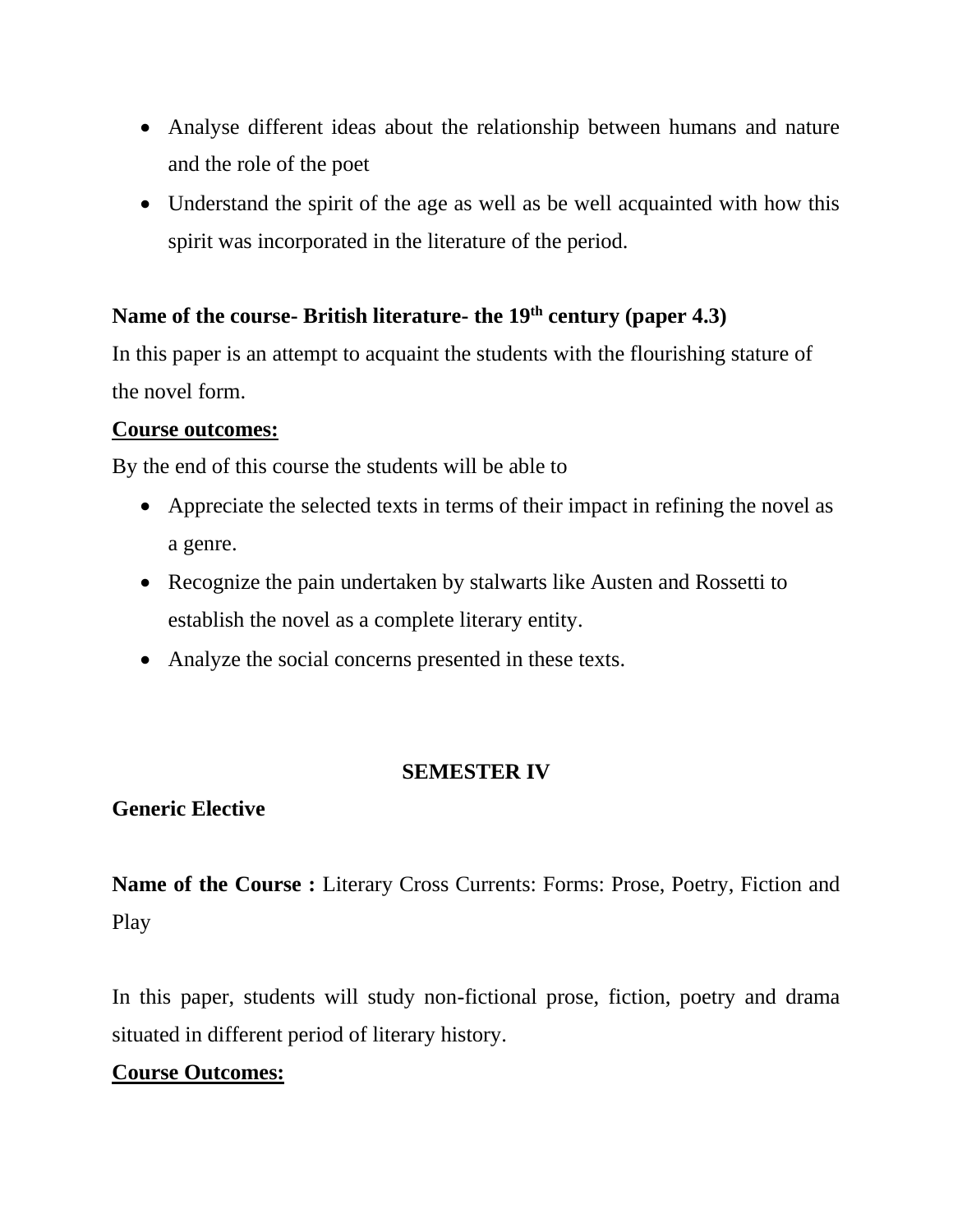After the successful completion of the course, students will be able to:

- Understand different formal concerns of a literary form and study actual texts exemplifying the literary form.
- Analyse the evolutionary or historical dimension of the literary works, their growth and transformations
- Note the affinities as well as differences existing among the literary forms.

**Name of the Course :** Language, Literature and Culture

The paper aims to introduce students to the relationship between language, literature and culture

## **Course Outcomes:**

After the end of the course, students will be able to:

- Understand how language varies according to the world view and culture of the group in which it is used.
- Distinguish between the language of everyday communication and the language used in literature.

## **Skill Enhancement Course**

**Name of the Course:** Translation: Principle and Practice

The paper aims to acquaint students with some major trends of translation theory and also help them engage in practical translation.

## **Course Outcomes:**

The students completing this course will be able to :

• Trace the history of Translation Studies in India and understand the challenges faced in a multilingual context like India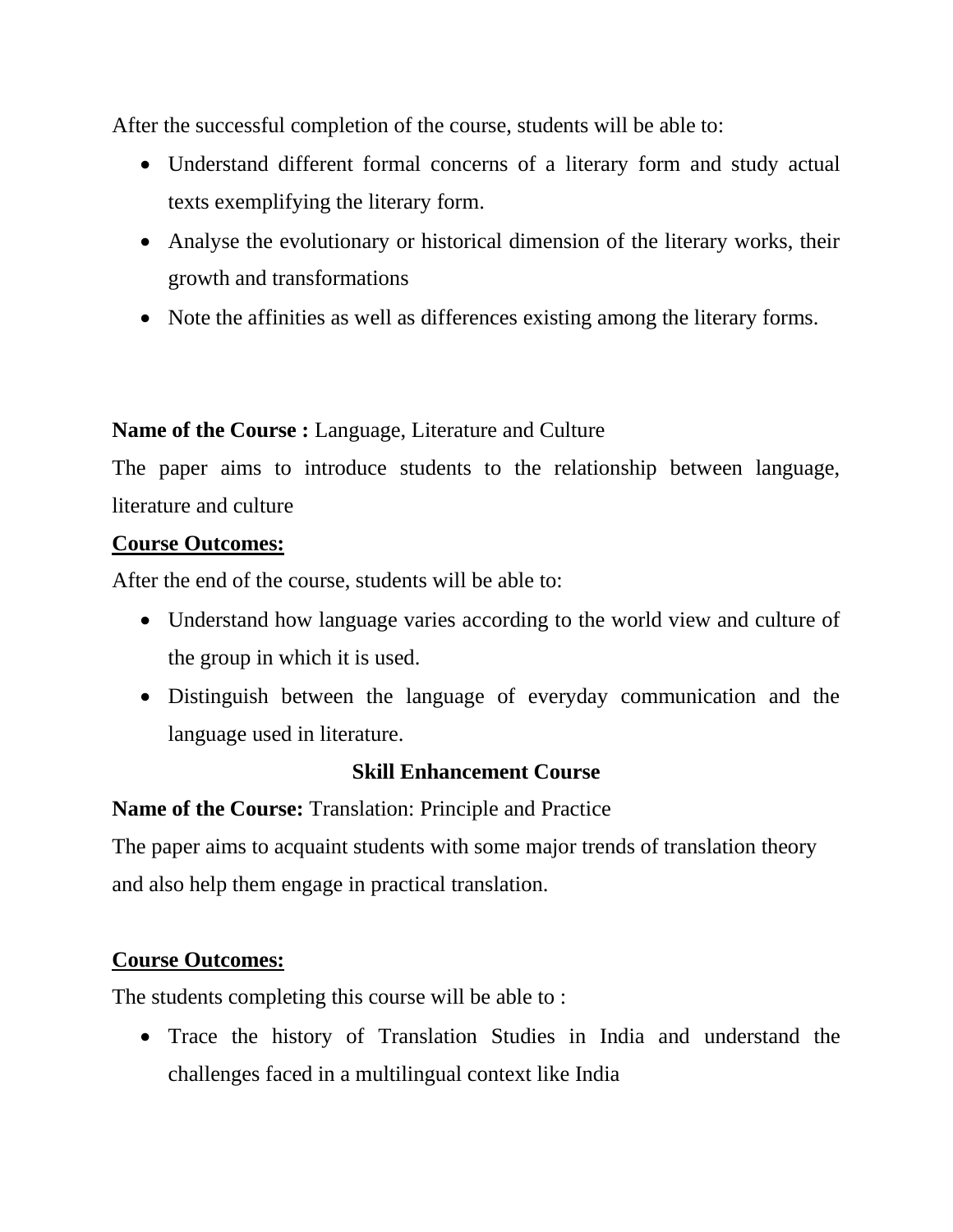- Understand the different modes and types of translation
- Develop a better understanding of translation as a practice and various challenges involved in it.

# **ALT-CC-4016 (Alternative English II)**

Course Objectives: The course has been designed to familiarise students with different forms of literature, texts and their contexts.

Course Outcome:

After completing this course the students will be able

- to understand literary representations and writer's engagement with the social, cultural and political milieu.
- understand the different forms of literature and form critical ideas about them.

#### **Semester V**

# **Name of the Course: British Literature: The 20th Century (Paper 11: ENG-HC-5016)**

This paper aims to familiarize the students with the  $20<sup>th</sup>$  C. era of Modernism in British Literature that has an urgency in its departure from the codes and conventions of the past.

#### **Course Outcomes:**

The course aims to achieve the following:

• A good introduction to the spirit of modernism.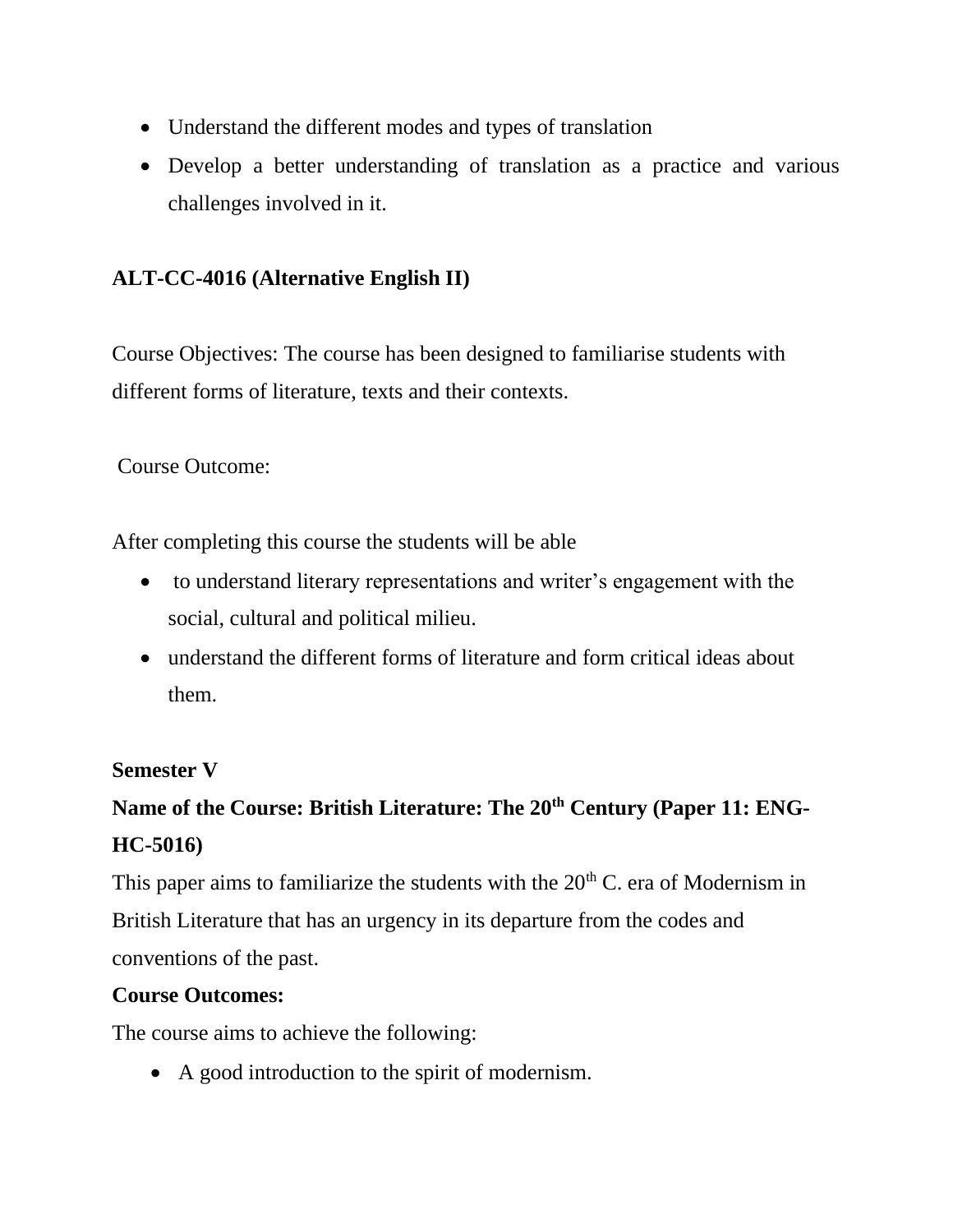- Knowledge of new forms & cosmopolitanism with foreign influences in literature.
- Understand post modernism through a reading of recent poetic and fictional works.

## **Name of the Course : Women's writing (Paper12: ENG:HC-5026)**

This paper aims to acquaint students with nineteenth and twentieth century writings by women belonging from various geographical and socio cultural settings.

## **Course Outcomes:**

The course aims to achieve the following:

- To be introduced to distinct experiences of women represented in a variety of genres: poetry, novels, short stories and autobiography.
- To know about ideas contained in earliest feminist treatises of the western world.
- To understand the themes and styles in prescribed texts.
- To understand the specificities of contexts of the texts and analyze women's handling of different genres to manifest women- centric experiences.

## **Discipline Centric Elective**

#### **Semester V**

# **Name of the course : Popular Literature (Paper 1: ENG-HE-5016)**

In this paper, students are going to understand the importance of popular literature which, over the years, has moved from the margins to earn for itself a fairly important place in the literary and critical consciousness.

# **Course Outcomes:**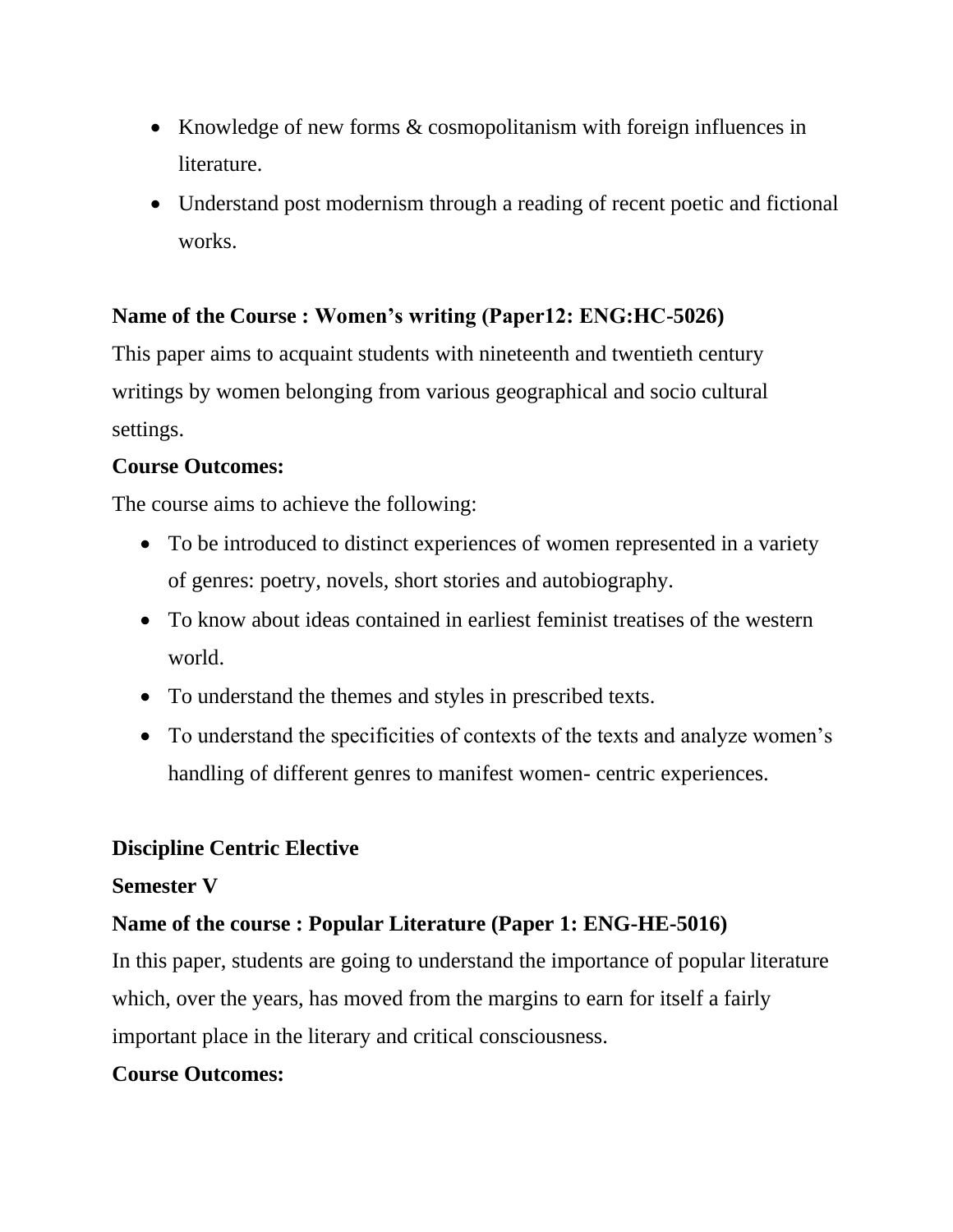After completing the course, students are expected to:

- Understand the nature of 'popular' literature as a genre and the critical ideas associated with the theorization of popular literature.
- Get into a practical engagement with various texts falling under its scope.

# **Name of the Course : Literary Criticism and Literary Theory (paper 5: ENG-HE-5056)**

In this paper, students are going to be familiarized with some important texts on literary criticism and literary theory.

# **Course Outcomes:**

After completing the course, students are expected to:

- Become informed on the shifts in literary interpretations and critical approaches beginning from William Wordsworth's Preface to the 'Lyrical Ballads'.
- Become equipped with prescribed literary criticism and theories while reading texts across genres.

# **Skill Enhancement Course**

## **Semester V**

# **Name of the course: Technical Writing (ENG-SE-5014)**

This paper aims at introducing learners with the skills of writing with a practical purpose.

Course Outcome:

The course aims to achieve the following:

• The techniques of good writing, retaining and communicating information with precision.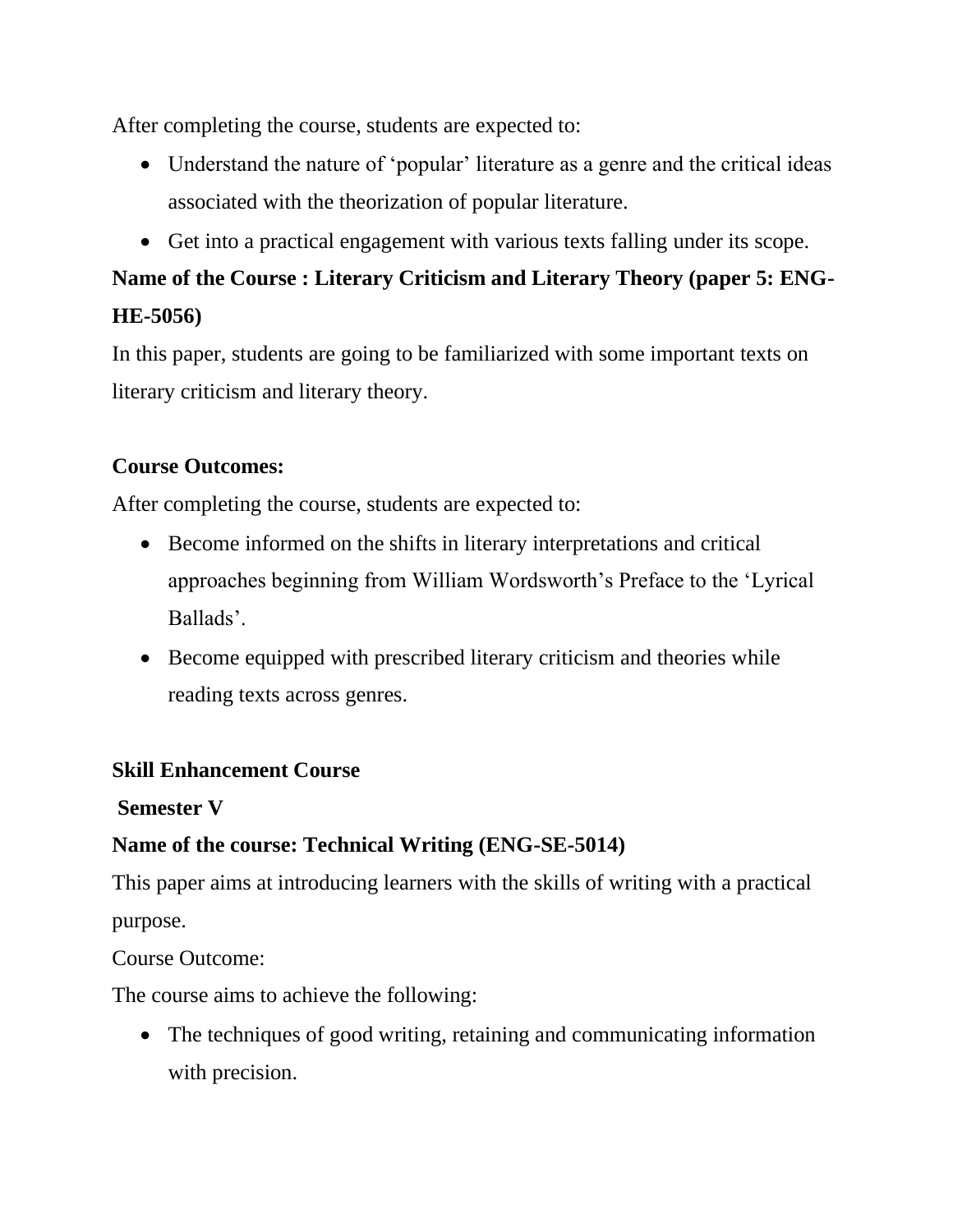• Specific forms of technical writing: Summaries, instructions, descriptions, formal letters and official emails.

## **Generic Elective**

#### **Semester V**

## **Name of the Course: Contemporary India: Women and Empowerment**

This paper aims to study women's issues in India in the light of various historical and social contexts. If attempts to trace the evolution of women's empowerment both in terms of policy and discourse in postcolonial contemporary India and simultaneously tries to locate Women's position in earlier times.

## **Course Outcomes:**

## **The course aims to achieve the following:-**

- Study the position of women in pre-colonial times.
- Present how colonial modernity impacts women
- Study the impact of nationalism on women.
- Track Women's movement and Empowerment issues in contemporary India.

The learner is going to be equipped with:

- A historical understanding of the space provided to women in India through history.
- An understanding of the manner in which the social construction of gender comes about.
- The ability to criticize the given and stereotypical notions of such Constructions.

## **Semester VI**

**Name of the course: Modern European Drama (Paper13:ENG-HC-6016)**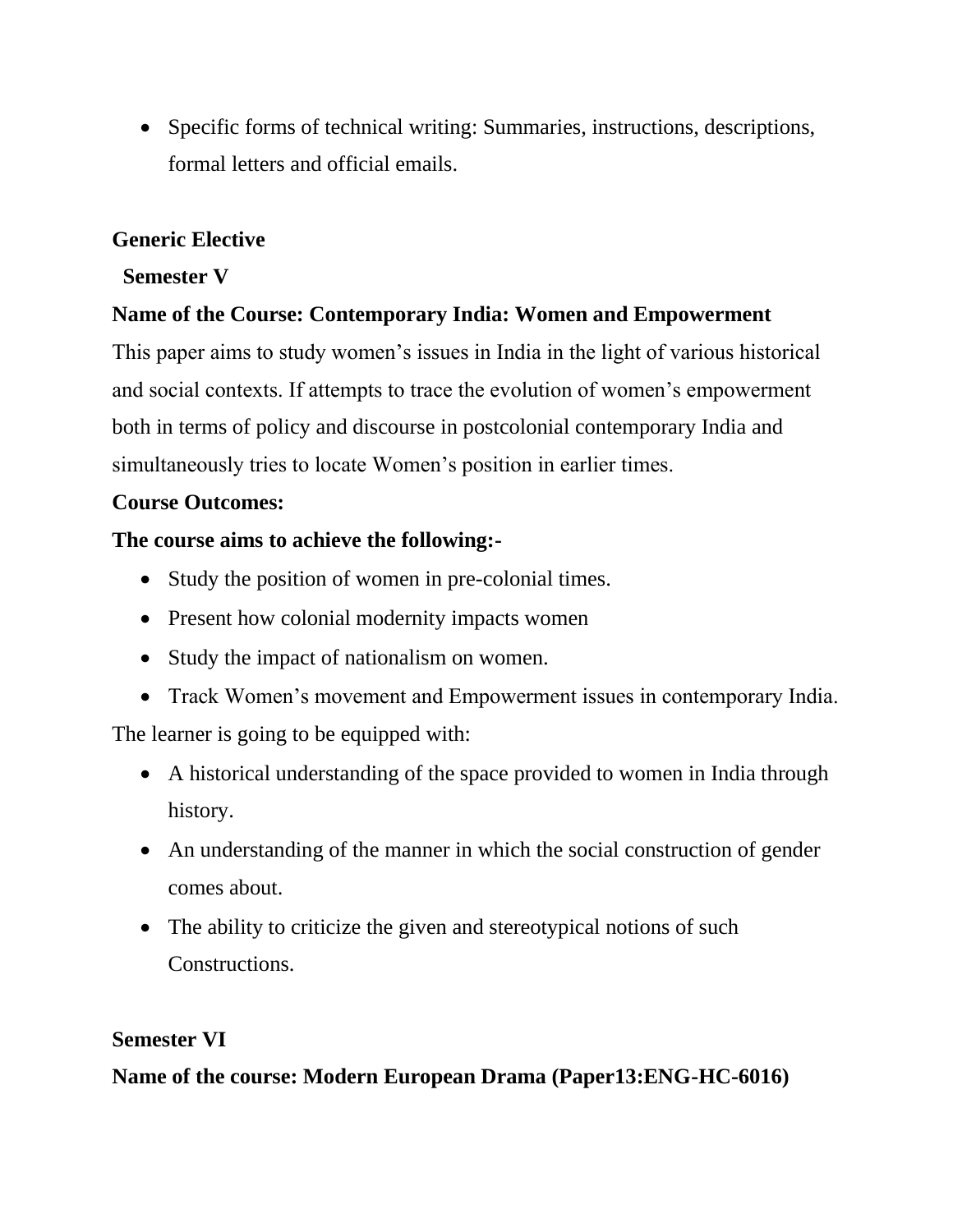This paper aims at introducing innovative dramatic works of play wrights from different parts of Europe, Which together represents the wide range of modern drama and its fortunes on the written page and the stage.

#### **Course Outcomes:-**

#### **After course completion, students will be able to**:

- Understand the emergence of avant-garde movements and trends.
- Understand dramatic devices and techniques during modernism which eventually influenced theoretical practices in other nations of the world.

Name of the course: Postcolonial Literatures (Paper 14: ENG-HC-6026) This paper aims to introduce novels, short stories and poems from postcolonial literatures across the world.

#### Course Outcomes:

After Completing the course, students will be able to:-

- Understand regional, cultural differences and peculiarities.
- Understand Common and shaved experiences of the postcolonial condition.

BA English (Hons) CBCS – Semester VI

Discipline Centric Elective

Paper 09 : ENG-HE-6036 -Partition Literature

This paper aims to introduce learners with the ideas of colonialism, nationalism and partition along with other ideologies during the period of history when the Indian Subcontinent had to undergo partition. With the help of several literary texts on partition theme, learners are made to indulge on critical analysis of partition literature.

Course Outcomes: After course completion, learners are hoped to be acquainted with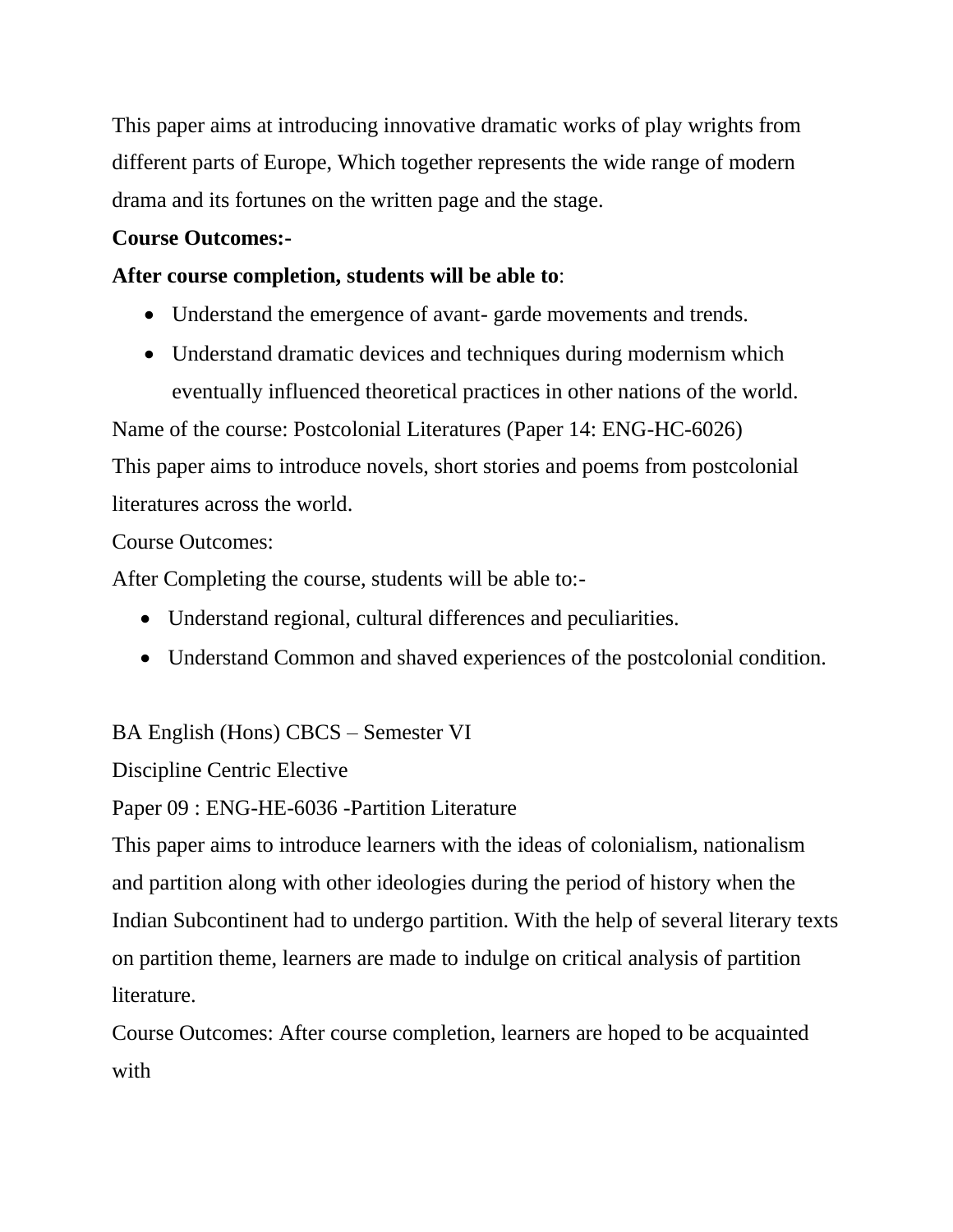- The presence of Colonialism, Nationalism and partition in prescribed texts.
- Check the presence of communalism and violence in prescribed texts.
- Appreciate and analyse the themes of homelessness, exile, and role of women in partition literature.

#### Paper 12: ENG-HE-6066 Writings from North East India

This paper aims to introduce learners with writings from North East India encompassing vast genres of Oral Narratives, Poetry, Fiction, Prose and Drama. Prominent literary texts by writers like Mamang Dai, Homen Borgohain, Tensula Ao and Gopinath Bordoloi, et al. are prescribed in the paper. Course Outcomes: After course completion, learners are expected to

- Understand the folk in narrative
- Get introduced with myths and legends
- Get acquainted with themes of memory and telling
- Develop a holistic view of writing North East India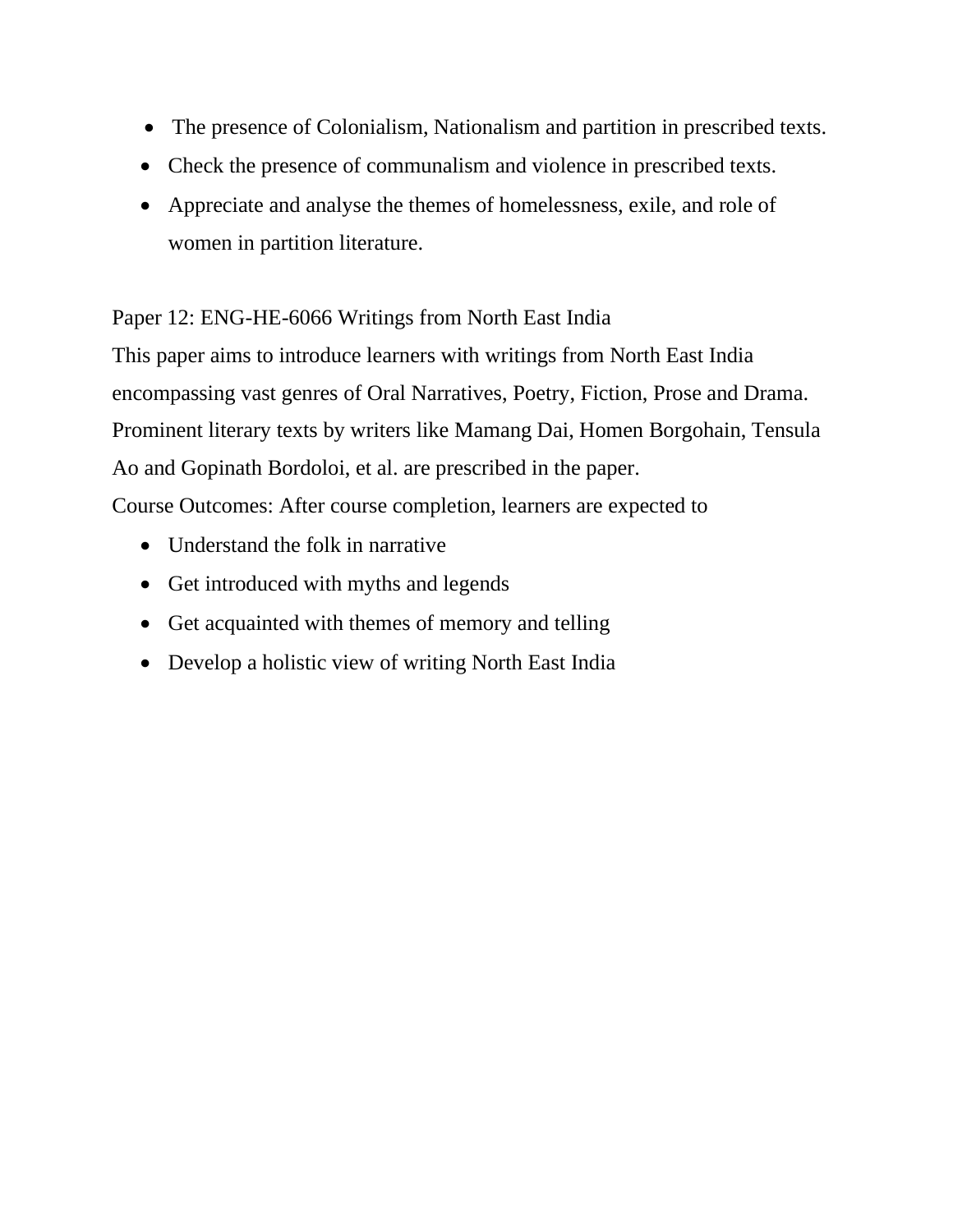# **Department of Education Programme Outcome**

# **Semester I**

To build knowledge on concept, nature principles of education with reference to the latest trends and current educational thoughts. To facilitate the students with the knowledge of Psychology in the educational perspective such as Memory, Intelligence, Personality, Attitude, Interest, Learning and Motivation, Mental health and Adjustment Mechanism.

#### **Paper I: Principles of Education: EDU-HC-1016 (Honours):**

This paper will make the students acquainted with the scientific and sound principles of education. It will impart the concept, nature and scope of education. This paper will also help students to gain three-dimensional knowledge about the education such as the learner, the teacher and the curriculum. Moreover, through this paper, students will acquire knowledge about the concept of discipline and freedom. Besides it will create awareness among the students about the latest trends and current educational thoughts.

## **Paper II: Psychological Foundation of Education: EDU-HC-1026(Honours)**

This paper will help the students to understand the relation between education and psychology and different methods of educational psychology. Moreover, it will enable the students to understand learning process, memory, attention, instinct and emotion and to acquaint the students with concept of personality, type and trait theories. Again, it will enable the students to understand the concept of intelligence- its nature and different theories. Besides it will facilitate the students to understand the nature of creative talent and processes and of creative individuals and the implication for identifying and nurturing such talent. Lastly it will enable the students the concept and process of adjustment and mental health and hygiene for promotion of mental health.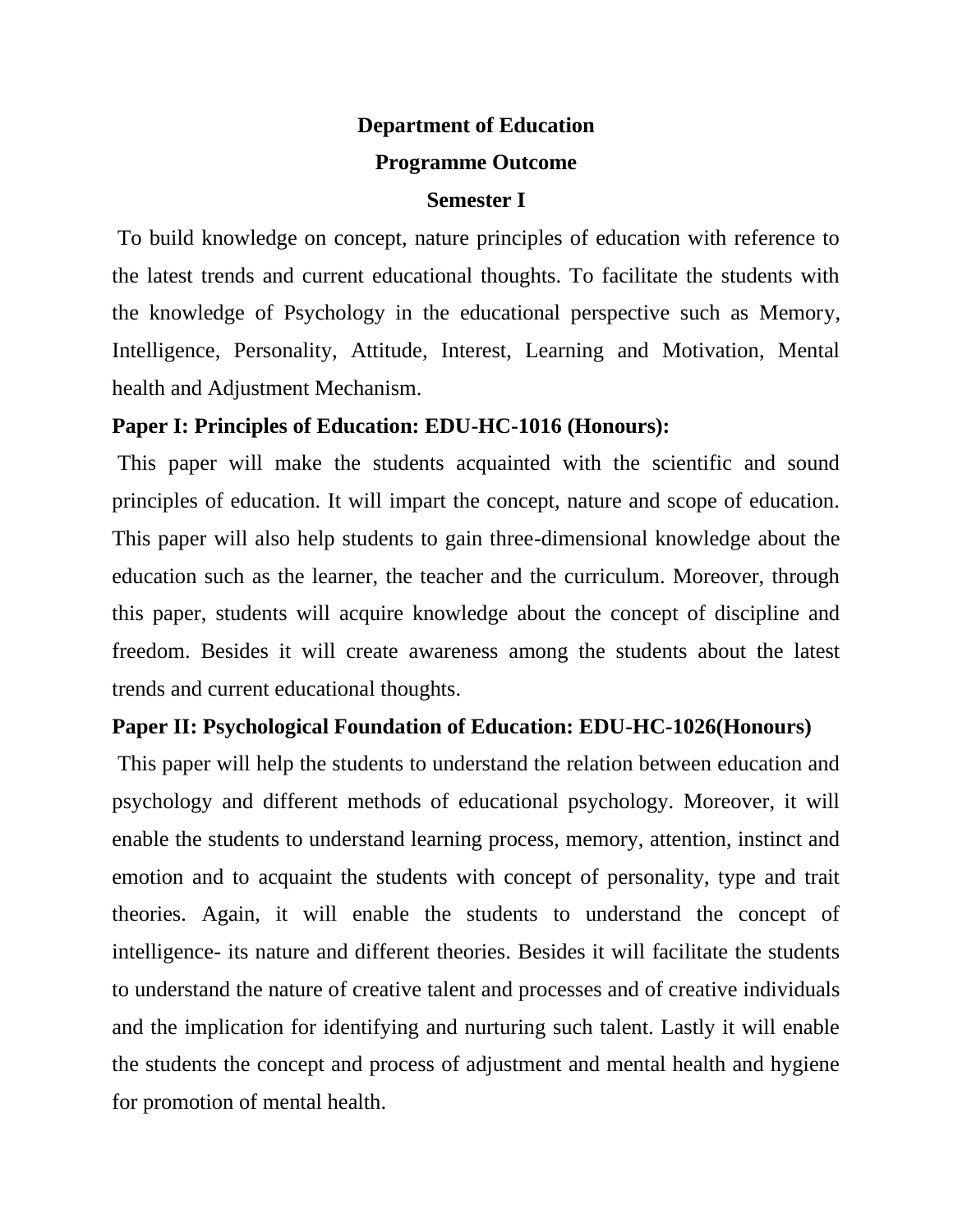#### **Paper III: Foundations of Education: EDU-RC-1016**

After completion of this paper the learner will be able to acquaint with the principles of education. Students will gain knowledge about different forms and aims of education. Students will understand the concept and importance of discipline and freedom. After completion of this paper students will acquire knowledge about the concept of emotional and national integration and international understanding.

#### **Semester II**

To develop understanding on ancient and medieval system of education in India and also to build knowledge on development of education in India during preindependence and post-independence era. To develop concept on knowledge of education in social perspectives with aim in view to build good habits among the students and to make them socially adjustable.

# **Paper I: Philosophical and Sociological Foundation of Education EDU-HC-2016**

This paper will acquaint the students with concept of philosophy and its relationship with education. This paper will acquaint the students with education as a social process. Through this paper students will inculcate the knowledge of education from social perspective view and to understand education as a determinant of social change and development. This paper will attribute the students to develop good social habits and will make them socially attributable.

#### **Paper II: Development of Education in India-I EDU-HC-2026**

This paper will make the students acquainted with ancient and mediaeval system of education in India. It will impart the concept, nature and scope of education. Moreover, it will help the students to understand the development of education in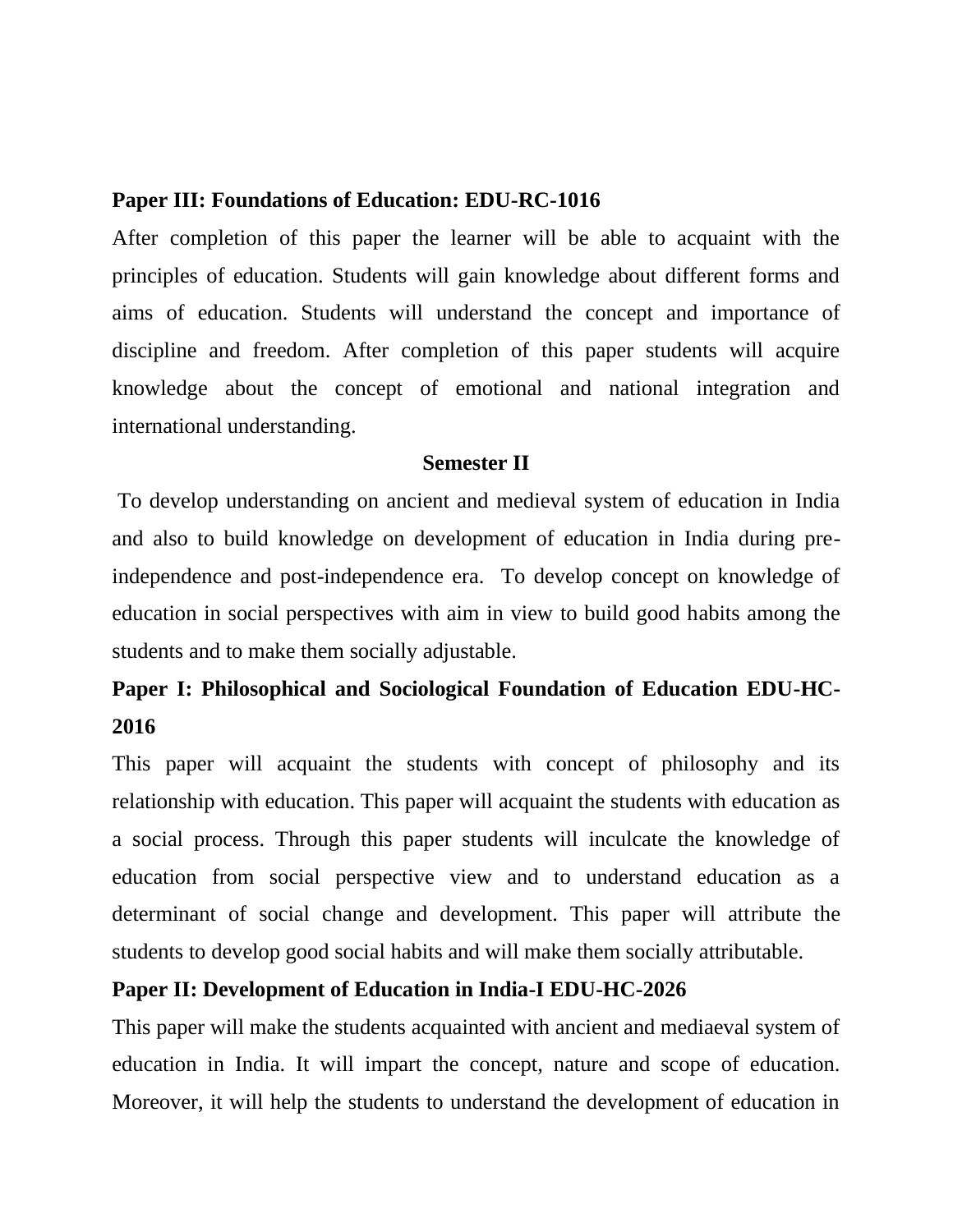India during the British Period. Again, it will acquaint the students regarding the development of education in India during post-independence period. Besides it will enable students to understand the development of education system in the state of Assam.

#### **Paper III: For Regular Students): Psychology of Adolescents: EDU-RC-2016**

After completion of this paper the students will be able to understand the period of adolescents. Students will also understand the significance of the adolescence period in human life. Students will be able to know about various problems associated with this stage. After studying these paper students will understand the development aspect of adolescence, importance of adolescence period and problems associated with this stage.

#### **Semester III**

Develop an understanding on Emerging Issues related with education such as, Globalization, Human Rights, Women Empowerment, National Integration Students Indiscipline, Life Skill and Peace Education etc. Build knowledge on concept of Measurement and Evaluation in education. To develop understanding on different measurement tools and procedure of constructing Educational and Psychological Tests like Intelligence test, Personality test, Aptitude test, Interest Test and Achievement Test.

#### **Paper I: Development of Education in India-II**

This paper will make the students acquainted with educational situation during the time of Independence. This paper explains the recommendations and educational importance of different educational importance of different education commission and committees in post independent India. Moreover, it will help the students to understand the development of education in India after independence period.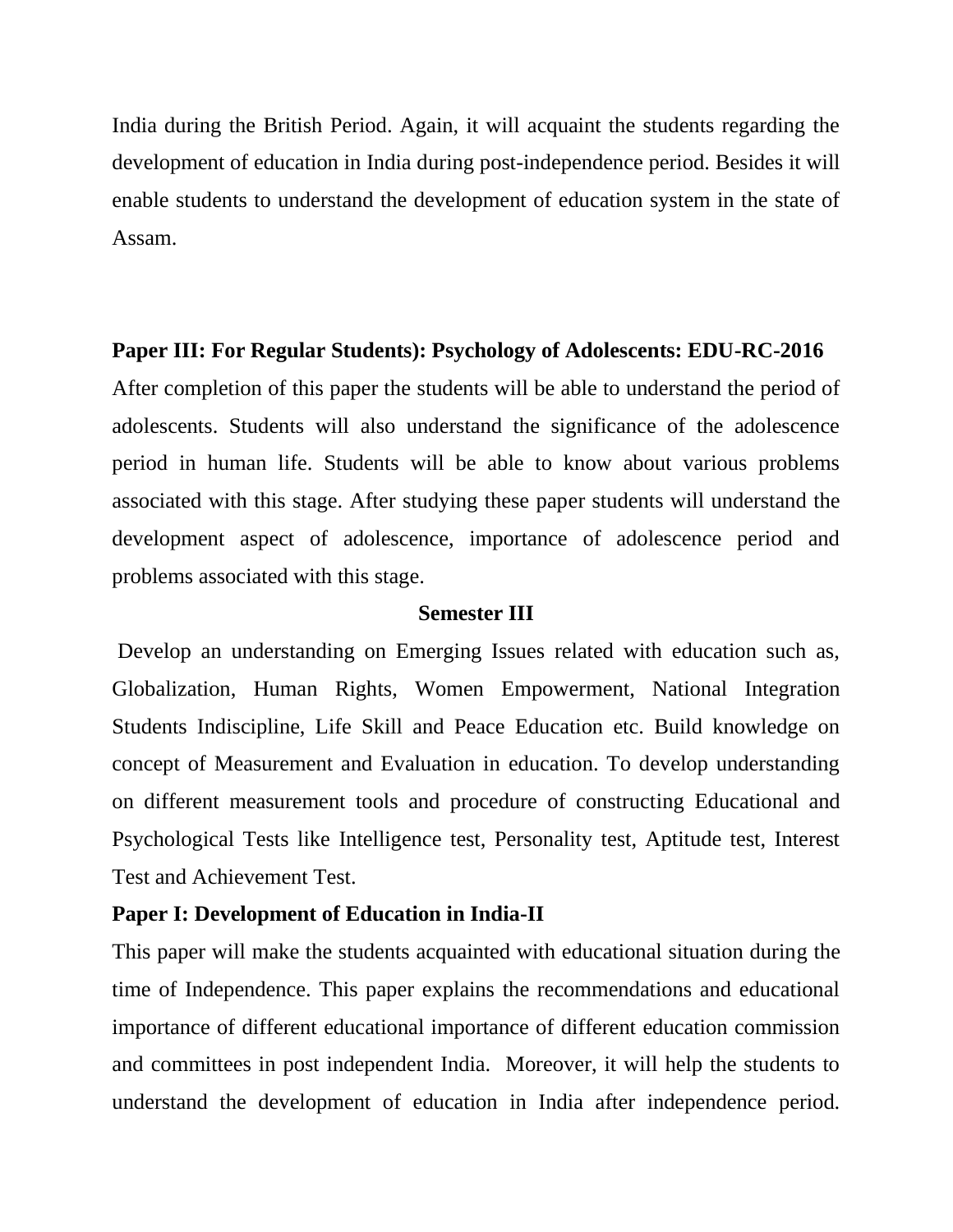Again, it will acquaint the students regarding the development of education in India during post-independence period.

#### **Paper II: Educational Technology and Teaching Methods EDU-HC-3026**

This paper will make the students understand the objective of educational technology in teaching learning process. This paper will acquaint the students with innovations in the field of education through technology. This paper makes the students understand about various methods and devices of teaching. This paper also acquaints students with levels, effective of teaching and classroom management. This paper also makes the student understand and strategies of effective teaching as a profession.

#### **Paper III: Value and Peace Education EDU-HC-3036**

This paper will understand the concept and meaning of value. After studying the paper students became aware about the role of educational institutions in building a value-based society. This paper will understand the meaning and concept of peace and its importance in human life. This paper will also help to understand the meaning and importance of peace education and its relevance at national and international level. This paper will also identify the different issues in imparting peace education. This paper will also help to identify the strategies and skills in promoting peace education at institutional level.

## **Paper: IV (For Regular Students): Guidance and Counseling: EDU-RC-3016**

After completion of this paper the students will be able to understand the concept, need and importance of guidance and counseling. This paper will help to know the different types and approaches to guidance and counseling. Through this paper students will acquaint with the organization of guidance service and school guidance clinic. Students will also understand the challenges faced by the teacher as guidance worker.

## **Paper: Public Speaking Skill: EDU-SEC-3014**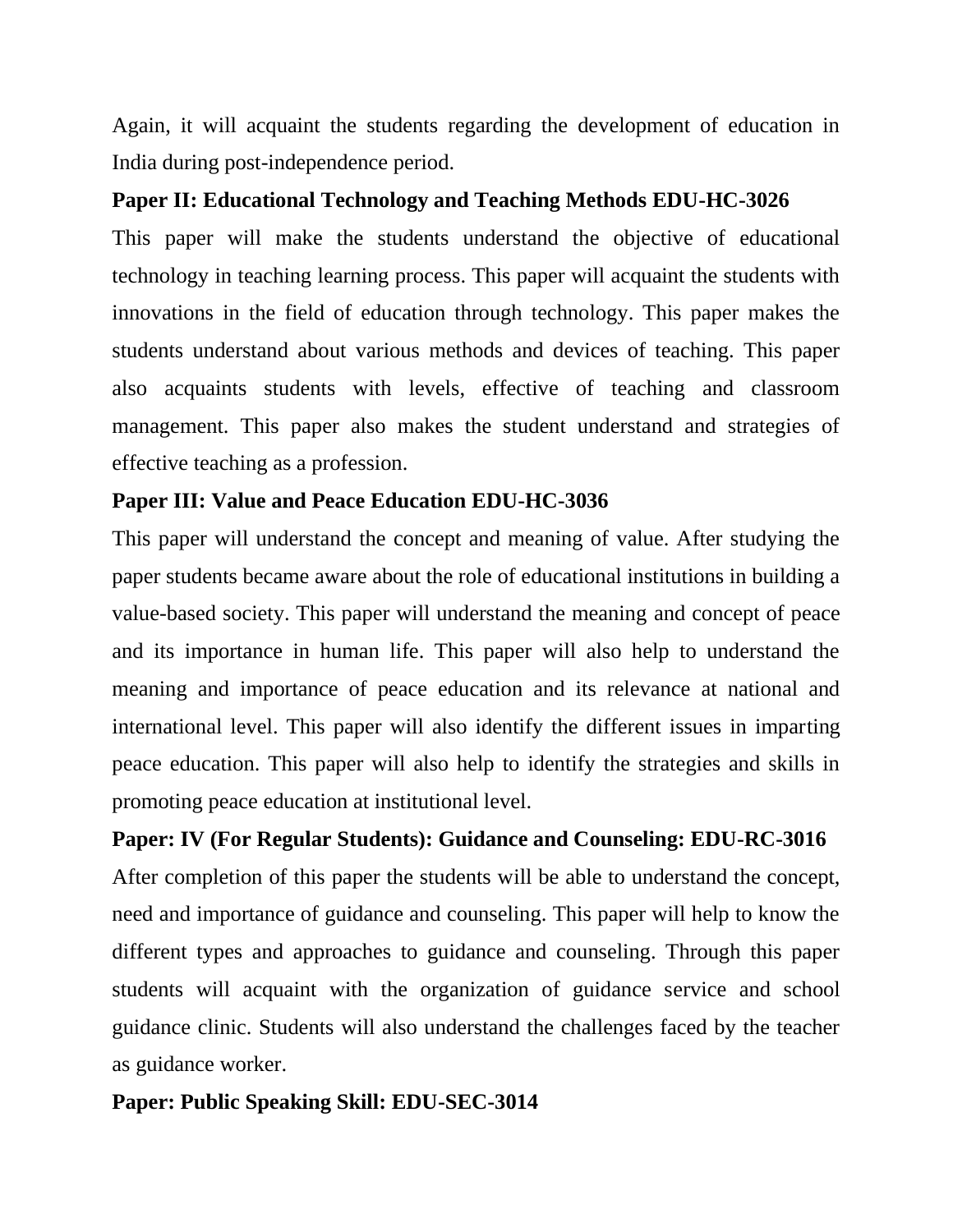After completion of this paper the students will be able to acquire the capacities of public speaking skill.

#### **Semester IV**

Develop an understanding on great educational thinkers, educational statistics and psychological experiments, emerging issues in education, bio-data writing and facing interview, history of education in India.

## **Paper I: Great Educational Thinkers: EDU-HC-4016**

After completion of this course the students will be able to learn the Philosophy of life of different Educational Thinkers and their works. Students will be able to learn about the views of thinkers in educational context. Students will also be able to learn about relevance of some of their thoughts at present day context.

## **Paper II: Educational Statistics and Practical: EDU-HC-4026**

After completion of this paper the students will be able to develop the basic concept of statistics. Students will be acquainted with different statistical procedures used in Education. Students will also develop the ability to represent educational data through graphs. Students will also familiarize about the Normal Probability Curve and its applications in Education.

# **Paper III: Emerging Issues in Education: EDU-HC-4036**

After completion of this paper the students will be able to understand the major emerging issues which are connected with education at national, state and local level. Students will also acquaint with the various issues in education that are emerging in the recent years in the higher education system. After studying this paper, the students will also be able to address the various problems and challenges of education in India at all levels.

# **Paper IV: History of Education in India: EDU-HG-4016**

After completion of this paper the students will be able to analyse the education system during British period. Students will also understand the educational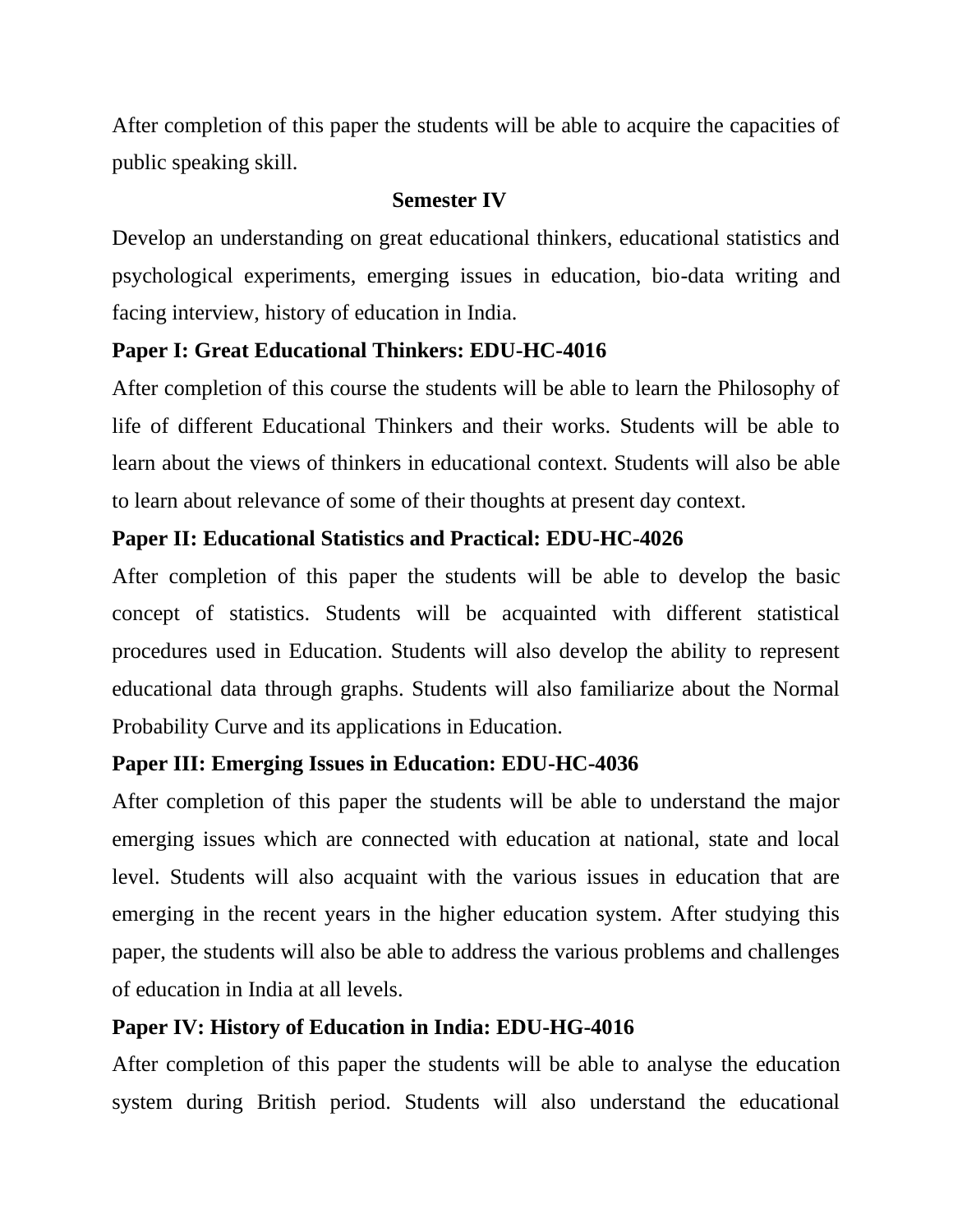situation during the time of independence. Students will also be able to explain the recommendations and educational importance of different education commission and committees in post independent India. Students will also be able to analyze the National Policy on Education in different times. Students will also accustom with the recent educational development in India.

#### **Paper V: Writing Bio-data and Facing an Interview: EDU-SEC-4014**

After completing this paper, the students will be able to write a biodata scientifically and will develop confidence to face different types of interviews.

#### **Semester V**

Develop an understanding on Emerging Issues related with education such as, Measurement and Evaluation, Psychological experiments, Guidance and Counseling, Continuing Education, Developmental psychology, Human Rights Education, Teacher Education etc.

# **Paper I: Measurement and Evaluation in Education and Laboratory Practical: EDU-HC-5016**

This paper will enable the students to understand the concept of measurement and evaluation in education. After completion of this paper the students will be acquainted with the general procedure of test construction and characteristics of a good test. This paper will also develop an understanding of different types of educational tests and their uses. This paper will also acquaint the students about personality test, and aptitude tests.

#### **Paper II: Guidance and Counselling: EDU-HC-5026**

After completion of this paper the students will be able to understand the concept, need and importance of guidance and counselling. Students will be able to know the different types and approaches to guidance and counselling. Students will also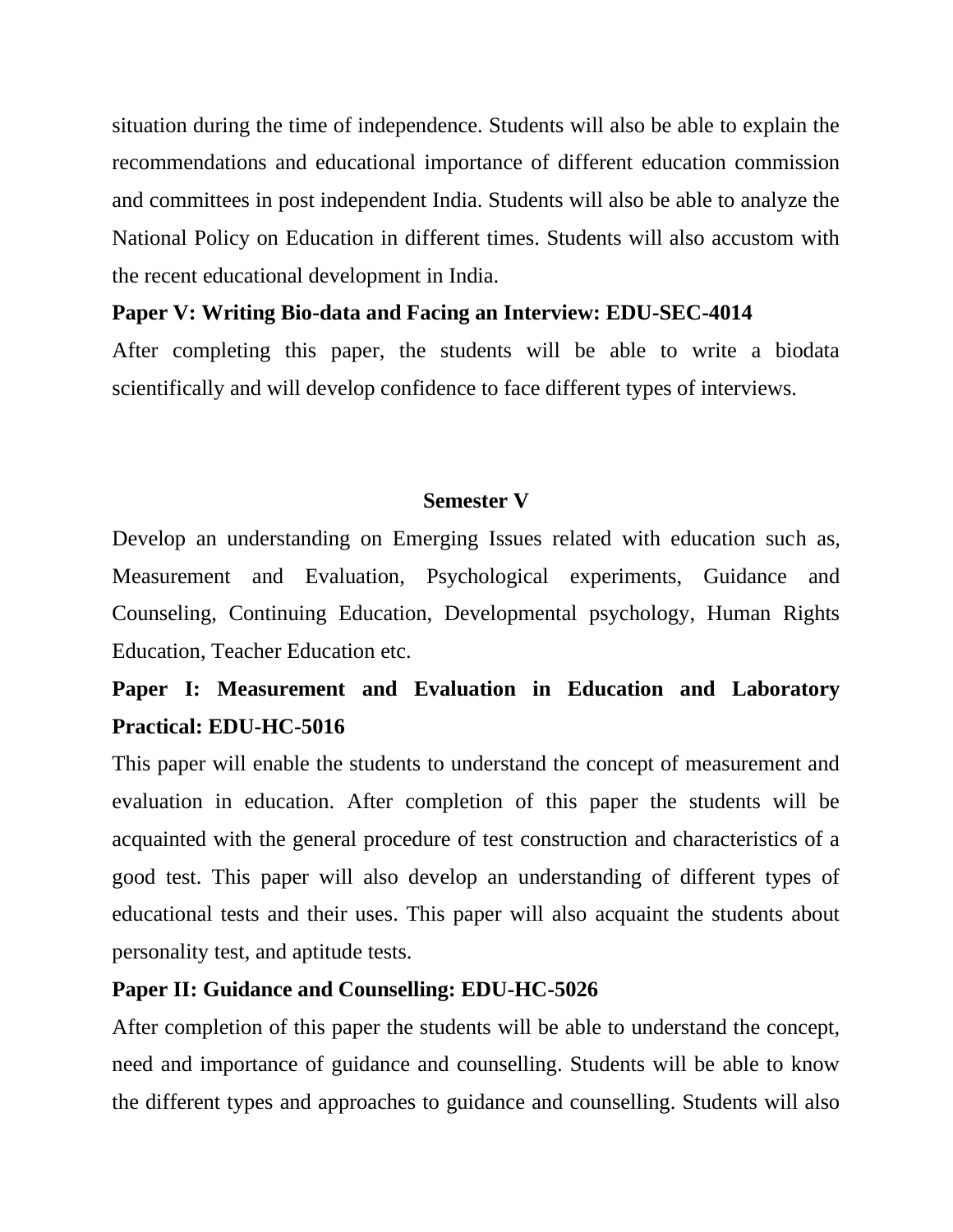acquaint with the organisation of guidance service and school guidance clinic. This paper will enable the learner to understand the challenges faced by the teacher as guidance worker.

#### **Paper II: Continuing Education: EDU-DSE-5016**

After completion of this paper the learner will be able to know the concept, objectives, scope and significance of continuing education in the context of present scenario. Students will understand about different aspects and agencies of continuing education. Students will reliaze different methods and techniques as well as issues of continuing education. Students will be able to know the meaning of open education and realise the importance of open school and open universities in continuing education. After completion of this paper the students will also understand the development of adult education in India, kinds of adult education and different problems of adult education.

## **Paper IV: Developmental Psychology: EDU-DSE-5026**

After completion of this course the students will be able to understand the basic concepts relating to development. Students will also acquaint about heredity and environmental factors affecting pre-natal development. Students will understand the developmental aspects during infancy and childhood. After completion of this paper the students will also understand the developmental aspects of adolescents, importance of adolescence period and problems associated with this stage.

#### **Paper V: Human Rights Education: EDU-DSE-5036**

After completion of this paper the students will be able to explain the basic concepts, nature and scope of human rights. Students will be able to describe the meaning, nature, principles, and curriculum and teaching methods of human rights education at different levels of education. After completion of this paper the students will also be able to know the role of United Nations on human rights. Students will understand enforcement mechanism in India.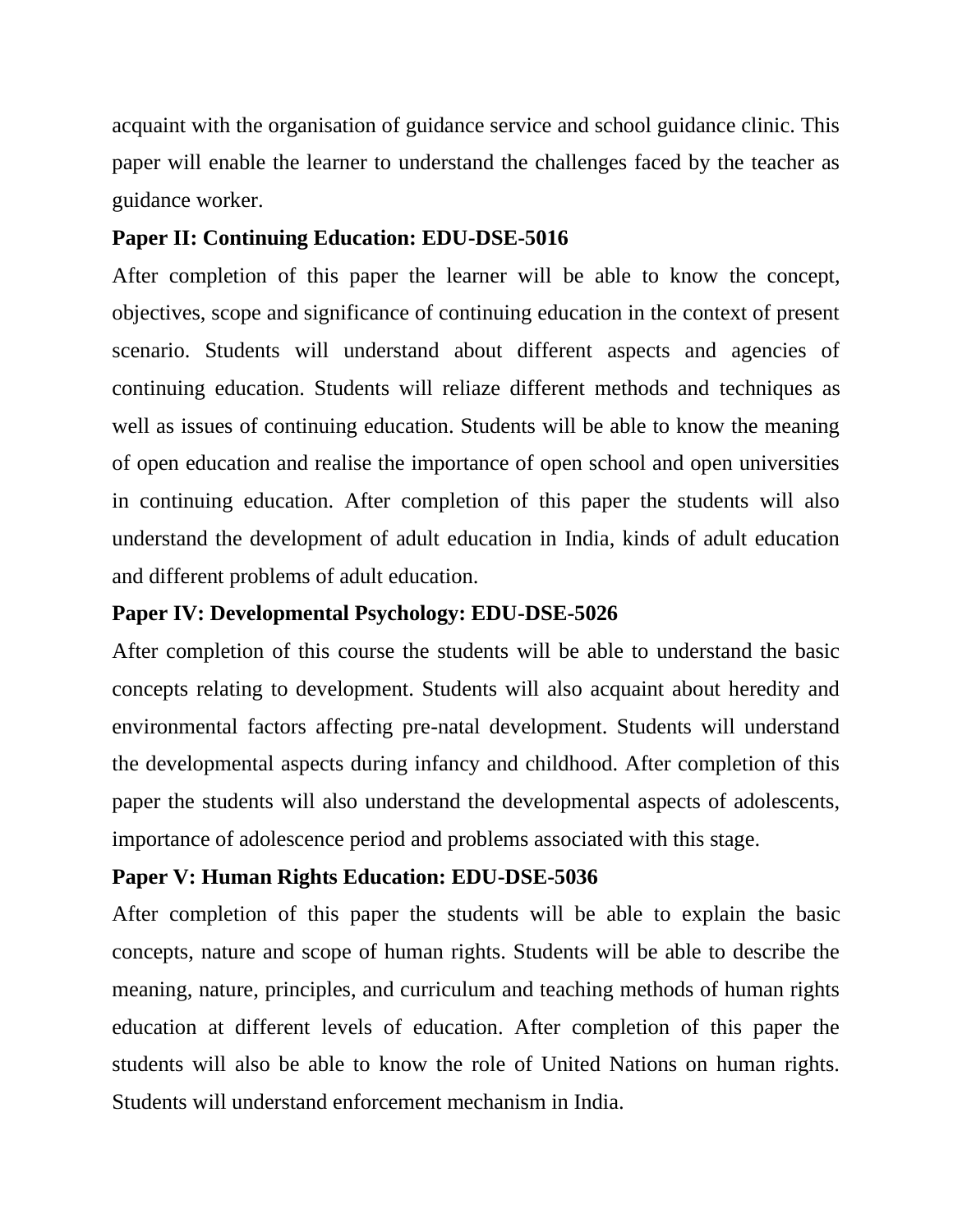#### **Paper VI: Teacher Education in India: EDU-DSE-5046**

After completion of this course the students will be able to explain the concept, scope, aims & objectives and significance of teacher education. Students will also acquaint with the development of Teacher Education in India. Students will also acquaint with the different organising bodies of teacher education in India and their functions in preparation of teachers for different levels of education. Students will also acquaint with the innovative trends and recent issues in teacher education, and be able to clinically analyse the status of teacher education in India. After completion of this paper the students will understand and conceive the qualities, responsibilities and professional ethics of teachers.

#### **Semester VI**

Develop an understanding on education and development, project (learning by doing), mental health and hygiene, special education, educational management, women and society etc.

#### **Paper I: Education and Development: EDU-HC-6016**

After completion of this course the learner will be able to learn the relationship between education and development. Students will also be able to learn the educational development in the post globalization era. This paper will help the students to learn about the role of education in community development. This paper will also help the students to understand the role of education for human resource development. This paper will also help the students about economic and political awareness through education.

#### **Paper II: Project: EDU-HC-6026**

After completion of this paper the students will be able to explain the process of conducting a project. This paper will also help the students to prepare a project report.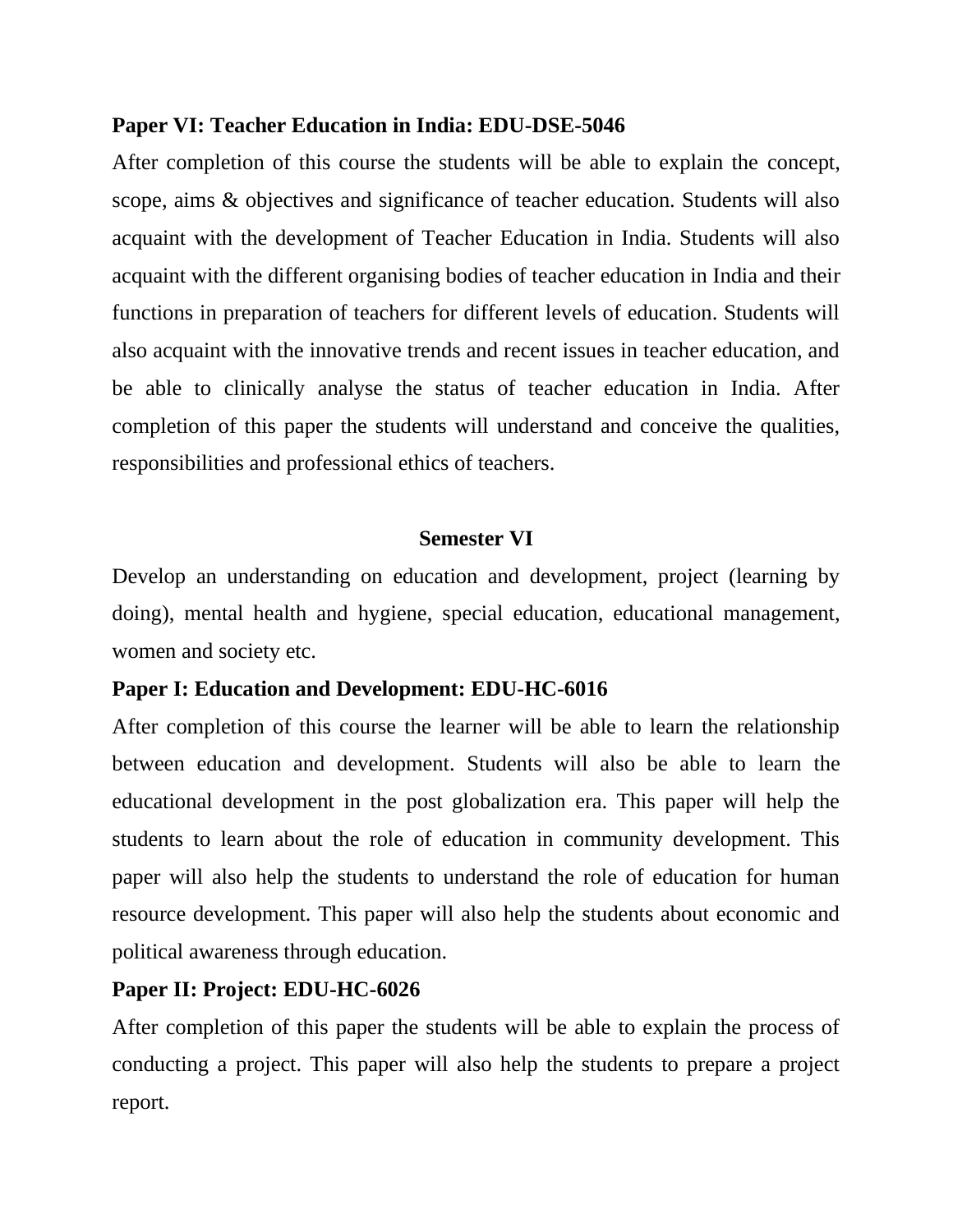#### **Paper III: Mental Health and Hygiene: EDU-DSC-6016**

After completion of this paper the students will be able to acquaint the fundamentals and development of mental health and the characteristics of a mentally healthy person. This paper will help the students to understand the concept and importance of mental hygiene and its relationship with mental health. This paper will help the students to acquire knowledge about the principles, factors promoting mental health and the role of home, school and society in maintaining proper mental health. Through this paper the students will learn the meaning and problem of adjustment and also the different adjustment mechanisms. After learning this paper students will familiarize with the concept and issues of positive psychology, mental health of women, role of WHO and stress management.

#### **Paper IV: Special Education: EDU-DSC-6026**

After completion of this paper the students will be able to understand the meaning and importance of special education. Students will acquaint with the different policies and legislations of special education. Students will familiar with the different types of special children with their characteristics. Students will be able to know about different issues, educational provisions and support services of special education.

#### **Paper V: Educational Management: EDU-DSC-6036**

After completion of this paper the learner will be able to develop an understanding of the basic concept of educational management. Students will be able to know about the various resources in education. Students will also be able to understand the concept and importance of educational planning. Through this paper students will also be able to know about the financial management in education.

#### **Paper VI: Women and Society: EDU-DSC-6046**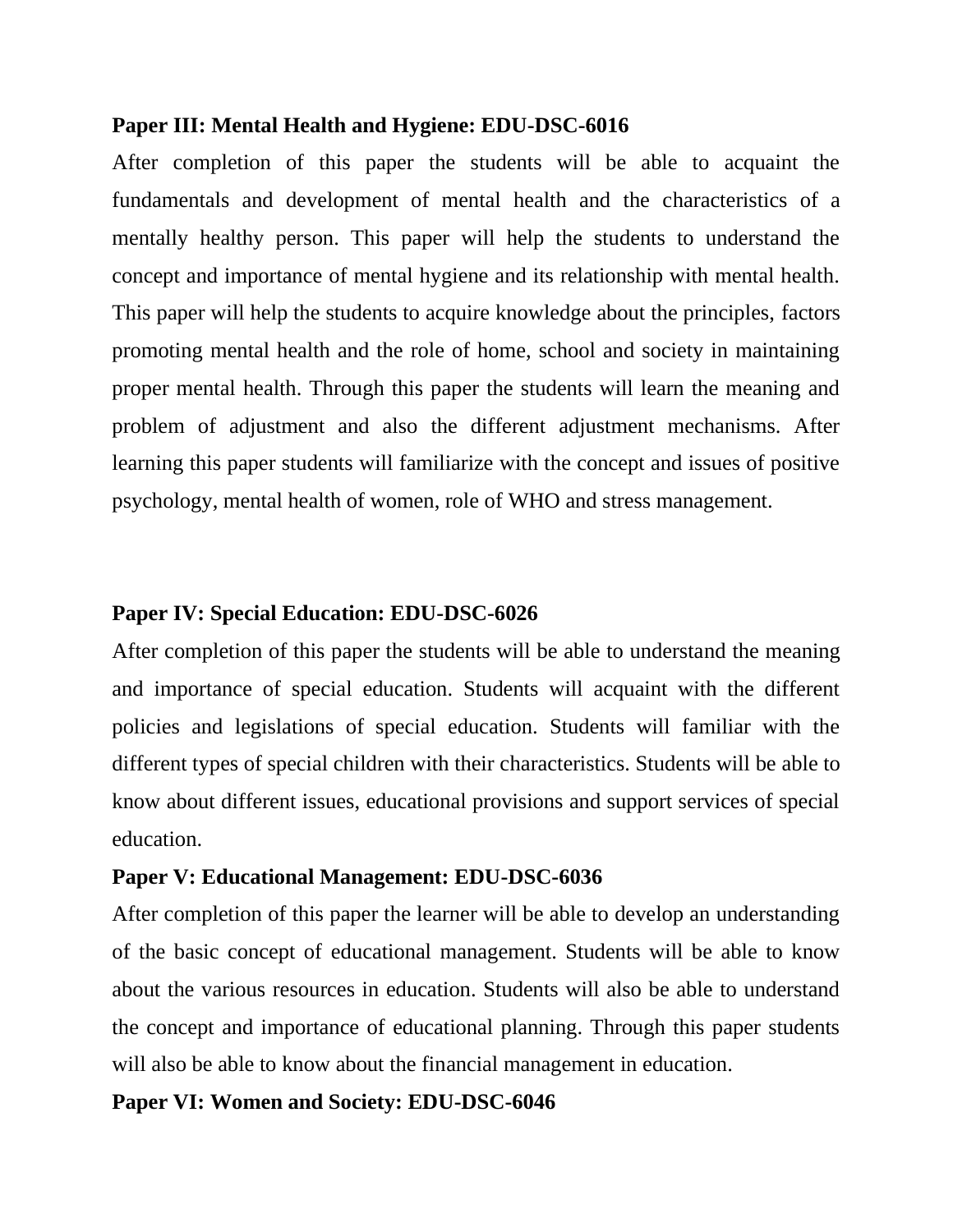After completion of this course the learner will be able to know the changing role of women in India. Students will be able to understand gender discrimination in Indian society. This paper will make the students understand the constitutional provisions for women and their rights. This paper will help the students to understand about women empowerment. After learning this paper students will develop an awareness and sensitivity towards women.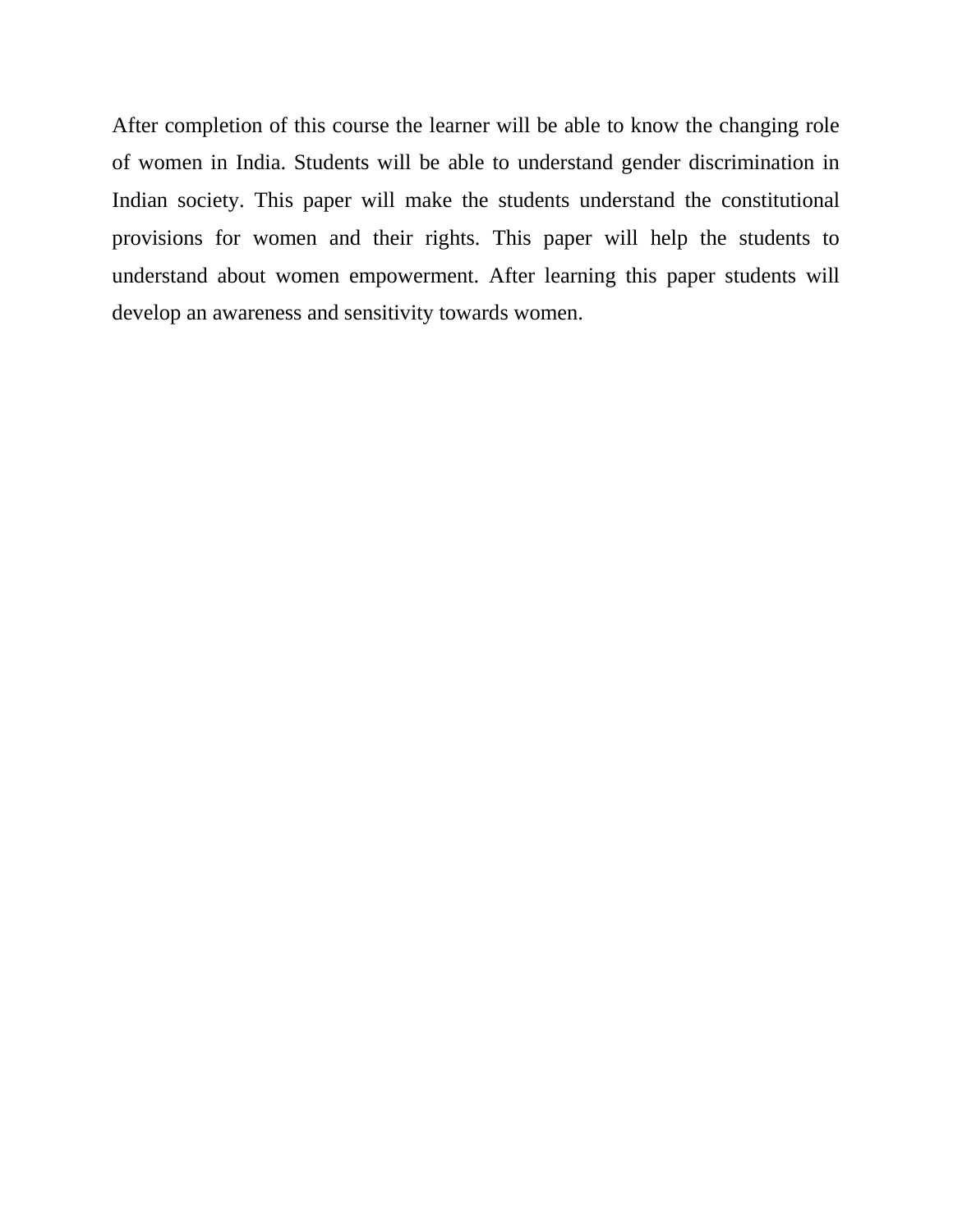# **Department of History**

#### **Programme Outcome**

The course helps to develop a deeper understanding of how past societies, systems, ideologies, government, cultures and technologies were built, along with the changes it has undergone with time. It develops introspective and analytical abilities of the students. At the end of the course students can opt for higher studies in history, competitive examinations, government jobs etc.

#### **Course Outcome**

 **Semester -I**

# **PAPER:-HIS-HC-1016:-History of India-I**

This paper/course is about the remote past of ancient Indian pre and proto history.

## **Course Outcomes:**

At the completion of the course, a student will be able to:

- Explore and effectively use historical tools in reconstructing the remote past of ancient Indian pre and proto history.
- The course will also train the students to analyse the various stages of evolution of human cultures and the belief systems of the period

## **PAPER:-HIS-HC-1026:-Social Formations and Cultural Patterns of the**

## **Ancient World**

This course is about the social formations and cultural patterns of the ancient world.

## **Course Outcomes:**

At the completion of the course, a student will be able to:

• Explain the processes and stages of the evolution of the variety of cultural pattern throughout antiquarian periods in History.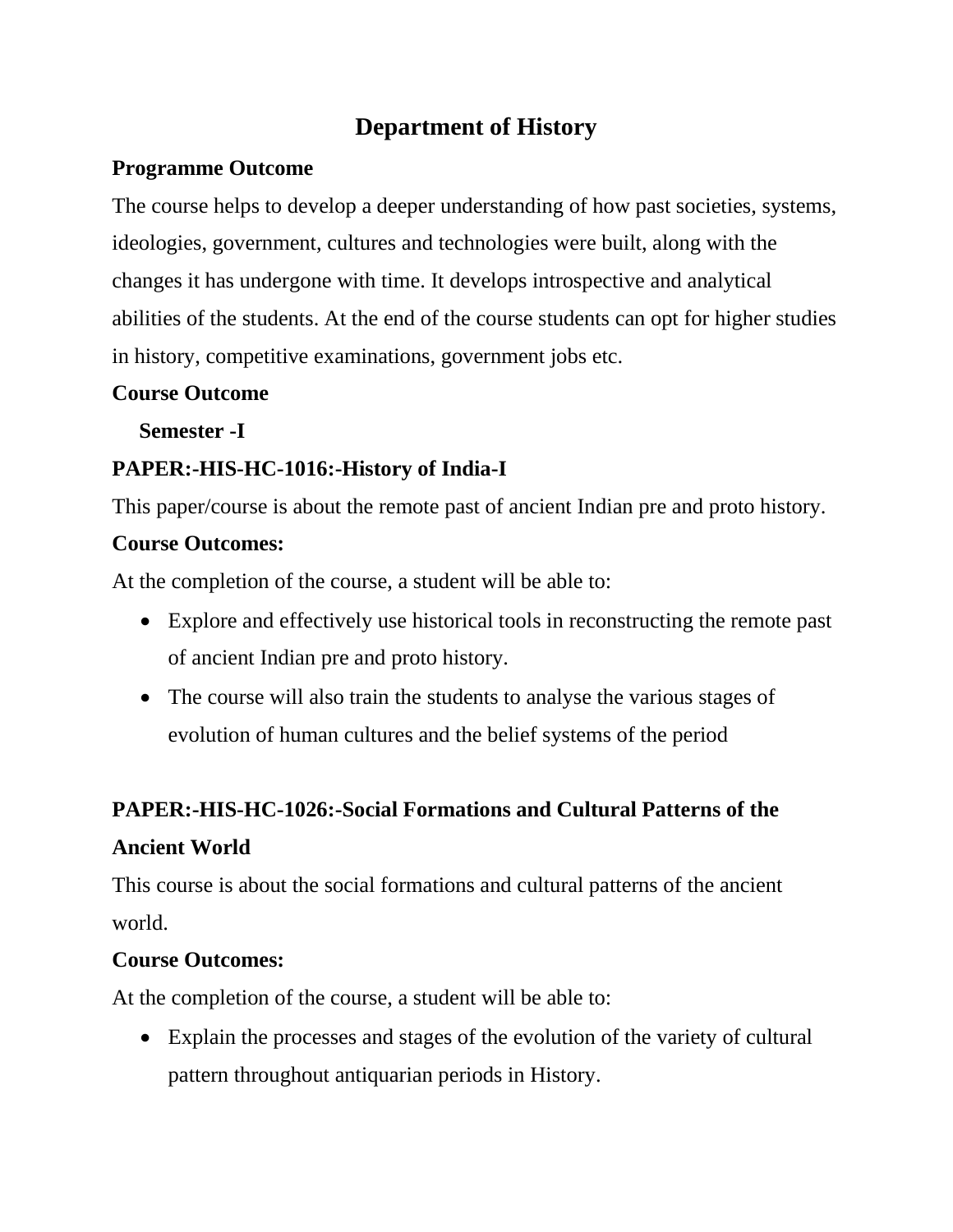• To relate the connections between the various bronze age civilizations in the ancient world, development of slave and polis societies in Ancient Greece.

# **Generic + Regular**

# **PAPER:-HIS-RC-1016:- History of India (From the Earliest Times to c.1206)** This course is about the history of India from the earliest times to c.1206.

## **Course Outcomes:**

At the completion of the course, a student will be able to:

- Explain the emergence of state system in North India, development of the Imperial state structure and state formation in South India in the early period.
- To understand the changes and transformations in polity, economy and society in early India and the linkages developed through contacts with the outside world.

## **SEMESTER-II**

## **PAPER:-HIS-HC-2016:- History of India – II**

Course outcome – On successful completion of this course the students will be able to explain the economic and socio-cultural connections, transitions and stratifications during the ruling houses, empires and the politico administrative nuances of early Indian history from 300BCE - 300CE.

# **PAPER:-HIS-HC-2026:-Social Formations and Cultural Patterns of the Medieval World.**

Course outcome – After the completion of this course, the students will be able to analyse and explain the historical socio-political, Administrative and economic patterns of the medieval world. They will be able to describe to emergence, growth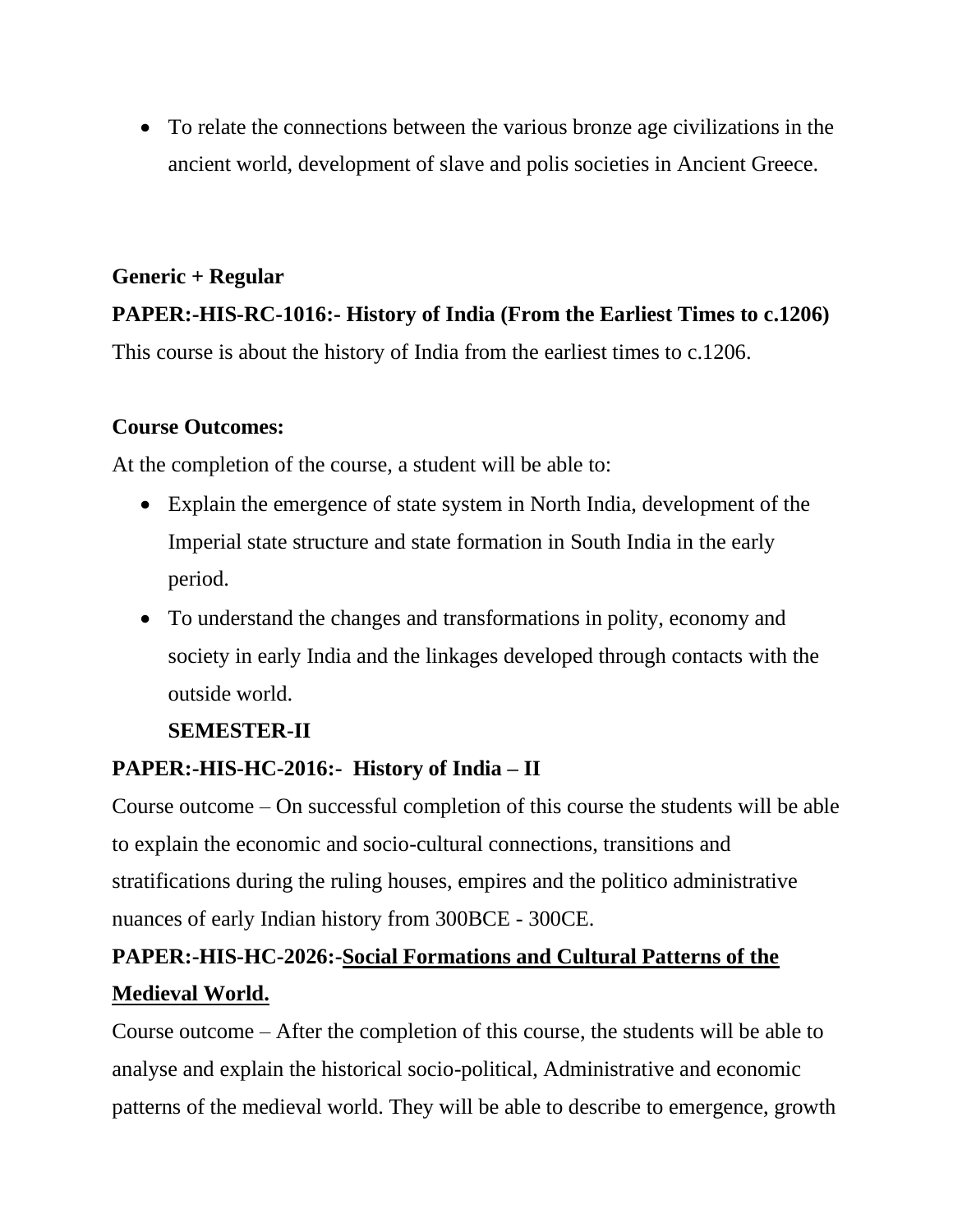and decline of various politico-administrative and economic patterns and the resultant changes therein.

#### **Generic + Regular**

# **PAPER:-HIS -RC-2016:- History of India (C-1206-1757).**

Course outcome: Upon completion of this course, students will be able to analyse the political and social developments in India between 1206-1757. Students will be able to explain the formation of different states during this period along with their administrative apparatuses, and the society, economy and culture of India in the  $13<sup>th</sup>$  to mid  $18<sup>th</sup>$  century period.

#### **SEMESTER-III**

## **PAPER:-HIS-HC:-3016 History of India-III (c-750-1206)**

Course Outcome: The completion of this paper will enable the students to relate and explain the developments in India in its political and economic fields and its relation to the social and cultural patterns therein in the historical time period between C700-1206. They will also be able to analyse India's interaction with another wave of foreign influence and the changes brought in its wake in the period.

## **PAPER:-HIS-HC-3026:- Rise of the Modern west – I**

Course Outcome: On completion of this course, the students will be able to explain the major trends and developments in the western world between the  $14<sup>th</sup>$  to the 16<sup>th</sup> century CE. They will be able to explore and analyse the significant historical shifts and events and the resultant effects on the civilization of Europe in the period.

## **PAPER:-HIS-HC-3036:-History of India – IV (c.1206-1550)**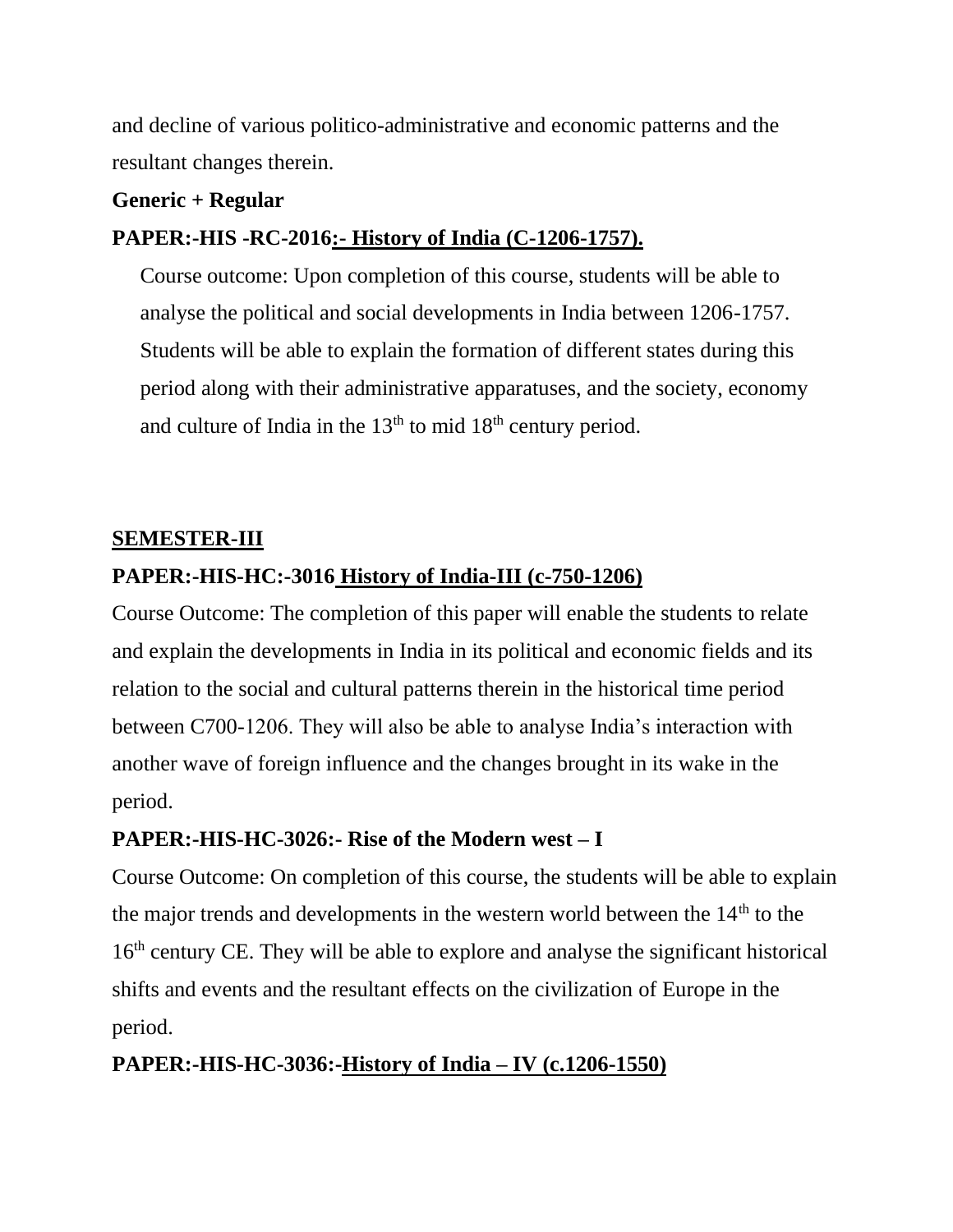Course Outcome: After completion of this course the students will be able to explain the political and administrative history of medieval period of India From 1206-1550 A.D. They will also be able to analyse the sources of history, regional variations, social, cultural and economic setup of the period.

#### **PAPER:-HIS-RC-3016:-History of India (c.1757-1947)**

Course outcome: Upon completion of this course, students will be able to understand the major factors that led to the establishment and consolidation of British rule in India. They will also be able to identify the process of growth of resistance against British Colonial rule and the eventual growth of India Nationalist movement, which ultimately led to the end of the British rule in the country.

#### PAPER:- HIS-SE-3014-Historical tourism in North East India

Course outcome:- After completing the course, students will be able to explain Tourism in North East India with special reference to the historical monuments, cultural and ecological elements and places of the north east India country as tourist and heritage sites of the nation. They will be able to relate to the growing vocation of tourism as an industry and the applicability of historical knowledge for its growth.

#### **Semester IV**

#### **HIS-HC-4016: Rise of the modern west –II**

This paper/course is about the political, intellectual and industrial development in Europe at the beginning of the Modern age.

Course Outcome: After the completion of this course, the students will be able to explain the political and intellectual currents in Europe in the Modern Age. They will also able to understand the formation of nation states in Europe, development of science, Renaissance in the 17thC as well as concepts of mercantilism and Imperialism.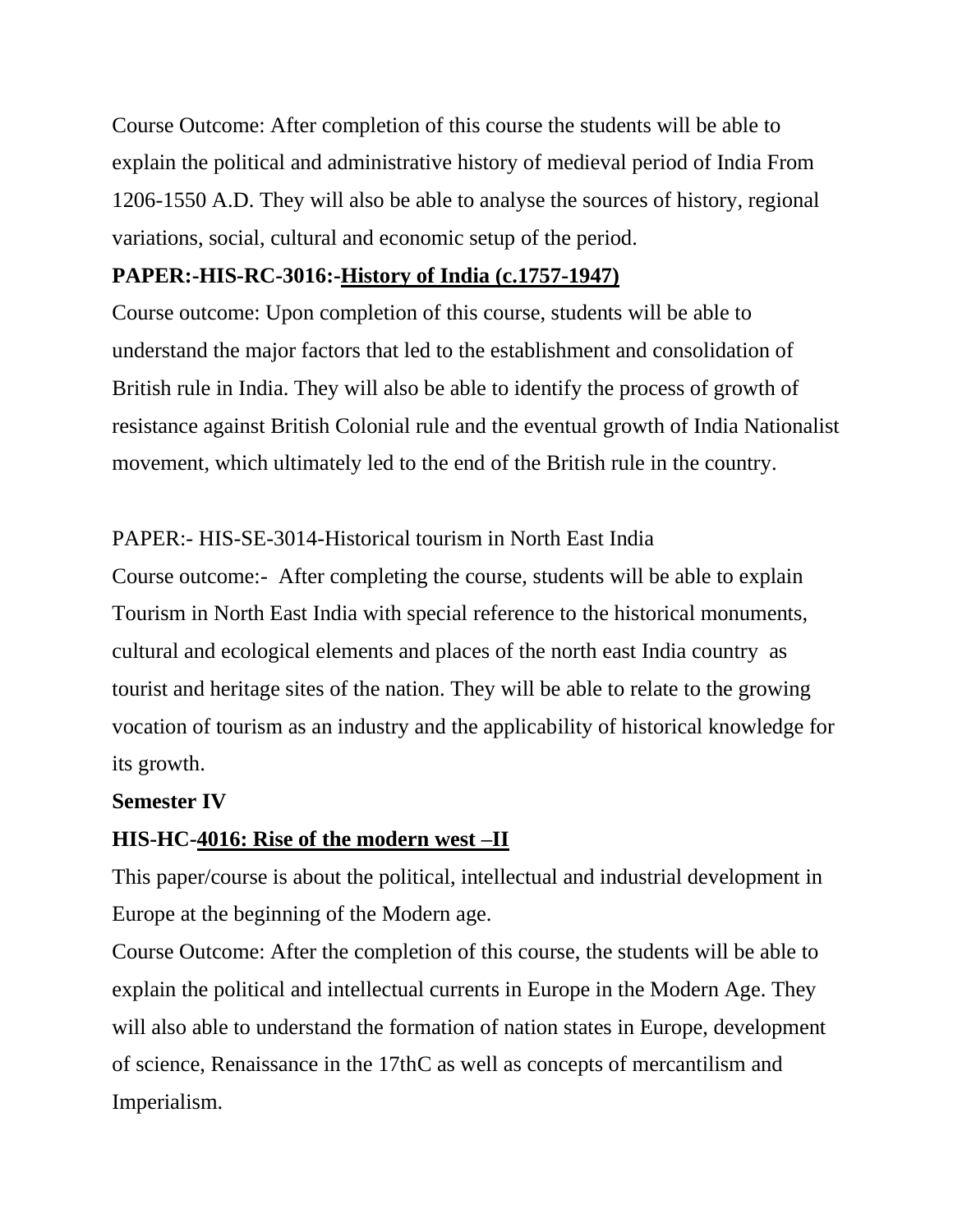# **HIS-HC-4026: History of India V (1550-1605)**

This paper/course is about establishment and consolidation of the mighty Mughal in India.

Course Outcome: After the completion of this course, the students will be able to analyse the circumstances and historical shifts and foundations of a variety of administration and political setup in India between c-1550 – 1605.

# **HIS-HC-4036: History of India VI (1605-1750)**

This paper/course is about the Mughal establishment in India from Jahangir to Aurangzeb.

Course outcome: After the completion of this course, the students will be able to explain and reconstruct the linkages of the history of India under the Mughal Rule. As a whole, this course will enable them to relate to the socio-economic and religious orientation of the people medieval period in India.

# **History: Generic + Regular**

# **HIS-RC-4016: Social and Economic history of Assam**

This paper/course is about the social and economic history of Assam in the early medieval and colonial Assam.

Course Outcome: Upon the completion of this course, students will be able to anlayse and explain the socio-economic history of Assam including among others the development of caste system, religion beliefs agriculture and land system trade and commerce, plantation economy development of modern industries, emergence of middle class development of literature and press and growth of Public Association.

# **HIS-SE-4014: Oral culture and Oral History**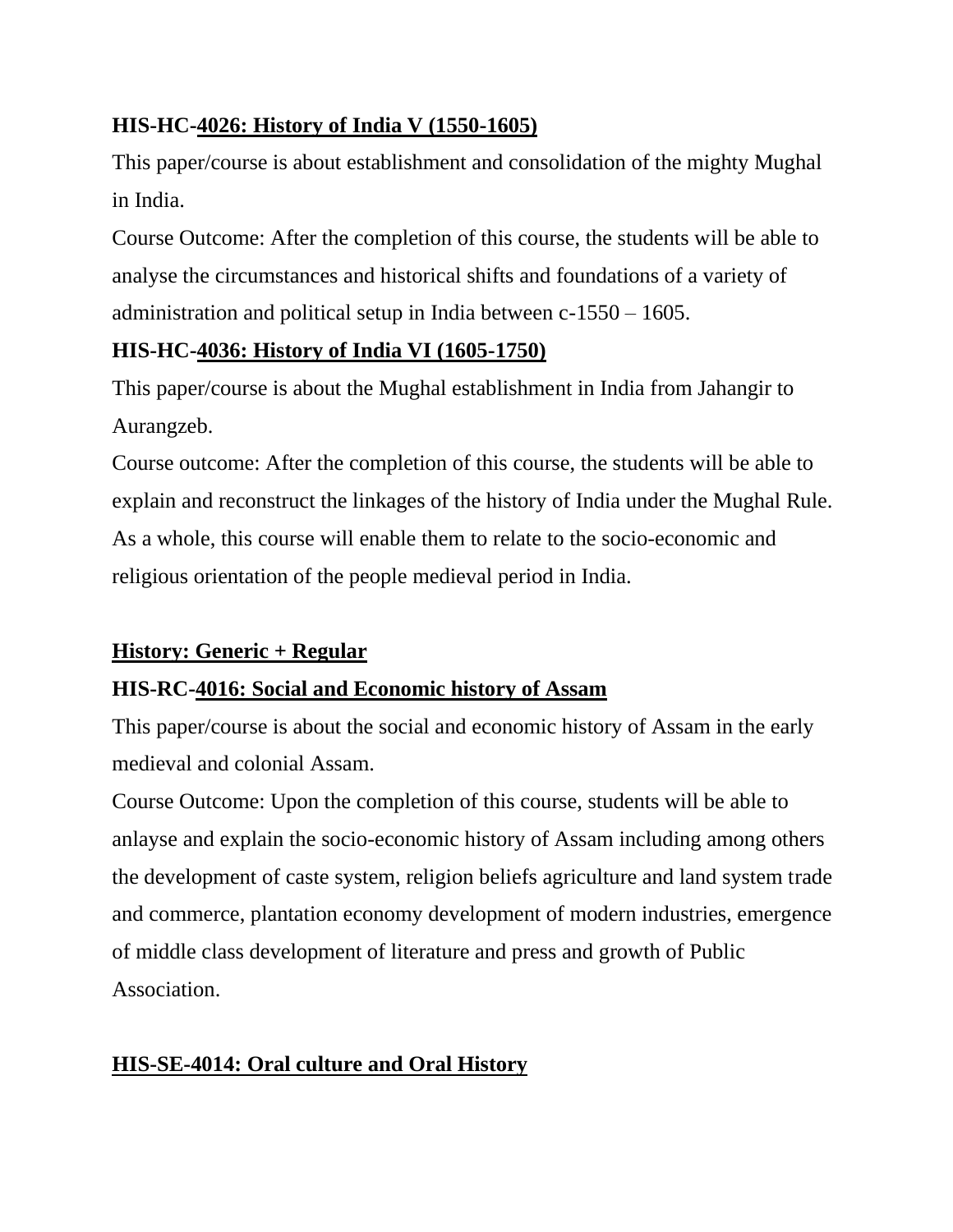This skill enhancement course/paper is about a new and important dimension of history i.e. oral culture and oral History.

Course outcome: After the completion of this course the students will be able to explain the complex interrelationships of structures or events in the context of boards social and cultural framework of societies through 'public memory' and use oral history to preserve oral culture and local history

#### **Semester V (Honours) (CBCS)**

#### **Paper:-HIS-HC- 5016: History of Modern Europe –I (c. 1780-1939)**

After the completion of this course the students will be able to evaluate the historical evolution and political developments that occurred in Europe in the period between 1780 to 1939. They will also be also to critically analyse the evolution of social classes, nation, states, evolution of capitalism and nationalist sentiment in Europe. They will also be able to relate to the variety of causes that dragged the world into devastating wars in the intervening period.

#### **Paper:HIS-HC- 5026: History of India VII (c. 1780-1857)**

After the completion of this course, the students will be able to relate the circumstances leading to the consolidation of colonial rule over India and their consequences. They will also be able to explain the orientation of the indigenous population and the masses towards resistance to the colonial exploitation. The course will also enable the students to analyse popular uprisings among the tribal, peasant and common people against the British policies.

#### **Discipline Specific elective Courses**

#### **PAPER:-HIS-HE: 5016: History of Assam (upto c.1228)**

This paper will give a general outline of the history of Assam from the earliest times to the advent of the Ahoms in the  $13<sup>th</sup>$  Century. Upon completion, students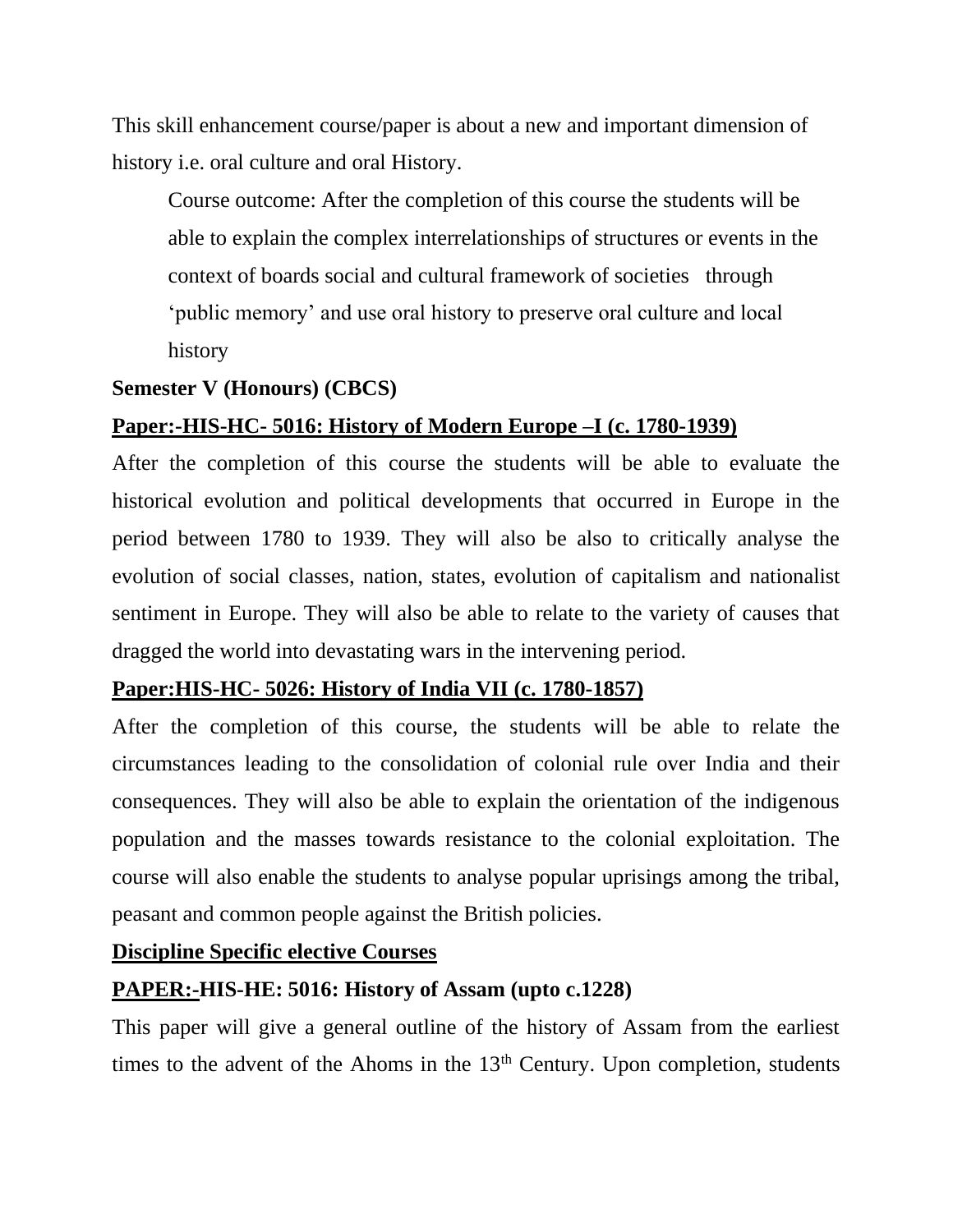will be acquainted with major stages of developments in the political, social and cultural history of Assam during the early times**.**

## **PAPER:-HIS-HE-5026: History of Assam (c.1228-1826)**

On completion of this paper, students will be able to identify major stages of developments in the political, social and cultural history of Assam during the medieval times. This paper will enable the student to explain the history of Assam from the  $13<sup>th</sup>$  century to the occupation of Assam by the English East India Company in the first quarter of the  $19<sup>th</sup>$  century.

#### **History: Regular Course**

#### **Discipline Specific elective Courses**

## **HIS-RE- 5016: History of Assam (From earliest times upto 1826 CE)**

This paper will give a general outline of the history of Assam from the earliest times to the advent of the British. On completion of this paper, students will be able to identify major stages of developments in the political history of Assam from the earliest times to the occupation of Assam by the English East India Company in the first quarter of the  $19<sup>th</sup>$  century.

## **History: Generic Course**

## **Generic Elective Course**

#### **HIS-RG-5016 : History of Europe (c.1648-1870)**

After completing the course the students will be able to explain the emergence of state system in Europe and the rise of modernity. They will also be able to analyse the revolutionary upheavals of Europe that finally shaped the world.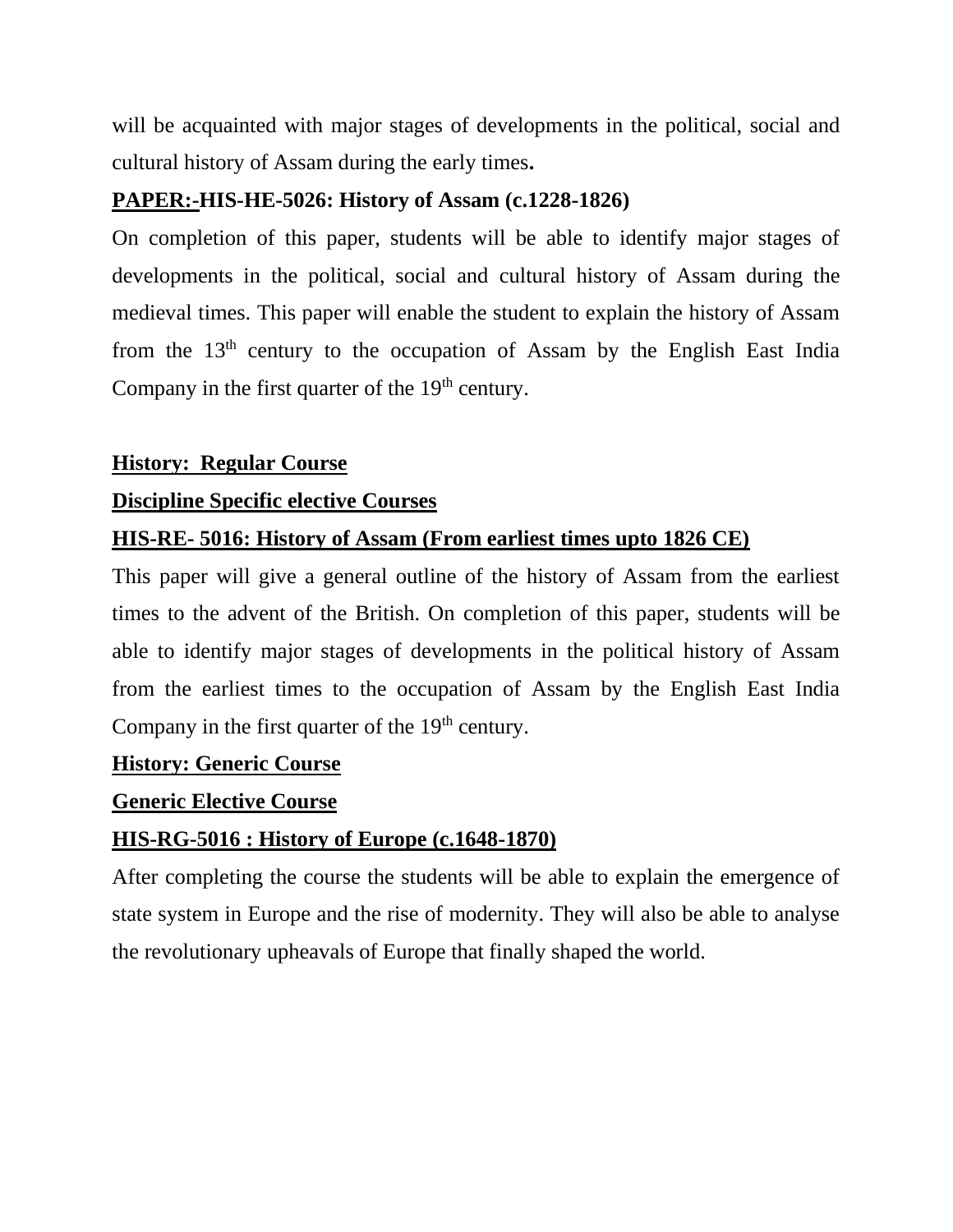#### **Semester VI (Honours) (CBCS)**

#### **PAPER:-HIS-HC-6016: History of India –VIII (c. 1857-1950)**

At the completion of this course, the learners will be able to analyse the course of British colonial exploitation, the social mobilizations during the period between c.1857 to 1950 and also the techniques of Indian resistance to British policies. It will also enable the students to explain the circumstances leading to decolonization and also the initial period of nation building in India.

#### **PAPER:-HIS-HC-6026: History of Modern Europe II (c.1780-1939)**

After the completion of this course, the students will be able to analyse the historical developments in Europe between c.1780 to 1939. As the course structure of this paper focuses on the democratic and socialist foundations modern Europe, the students will be able to situate the historical development of working class movements, socialist upsurge and the economic forces of the two wars and the other ideological shifts of Europe in the period.

#### **Discipline Specific elective Courses**

#### **PAPER:-HIS-HE:6016: History of Assam (c. 1826-1947)**

Upon completion of this course, students will be able to describe the period of British rule in Assam after its annexation by the imperialist forces. They will also be able to situate the development of nationalism in Assam and its role in India's freedom struggle.

#### **PAPER:-HIS-HE-6026: Assam Since Independence**

Students will be able to assess the aftermath of Partition and other socio-economic developments in post-independence Assam upon completion of this course. They will also be able to identify the main currents of political and socio-economic development in Assam after India's independence and the causes and impact of various struggles and movements in contemporary Assam.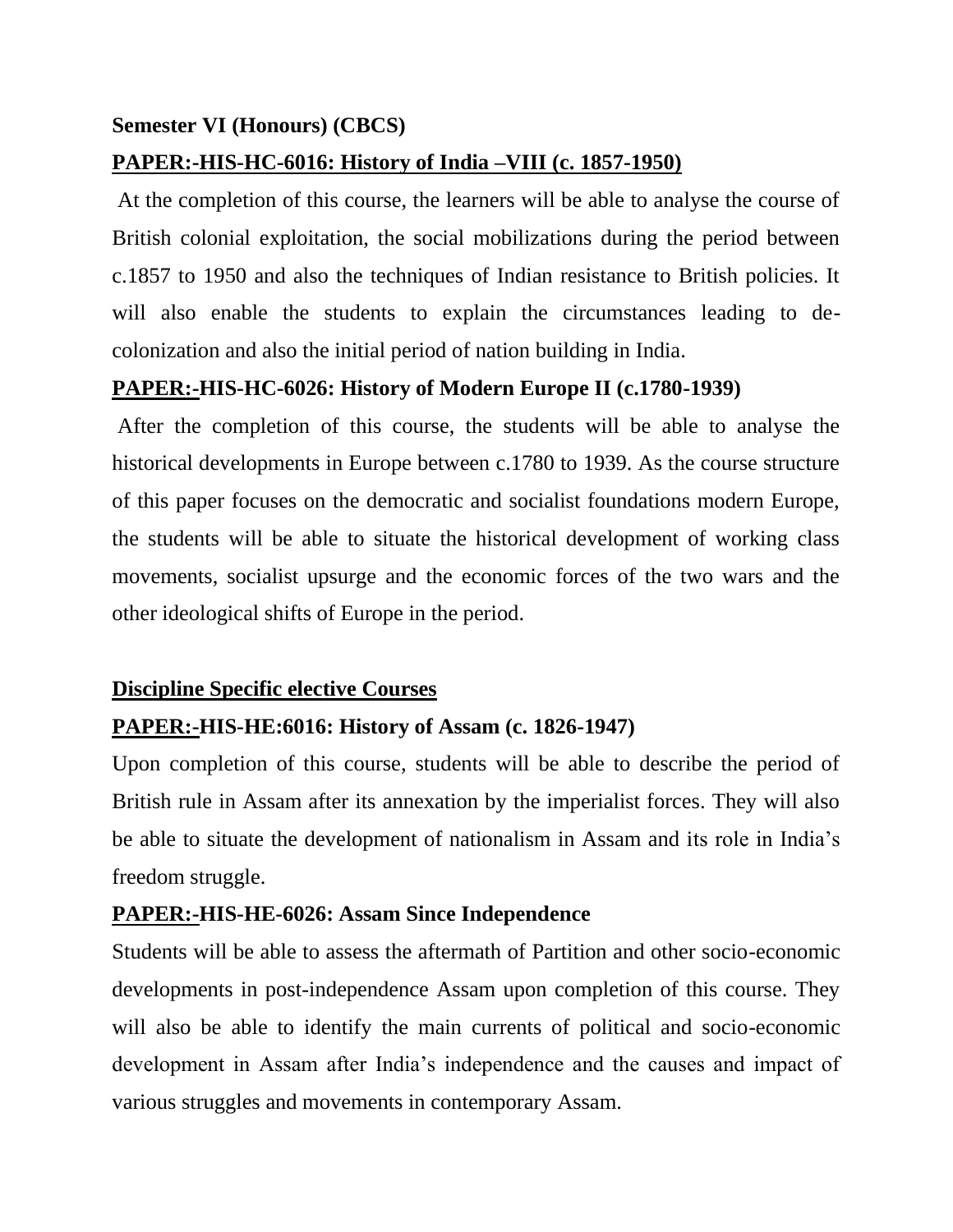#### **History: Regular Course**

#### **Discipline Specific elective Courses**

#### **PAPER:-HIS-RE-6016: History of Assam (c.1826-1947)**

Upon completion of this course, students will be able to describe the period of British rule in Assam after its annexation by the imperialist forces. They will also be able to situate the development of nationalism in Assam and its role in India's freedom struggle. The course would enable the students to analyse the main currents of the political and socio-economic developments in Assam during the colonial period.

#### **History: Generic Course**

#### **Generic Elective Course**

## **PAPER:-HIS-RG-6016 : History of Europe (c.1870-1939)**

After completing the course the students will be able to explain the major political developments in Europe from 1870 to 1939. The students will be able to delineate how the rise of two unified nations of Germany and Italy gave rise intense imperialist contest the world over. The course would also the students to analyse the causes and consequences of World War I and the developments leading to World War II.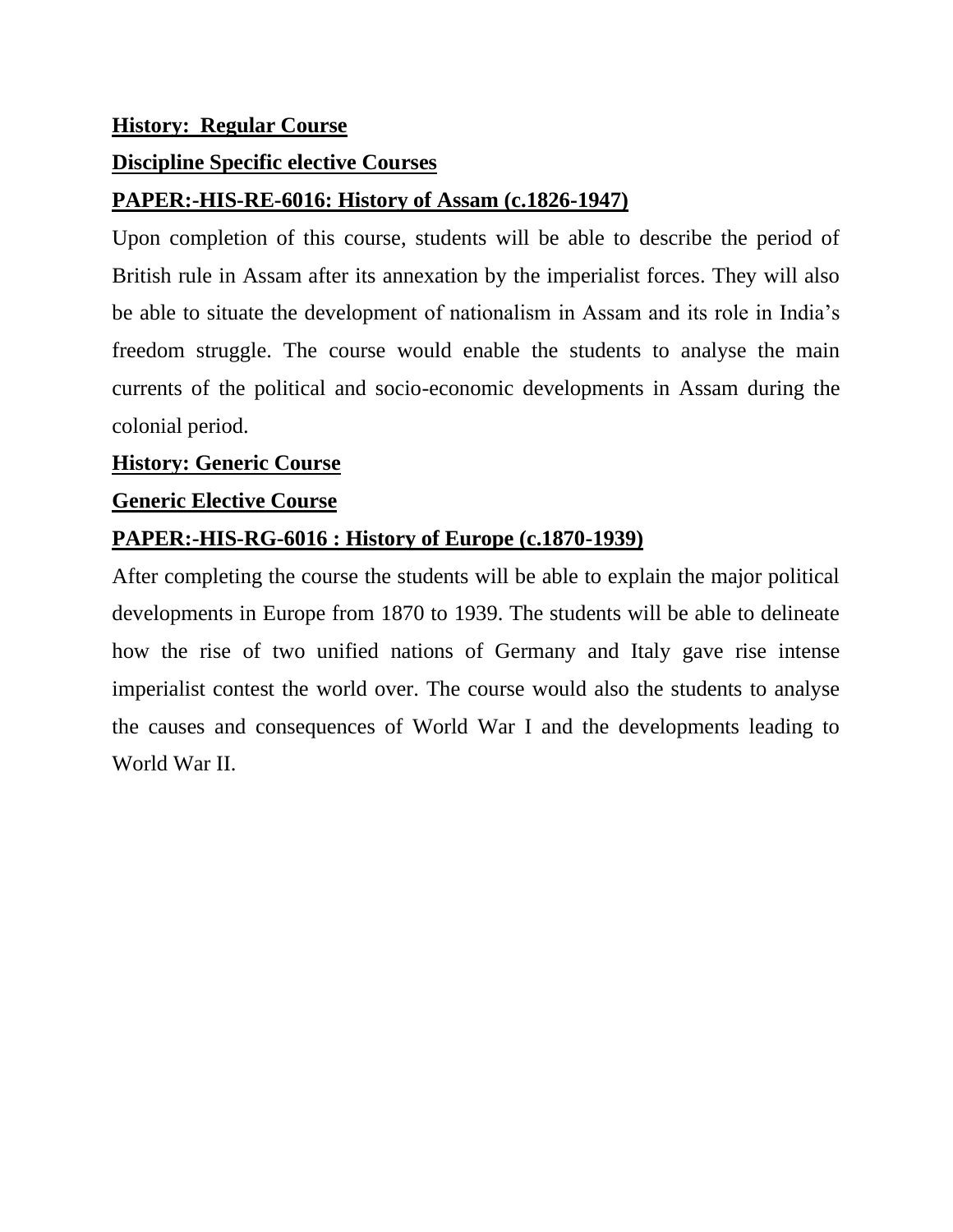# **Department of Hindi**

# **Programme Outcome (BA Hindi)**

Students seeking admission for BA Hindi programme is expected to imbue with following qualities which helps them in their future life to achieve the expected goals:

- 1. To prepare the students with skills to analyse the concept and different theories of Hindi literature and language and to develop interest in literature.
- 2. To prepare the students for pursuing research or careers in Hindi language and literature and it's allied fields.
- 3. Imbibe the effective communication in in both medium of expression.
- 4. Create awareness to become an enlightened citizen with commitment to deliver one's responsibilities within the scope of bestowed rights and privileges.

Course outcome First Semester

# **Paper Codes : HIN : HC - 1016 Hindi Sahitya Ka Itihas (Ritikal tak)**

- \* Introduction of the rich ancient history of Hindi Literature.
- \* Full depth knowledge about historical, Political, and cultural environment of Hindi Medieval literature.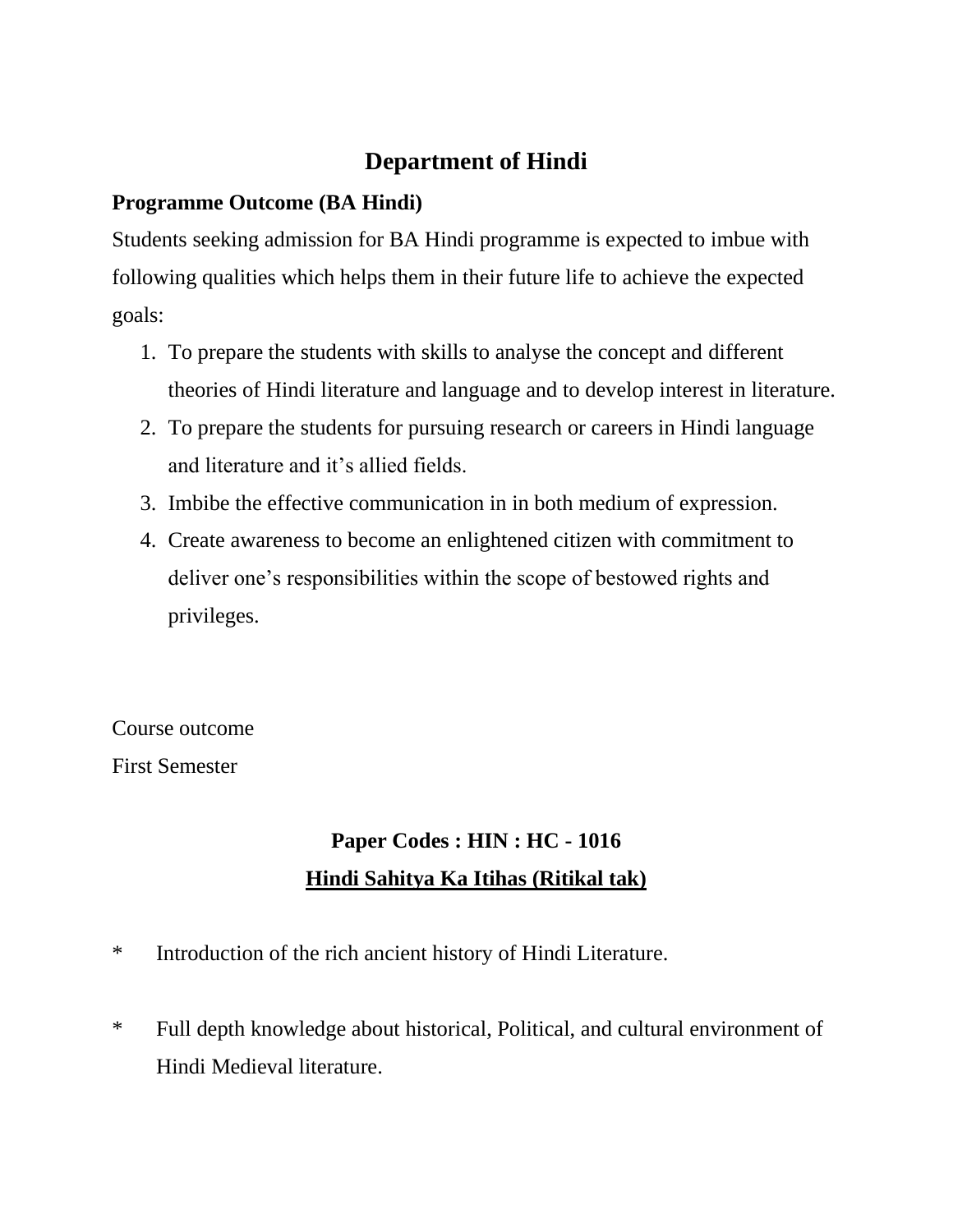# **Paper Codes : HIN - HC - 1026 Hindi Sahitrya Ka Itihas (Adhunik Kal)**

- \* Introduction of the Pre-independent history of Hindi Literature.
- \* Cultural context of the Pre independent era.
- \* Influence of the independent movement in cultural and Social others.

# **Paper : Ability Enhancement Compulsory Course HIN-AE-1014 Hindi Vyakaran aur Sampreshan**

- \* Uses of correct punctuation.
- \* Uses of appropriate phrases verbs and idioms.
- \* Uses of appropriate various tense forms.
- \* Appropriate uses of expressions to perform various language functions.

# **Generic Elective Course (GEC) – 1016**

- Introduction to the rich ancient history of Hindi Literature.
- Introduction to the Pre-independent history of Hindi Literature.
- Influence of the independent movement in cultural and social others.
- Full depth knowledge on the Modern and Post Modern Hindi Literature.

# **HIN-BCC-AE-1014: BUSINESS COMMUNICATION**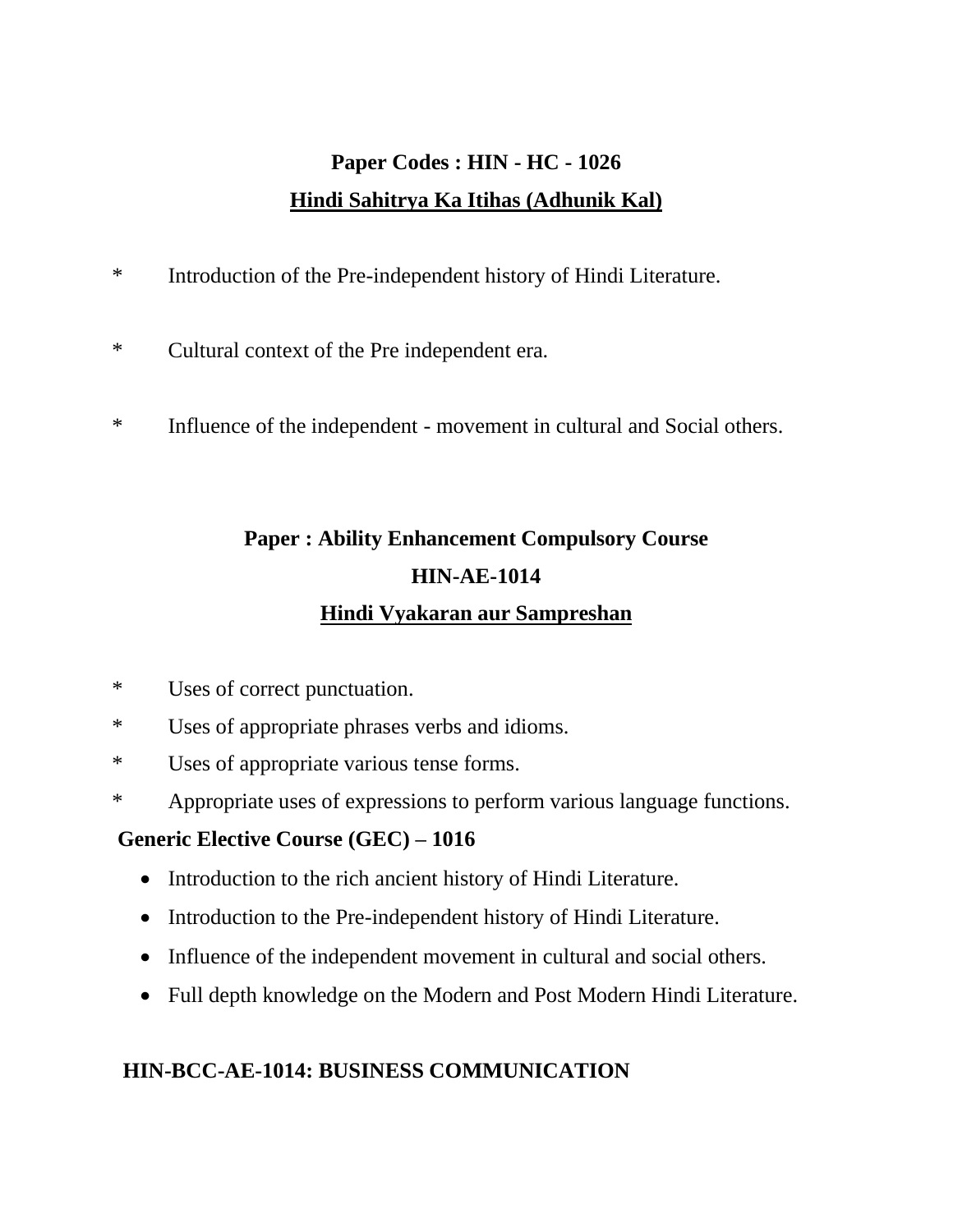To equip students of the B.Com (Hons.) course effectively to acquire skills in reading, writing, comprehension and communication, as also to use electronic media for business communication.

## 2<sup>nd</sup> Semester

Paper Code: HIN: HC-2016 **Adikalin evam Madhyakalin Hindi Kavita**

- Introduction to rich ancient history of Hindi lecture.
- Full depth knowledge about historical, cultural and literally environment of Hindi Ancient and Medieval Poetry.

# **Paper Code:HIN-HC-2026 Adhunik hindi kabita**

- Introduction to the Pre independent History of Hindi Literature.
- Influence of the independent movement in culture and Literature.
- Full depth knowledge on the history of Modern Poetry

# **HIN-HG - 2016 Madhyakalin Hindi Kabita**

- Introduction to the ancient poet and their literary works.
- Full depth knowledge on the ancient and Medieval Poetry.

# **HIN-RC-2016,Madhyakalin Hindi Kavita**

- Introduction to the brief History of ancient Hindi poet.
- Full depth knowledge on the ancient poet and their literally works.

# **B.A. 3rd semester**

# **Chhayavadollar Hindi Kavita, HIN-HC-3016**

In this paper there is an aim to inform the students about the pre- independent ang post-independent literature of Hindi which sees the development of greatly diverse kind of wrilings.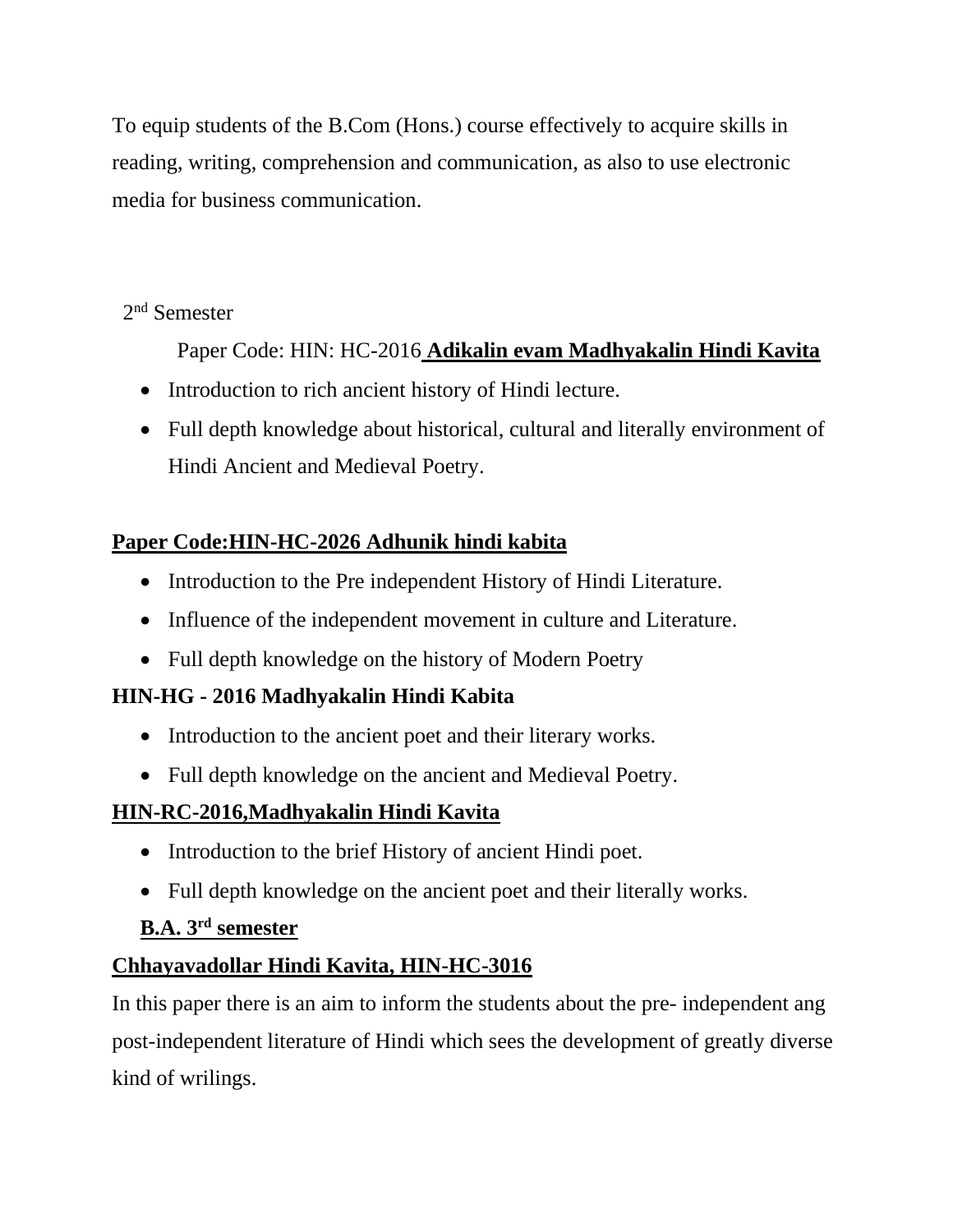Outcomes: After completion of the course the students will be able to

- Appreciate and analyze Modern Hindi Poetry with the literary context.
- Know the basic knowledge of literary works of the poets.

## **Bharatiya Kavyashatra, HIN-HC-3026**

In this paper the students will be introduced to the history of Indian Poetics.

Outcomes: After completion of this course students will be able to

- Know the basic information of Indian poetics from different renewed scholar of different schools.
- Have in depth knowledge about different aspect of Indian poetics.

## **B.A. 3rd semester**

## **Pashchatya Kavyashastra, HIN-HC-3036**

In this paper attempt is made to familiarize the student with the major genres of western poetics through texts which are prominent in each genres.

Outcomes: After completion of the course students will be capable of

- Analyzing western poetics of various genres.
- In depth knowledge on Romanticism, Idealism, Realism etc.

# **Karyalayin Anuvad, HIN-SE-3014**

This course aims to familiarize the students with the official aspects of Hindi Language

Outcomes: After completion of the course students will be able to

- Enhance the efficiency of the students required in day to day life.
- Digitally engage in day to day work on Hindi Language.
- Official uses of Hindi Language.
- Full depth knowledge on the official Hindi Letters
- Full depth knowledge on Technical terminology.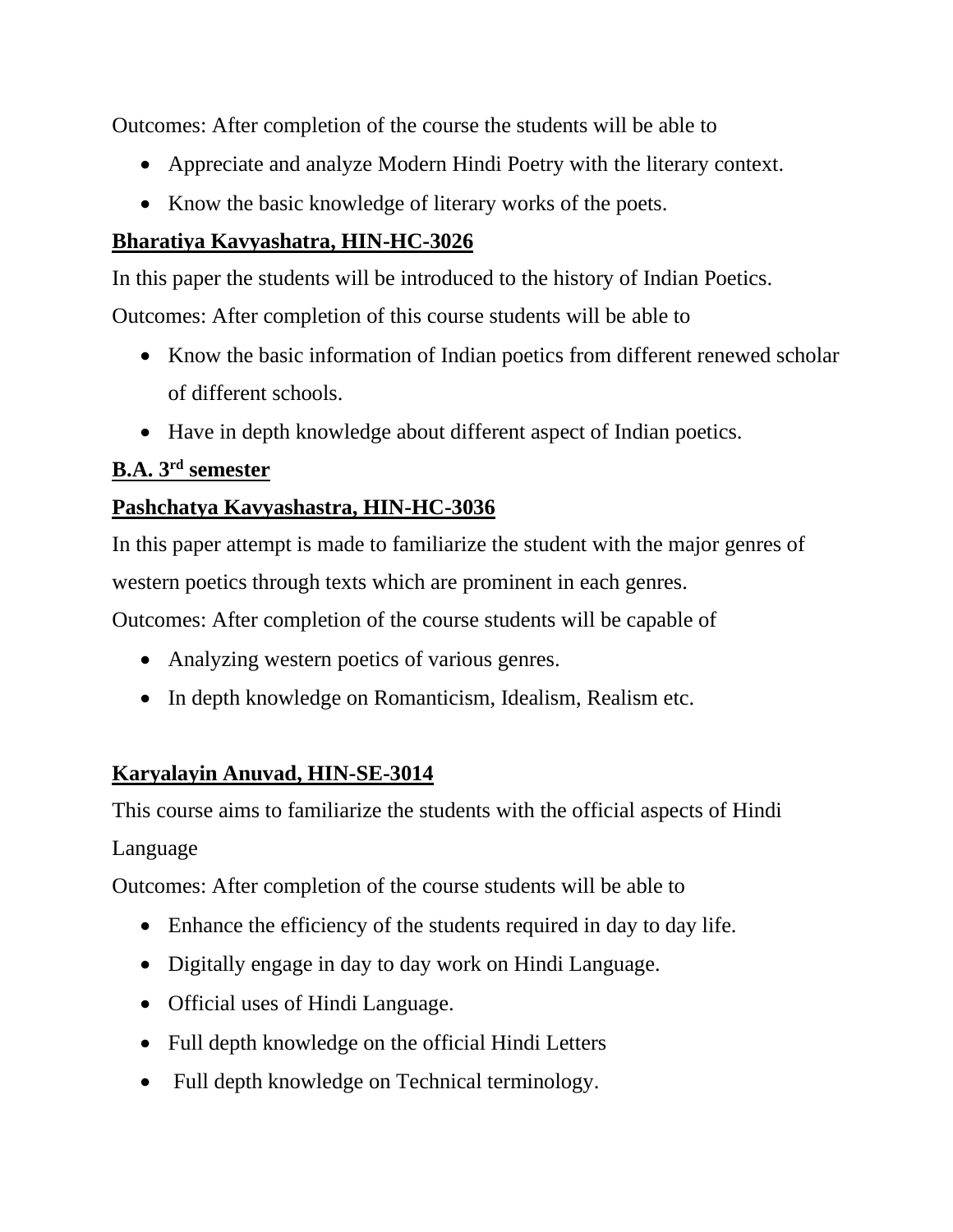## **B.com Hindi (MIL)**

## **Hindi Kavya-Dhara, HIN-CC-3016**

This course aims to familiarize the students with different trends of Hindi Poetry. Outcomes: After Completion of the course students will be capable of

- Appreciating and analyzing Hindi Poetry coming of varied ages and literary contexts.
- Understanding the representation of Hindi poetry of different trends.

## **HIN –HC-3016-Chhayavadottar Hindi kavita**

- Introduction to the Modern Poet and their Literary work.
- Introduction to the Post-Independent history of Hindi Literature.
- Full depth knowledge on the Modern and Post-Modern Poetry of the Hindi Literature.

## **HIN-HC-3026 Bharatiya Kavyashastra**

- Introduction to Indian Poetics.
- Depth Knowledge on the definition given by Sanskrit poet on poetry.
- Depth knowledge on the Rasa, Chhanda and Alankar.

## **HIN-HC-3036 Pashchatya Kavyashastra**

- Introduction to Western criticism.
- Depth knowledge on views of Plato, Aristotal.
- Depth Knowledge on Romanticism, Idealism, Realism, Existentilism.

## **HIN-RC-3016 Aadhunik Hindi Kabita**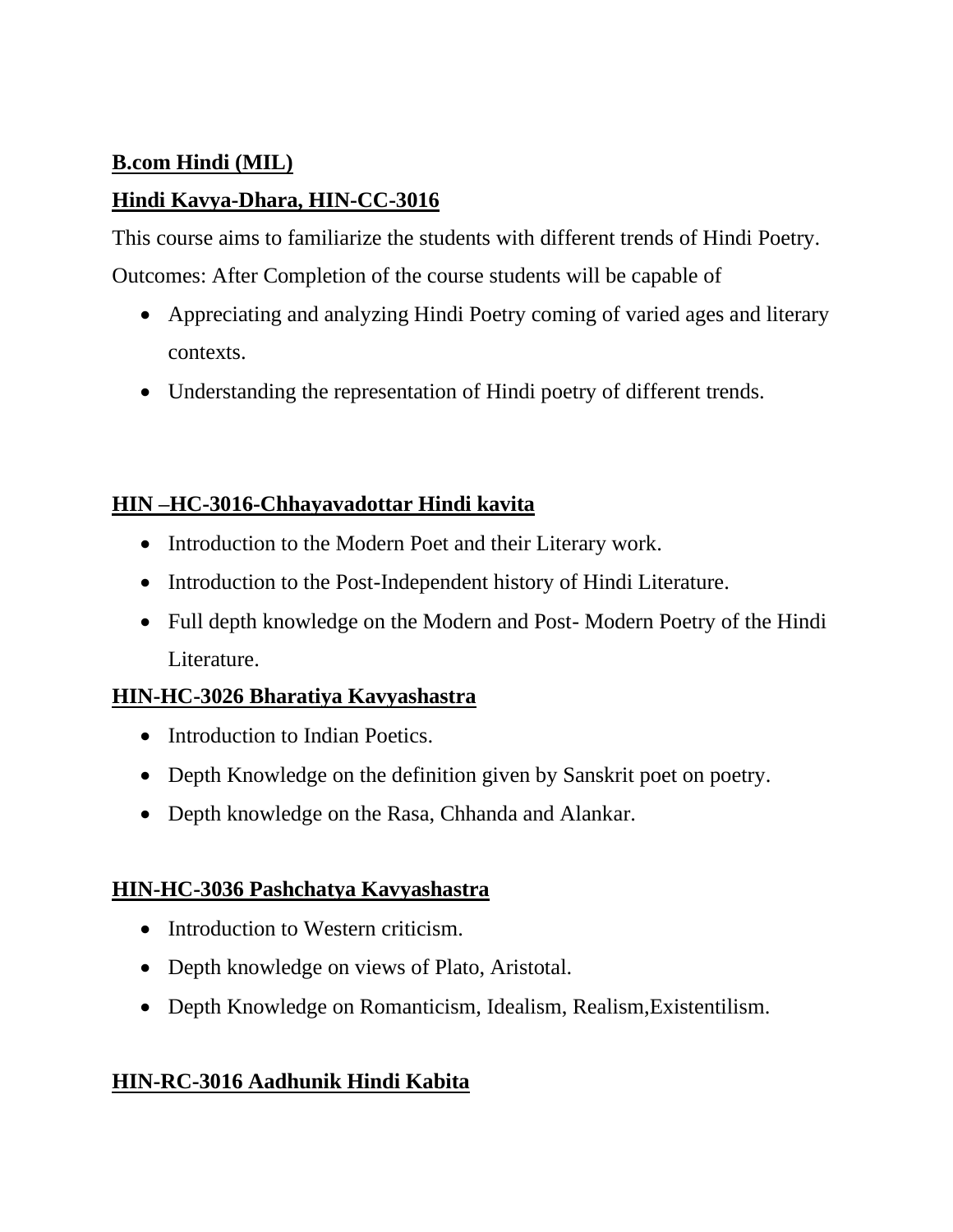- Introduction to the brief History of the Modern Hindi Poetry.
- Full depth knowledge on the Pre-independent and Post-independent Hindi Poetry.
- Full depth knowledge on the Modern hindi poets and their Literary works.

## **4th semester**

## **Paper Code ----HIN--HC--4016**

## **Name of the Paper--Bhasa Vigyan, Hindi Bhasa evong Devanagari Lipi**

AIM :In this Paper there is an aim to inform the students about the Linguistic,

History of Hindi

Language and Devanagari script.

OUTCOMES: After completion of the course the students will be able to know :

- $\Box$  Origin and development of Hindi language
- $\Box$  Statistical data of language
- □ Brief history of Phonetics on Hindi language
- $\Box$  Origin and development of Script specially Devanagari script
- $\Box$  Pros and cons of Devanagari script
- $\Box$  To check the scientific texture of the script
- $\Box$  History of different dialect India

## **Paper code --HIN-HC-4026**

## **Name of the Paper--Hindi Katha Sahitya**

Aim--In this paper students will be introduced to the history of Hindi Fiction **literature** 

Outcomes: After completion of this paper students will be able to know:-

 $\Box$  Brief history of Hindi novel and short story.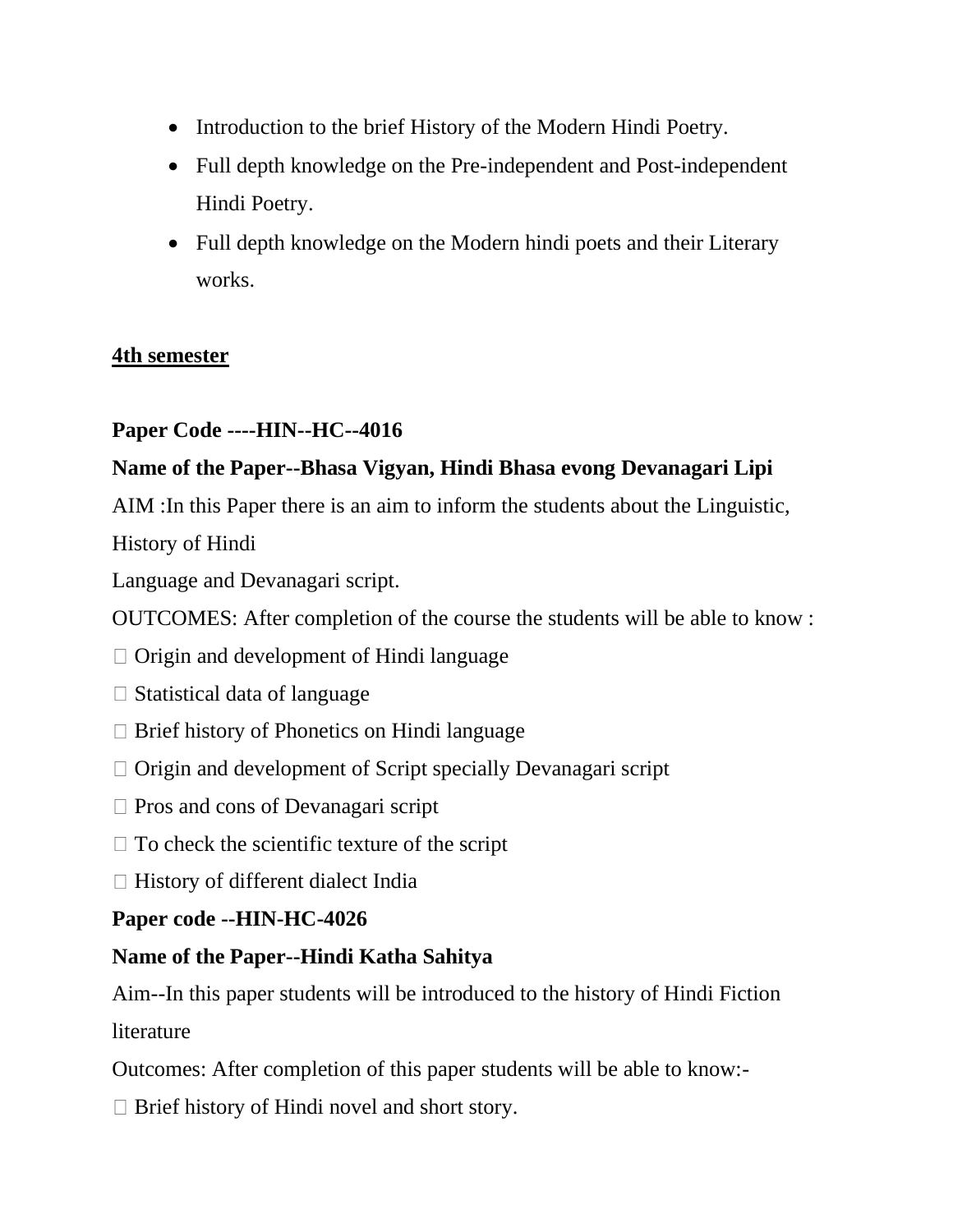- □ Difference between Novel and Short story
- $\Box$  Elements of Novel and short story
- $\Box$  Basic knowledge about the modern fiction writer
- $\Box$  In depth knowledge about the prominent novel and short story

### **Paper Code--HIN-HC-4036**

### **Name of the Paper: Hindi Natak And Ekanki**

Aim: In this paper the students will be introduced to the history of Hindi Drama and One Act Play.

Outcomes: After completion the paper students will be able to know:-

- $\Box$  Origin and development of Hindi Drama and One Act Play
- $\Box$  Brief history on Hindi Drama and One Act Play
- □ Difference between Drama and One Act Play
- $\Box$  Basic knowledge about the elements of Drama and One Act Play
- $\Box$  Basic information about Modern Hindi Drama and One Act Play.
- $\Box$  In depth knowledge on prominent Modern Hindi Drama and One Act Play.

## **Paper Code : HIN-SE-4014**

## **Name of the Paper :Anubad Vigyan**

Aim:-In this course there is an aim to inform the students about the Translation

Outcomes :-After completion of the course students will be able to know :-

- $\Box$  How to translate Hindi to English and vice verse.
- $\Box$  The basic knowledge of Translation and different stages of Translation.
- $\Box$  Knowledge on official use of Translation.

# **Paper Code:- HIN---HG--4016 Name of the Paper:--HINDI GADYA SAHITYA**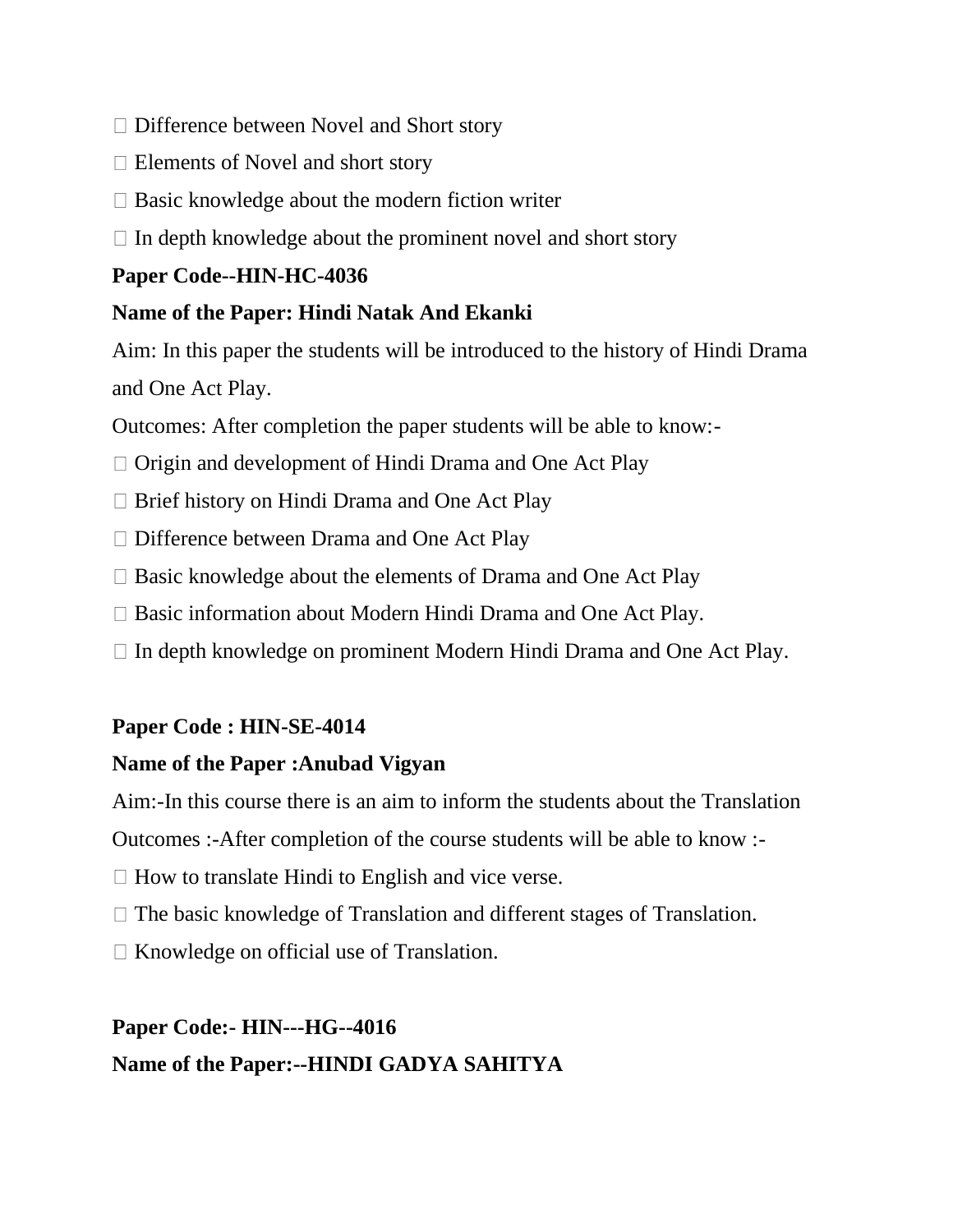Aim:-In this paper students will be introduced to the history of Hindi Fiction sahitya.

OUTCOMES:--After completion the course students will be able to know :-

 $\Box$  The brief history of Hindi fiction literature

 $\Box$  The basic knowledge of literary and works of the fiction writer with the literary context.

 $\Box$  To have in depth knowledge about the various Hindi articles of different trends.

## **Paper Code:- HIN---RC--4016**

## **Name of the Paper:--HINDI GADYA SAHITYA**

Aim:-In this paper students will be introduced to the history of Hindi Fiction sahitya.

OUTCOMES:--After completion the course students will be able to know :-

 $\Box$  The brief history of Hindi fiction literature

 $\Box$  The basic knowledge of literary and works of the fiction writer with the literary context.

 $\Box$  To have in depth knowledge about the various Hindi articles of different trends.

# **B A 5th SEMESTER ( HONOURS)**

## **PAPER CODE: HIN-HC-5016**

# **PAPER NAME :HINDI NIBANDH EVAM ANAYA GADYA VIDHAEN**

**AIM :**In this paper will be introduced to the History of Hindi literary Essay and different types of the Hindi literary Prose.

**OUTCOMES:** After completion of the course the students will be able to know :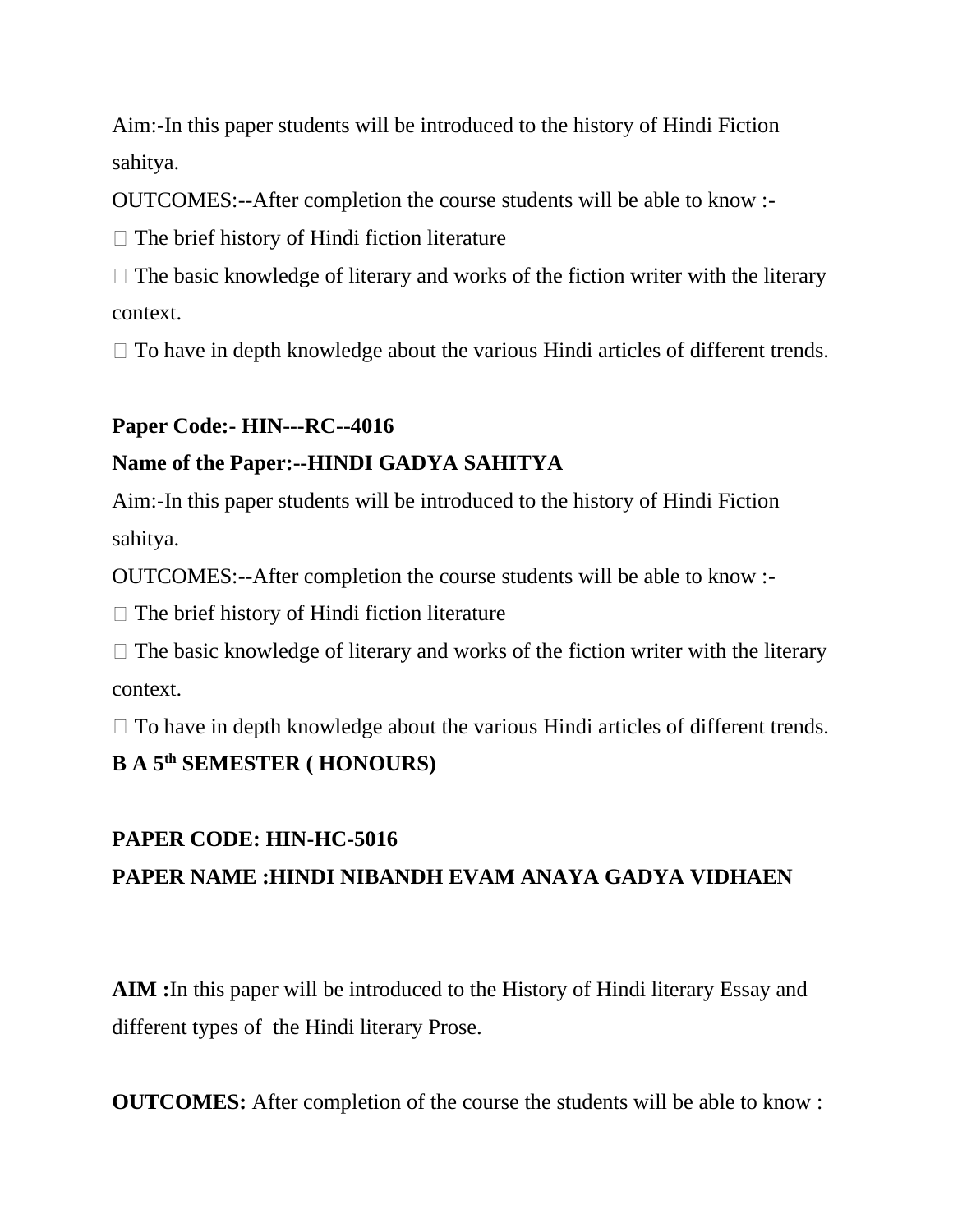- Origin and development of Hindi essay.
- Brief history Hindi Essay.
- Defination ,Form and Elements of the different type of Hindi Prose like Memoir ,Sketch etc.
- Life introduction of the prominent writers of the Hindi Essay, Sketch and Memoirs.-

# **PAPER CODE: HIN-HC-5026 PAPER NAME: Prayojonmulak Hindi**

**AIM :**Functional Hindi course aims at exposing the younger generation to the application of Hindi and technology in various department and fields.

**OUTCOMES:**After completion of this paper students will be able:-

- To go for various business correspondence government offices, Banks, railways and its related jobs.
- Understand the meaning, concept, and importance of Functional Hindi.
- Gain the command over official correspondence, administrative drafting, noting and letter writing in Hindi.
- Understand the concept of proof reading.
- Learn the fundamental principles of translation.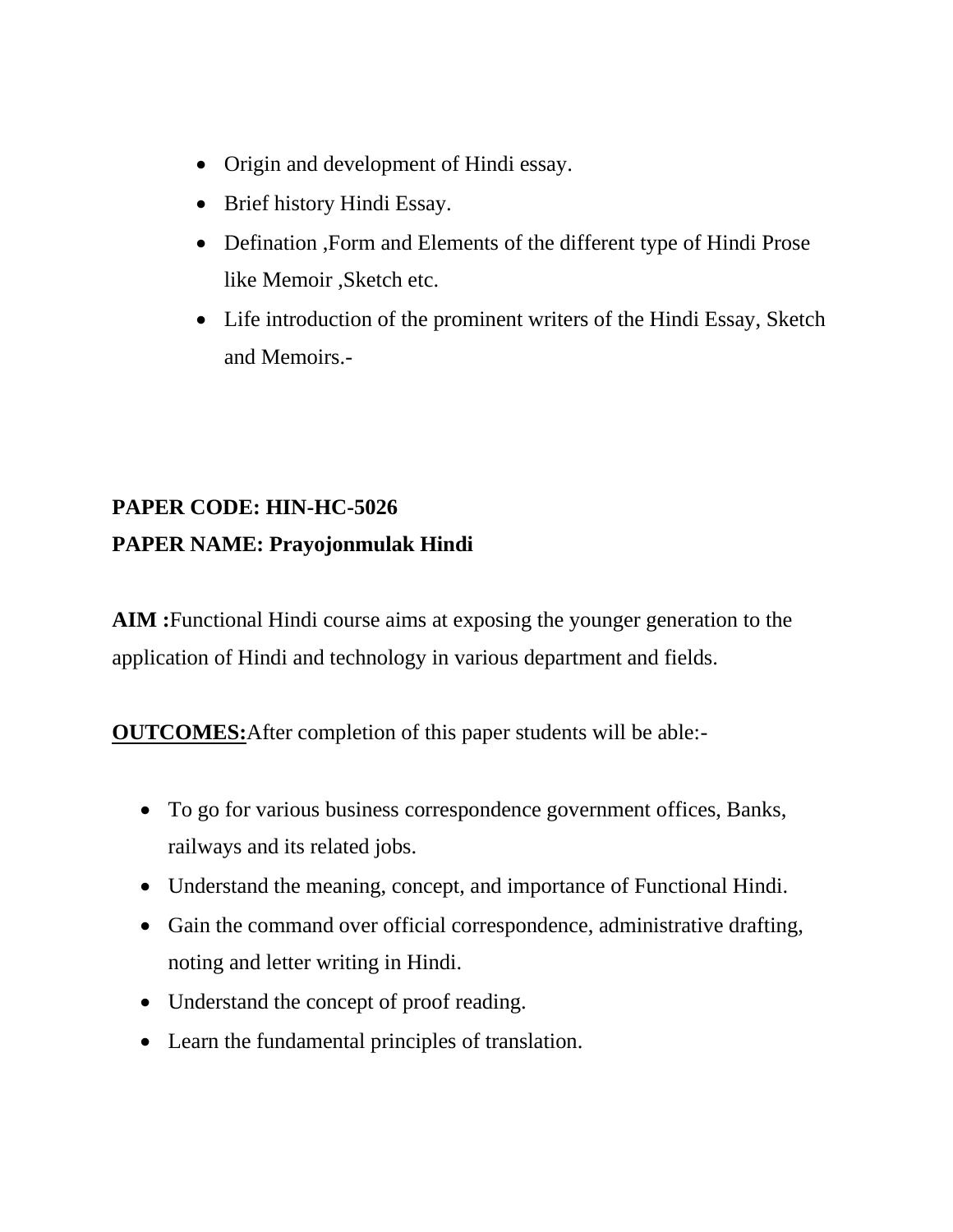• Gain command over applied translation from Hindi to English and vice versa.

# **PAPER CODE: HIN-HE-5016 PAPER NAME: LOK SAHITYA CHINTAN**

**AIM :** In this paper student will be able to know the history of Folklore ,relation between Folklore and Folk culture, introduction Folkballad, Folk song ,Folk drama etc.

**OUTCOMES :** Upon completion of the course students will be able to :

- Recognize the essentially oral nature of myths and folklore and examine the context of oral performance shapes the meaning of a story.
- Analyze the functions of a diverse range of specific myths within the cultures that produce them.
- Analyze mythology and folklore using a variety of scholarly approaches.
- Recognize recurring mythological themes and motive in traditional myths and the arts.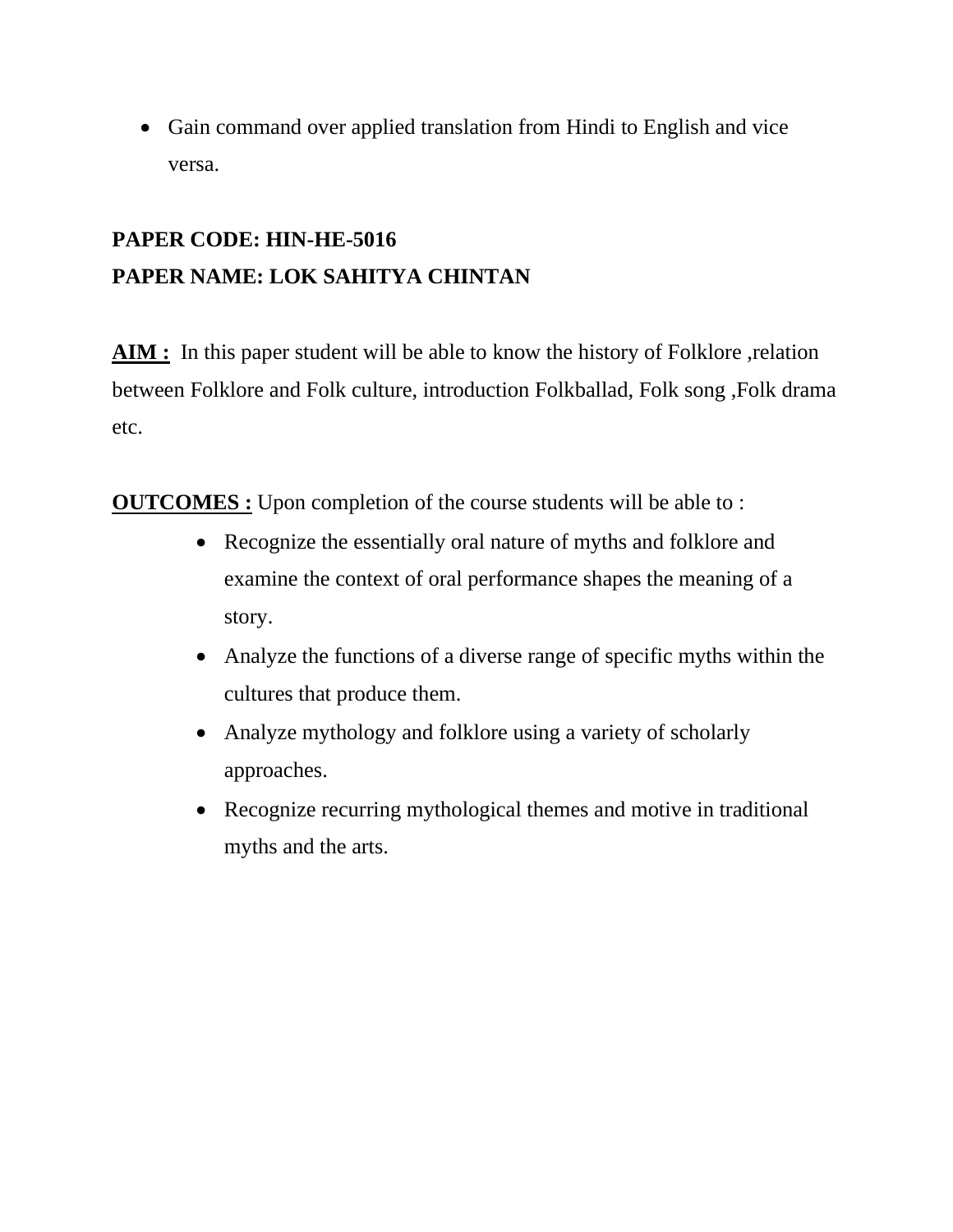# **PAPER CODE: HIN -HE-5026 PAPER NAME:Hindi ki Rastriya Sanskritik Kavyadhara.**

**AIM :** In this paper students will be introduced to the history of National Cultural Poetry section in hindi literature.

**OUTCOMES :** After completion of the course students will be able to know :

- The sprit of Nationalism of the prominent poets namely Maithi saran Gupta, Makhan lal Chaturvedi, Ramdhari Singh Dinkar, Subhadra kumariChouhan .
- Understand the literary trends of National Cultural Poetry section (Rastriya SanskritikKavyadhara).

## **B.A 5th Semester Regular**

**Subject :Hindi(SEC) Paper Code :HIN-SE-5014 Paper Name: Rang Aalekh Evam Rangmanch**

**AIM:**In this paper students will be provided with detailed knowledge on history of Hindi Drama and dramatical techniques and it will encourage the students to take this as their livelihood.

**OUTCOMES**:After completion of the course students will be able to:

- Understand the concept of Hindi Drama.
- Understand the main types, characteristics of Hindi drama.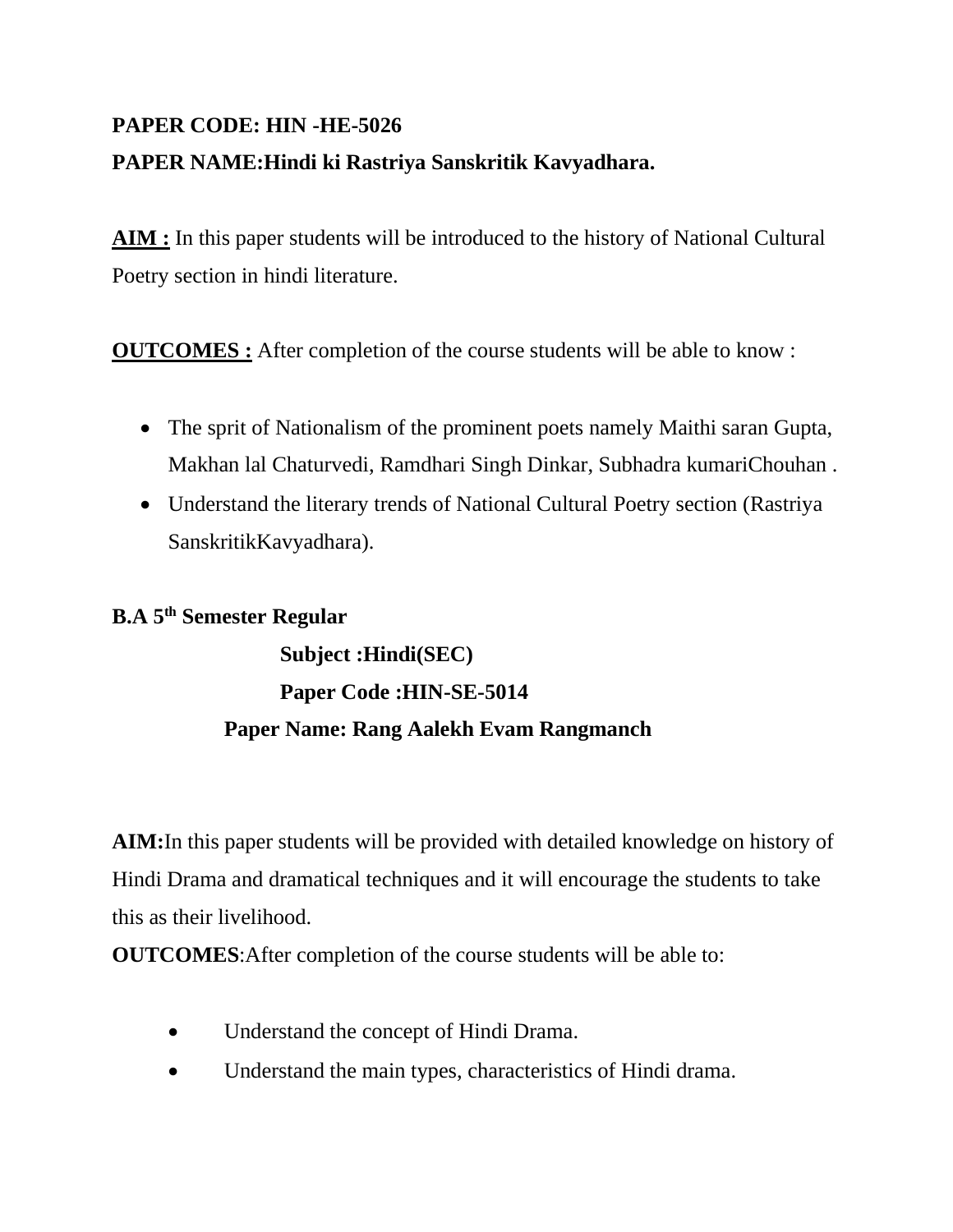- Know the main drama and dramatist of Hindi Literature.
- Know the techniques and style of Hindi theatre.

## **6 th Semester**

HIN-HC-6016 – Hindi sahityak patrakarita

Aim: The main goal of this paper is to make students well acquainted with the nature of literary journalism and the literary journalism of Hindi that has flowed continuously since the Bharatendu era.

Outcomes:- After completion of the course the students will be able to know:

- The meaning and importance of literary journalism.
- Brief history of literary journalism.
- Introduction & importance of Bharatendu era, Dwivedi era, pre independence, post independence era literary journalism & important paper & magazine like Saraswati, Bharat Mitra etc.

## **HIN-HC-6026 Hindi Project Work**

Aim- The main goal of this project is to awaken the research instincts of the students to encourage their ability to critically review , as well as to motivate them for the use of technology like DTP, PowerPoint Presentation etc.

## **HIN-HE-6026- Premchand ka sahitya**

The main aim of this paper is to give the students general information about the literature composed by the great Hindi story writer Munshi Premchand, and to make them well acquainted with this popular literature through special study of closed stories in selected work like novel, dramas etc.

**HIN-HE-6036 – Hindi ka vaishyik paridresh evam prawasik hindi Sahitya**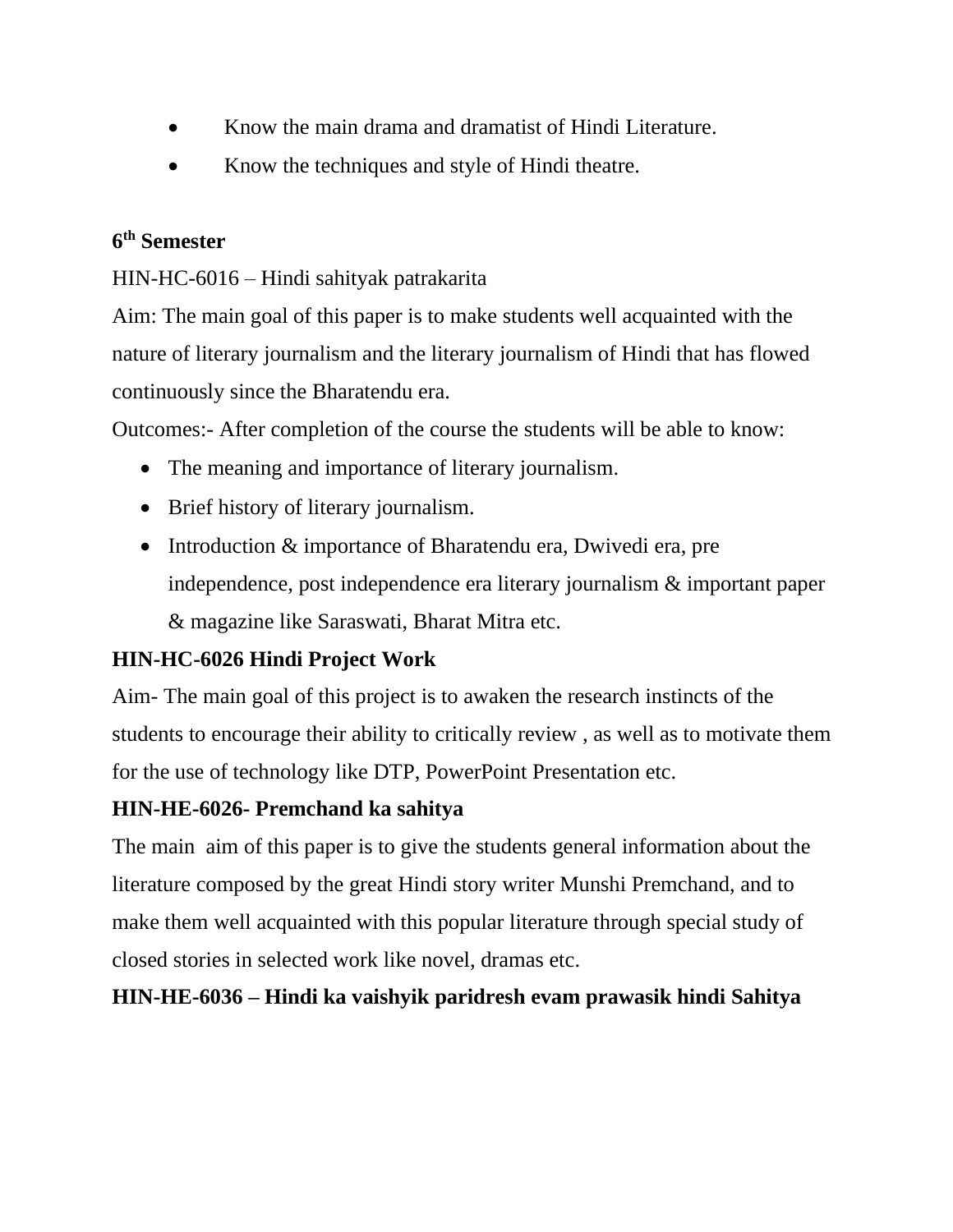The main goal of the present paper is to make students aware of the progress of Hindi in different countries of the world  $\&$  to make them acquainted with the compositions composed by overseas Hindi literature.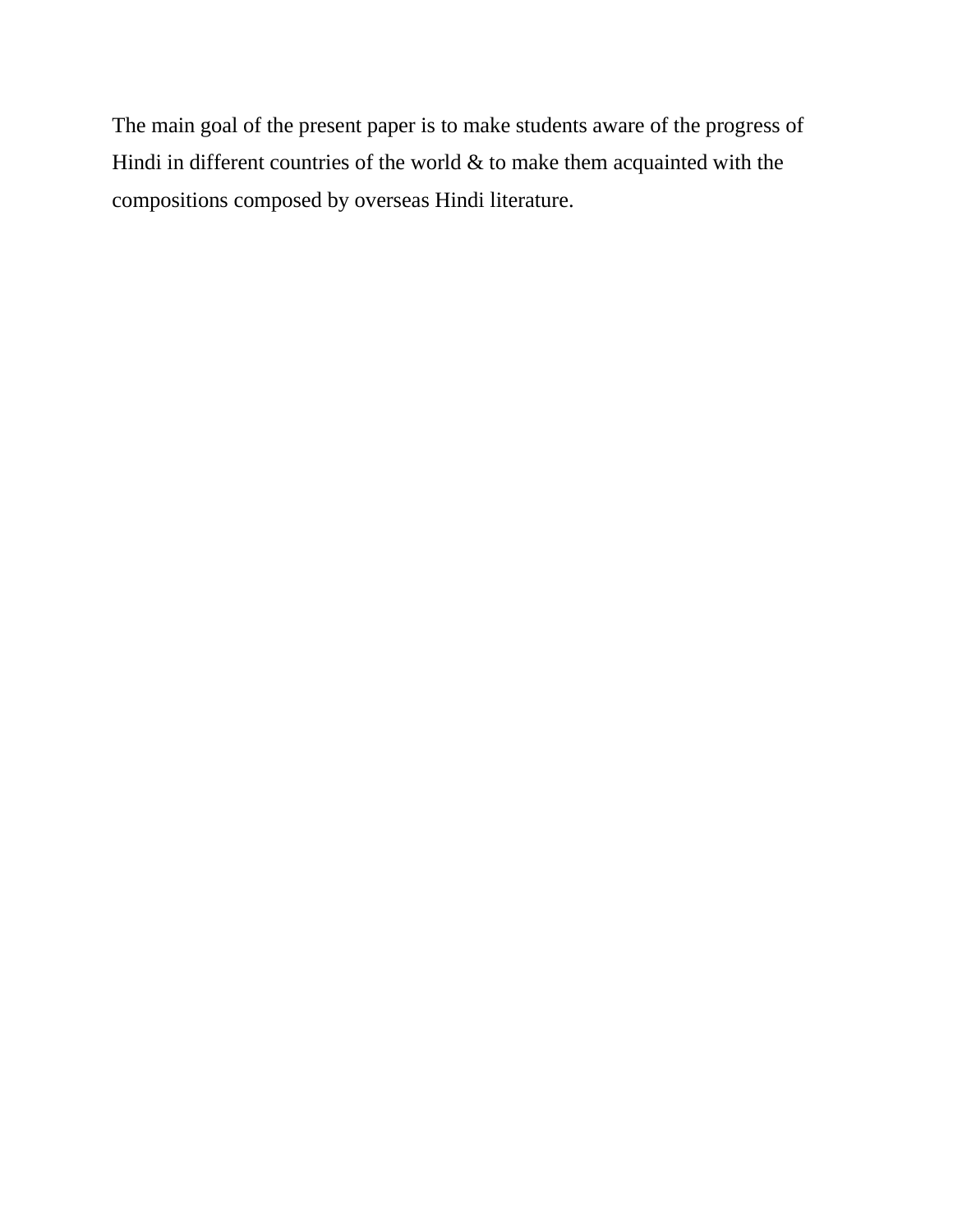# **Department of Political Science**

#### **Programme outcome**

The outcomes of the CBCS GU Political Science prescribed course which the department of Political Science, RGBC follows are-

1. The course aims to introduce certain key aspects of political Science.

2. To prepare the students for pursuing research & careers such as masters, laws etc.

3. To understand the basic knowledge of the Indian Constitution and each constitutional functioning.

4. To make the students politically and socially conscious so that they can participate in the process of democracy.

### **Course Outcome**

### **1 stsem (M)**

#### **(a)POL HC 1016 Understanding Political Theory**

**\*** The paper has 2 sections having the idea of political theory, its history and approaches, critical and contemporary trends and its practicality of ideas to a democracy. This has helped the students to have an idea of political theory and various approaches initially. The students got the assess to the contemporary trends of political theory. The course helps to reconcile theory and practice in relation to democracy.

#### **(b)POL HC 1026 Constitutional government and Democracy in India**

**\*** This course helps the constitutional design of state structures and institutions and also stresses on the embodiment of some of the conflicts in constitutional provisions. The design of the course has helped the students to acquire an understanding of conflicts in constitutional provisions, constitutional design of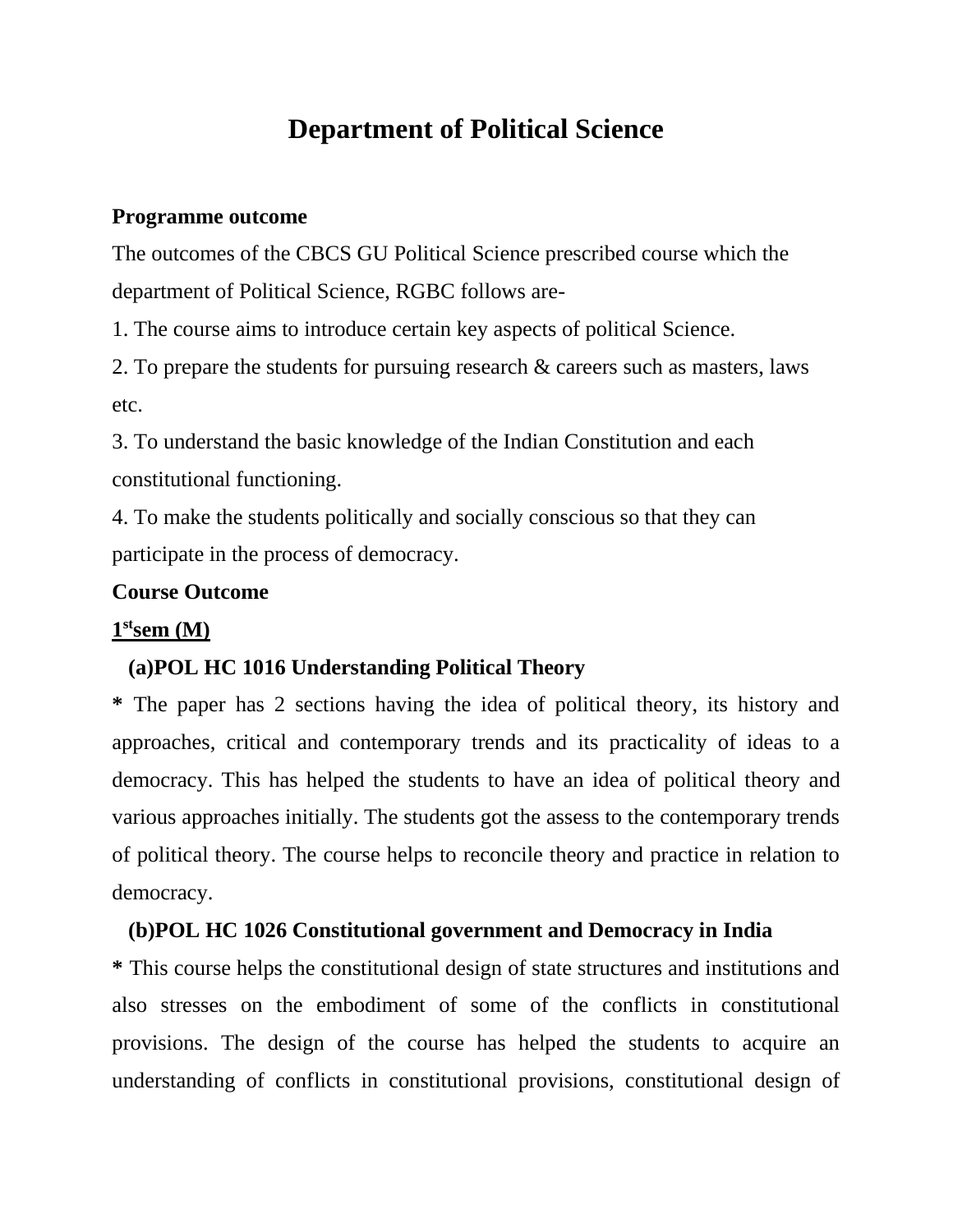state structures and institutions. The course comprehends the state institutions in relation to extra constitutional environment.

## $CBCS$  1<sup>ST</sup>**sem** (G)

### **(a) POL HG 1016 Introduction to political Theory**

 \* It introduces the key concepts in political theory, aspects of conceptual analysis and to engage the students in application of concepts and their limitations.

### **2 ndsem (M)**

### **(a)POL HC 2016 Political Theory – Concepts and Debates**

 \* This course is divided into two sections. Section A helps the students familiarize with the basic normative concepts of political theory. Each concept is related to a crucial political issue that requires analysis with the aid of our conceptual understanding. Section B introduces the students to the important debates in the subject.

After reading this course, the students would -

- Understanding the various concepts in political theory and appreciate how they can be helpful to analyze crucial political issues.
- Understanding the significance of debates in political theory in exploring multiple perspectives to concepts, ideas and issues.
- Appreciate how these concepts and debates enrich political life and issues surrounding it.

### **(b) POL HC 2026 Political Process in India**

 \* After reading this course, The students would understand the working of major political institutions of India. The students would understand the major debates of Indian politics along the axes of caste, gender, region and religion. The students would understand the changing nature of Indian state and the contradictory dynamics of modern state power. Actually, this course map the working "modern"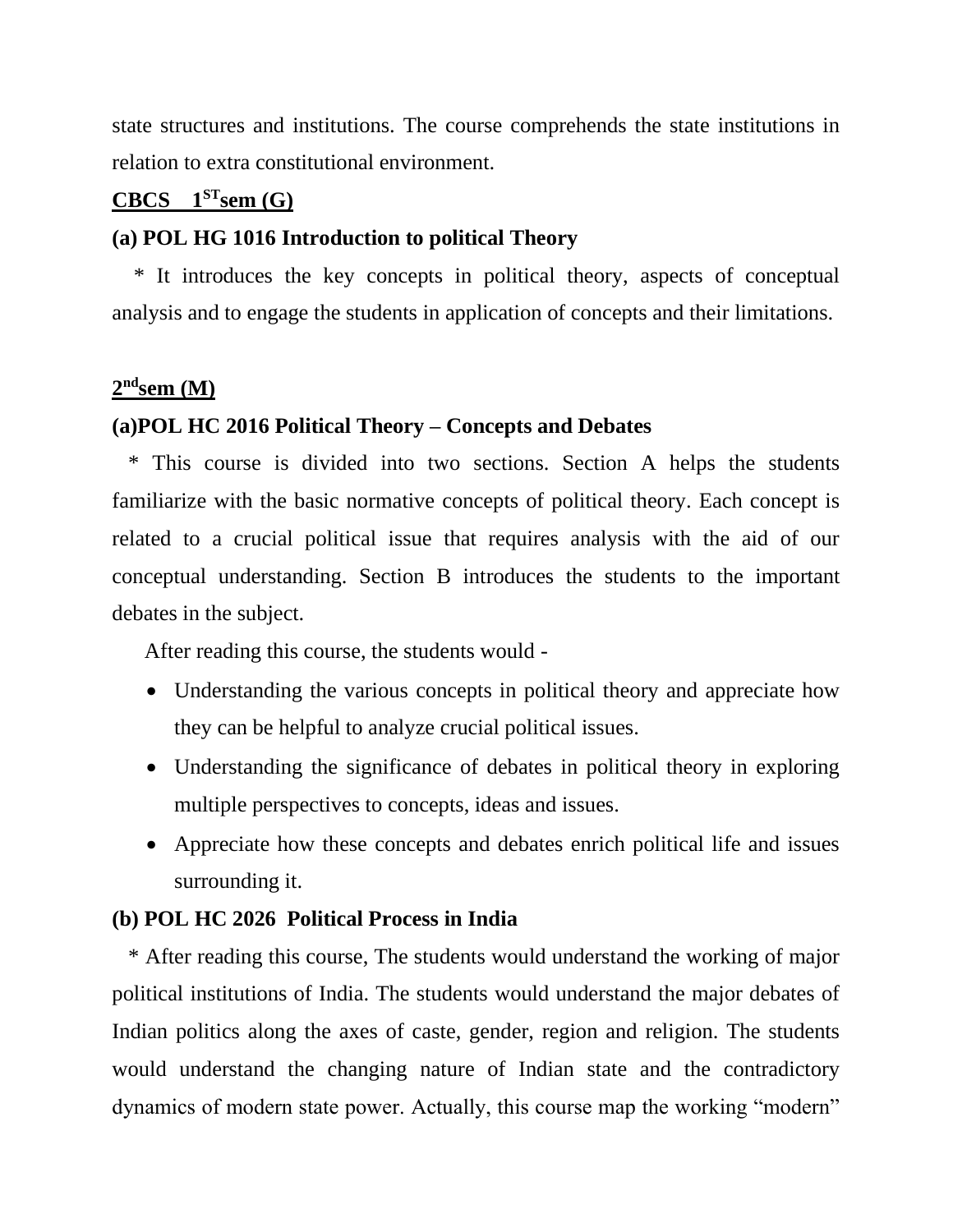institutions, premiered on the existence of and individuated society, in a context marked by communitarian solidarities, and their mutual transformation thereby. It also familiarize students with the working of the Indian state, paying attention to the contradictory dynamics of modern state power.

### **2 ndsem (G)**

#### **(a) POL HG 2016 Indian Government and Politics.**

 \* The course has helped the students to have an idea of the approaches to Indian politics and the changing nature of the state. The basic features of the Indian constitution and its institutional functioning, changing role of caste, class and patriarchy and their impact on politics and dynamics of social movements in India are being taught to the students in the course.

### **3 rdsem (M)**

#### **(a) POL HC 3016 Introduction to Comparative Government and Politics**

**\* It** develops a comprehensive, comparative understanding of specific world constitution such as Britain, Brazil, China and Nigeria. It familiarizes students with the basic concepts and approaches to the study of comparative politics. It also focuses on examining politics in a historical framework while engaging with various themes of comparative analysis in developed and developing countries. Completion of the paper increases the ability among students of classifying the different political systems and historical context of modern governments.

#### **(b) POL HC 3016 Perspectives on Public administration**

\* Developing knowledge of administrative studies with reference to administrative structures and practices. It enables students to learn the basic concepts related to public administration and its importance. It introduces the students to major theories of public administration while understanding the different concepts of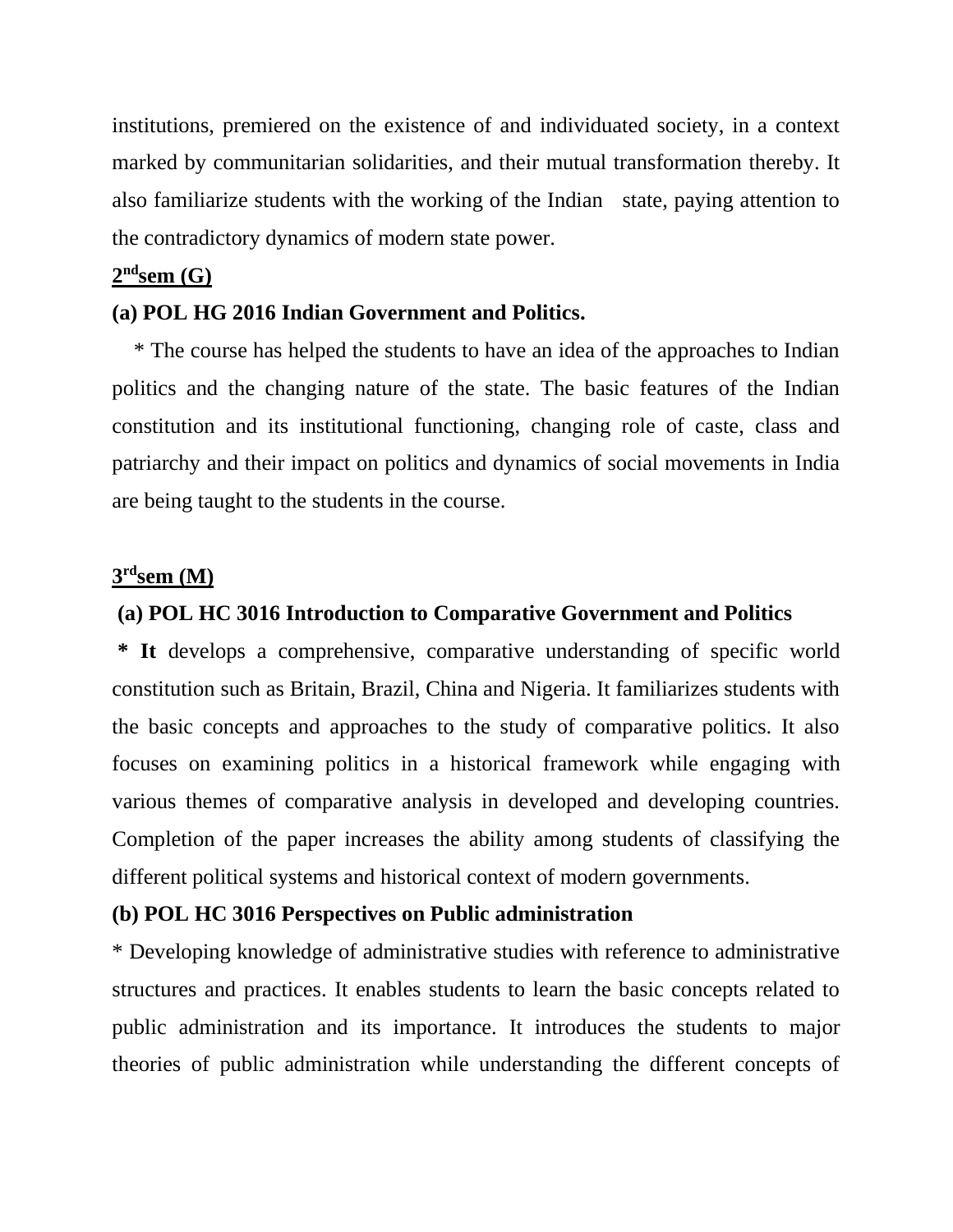public policy and formulations. it familiarizes the students with the recent debates related to the field of public administration.

### **(c) POL HC 3026 Perspectives on International relations and world history**

**\*** Acquired knowledge about International relations referring to world historical incidents. It also helps in the critical evaluation of international policies in terms of different theories of international politics. It equips students with the basic intellectual tools for understanding international relations. It makes students understand the key theoretical approaches in international relations. it introduces the students to the key theoretical debates of international relations referring to the evolution of international state system for overall understanding of international relations in relation to 20<sup>th</sup> century IR history.

### **3 rd sem (G)**

#### **(a) POL HG 3016 Comparative Government and Politics**

**\*** It develops a comprehensive, comparative understanding of specific world constitutions such as UK, USA and China. It also helps in the Critical evaluation of socio-economic and political variables for a proper understanding of the plurality of societies. It helps students to have a basic understanding of Comparative political analysis. It introduces the students with the classification of governments, political system from a comparative politics framework focusing on the political behavior of institutions and the changing nature of nation state.

### **4 th sem (M)**

# **(a) POL HC 4016 Political Processes and Institutions in Comparative Perspective.**

**\*** As the little of the paper itself depicts that this paper deals with political process, political institutions social arrangements, protecting the public health and welfare, distributing public funds and tax burdens conducting foreign affairs and deciding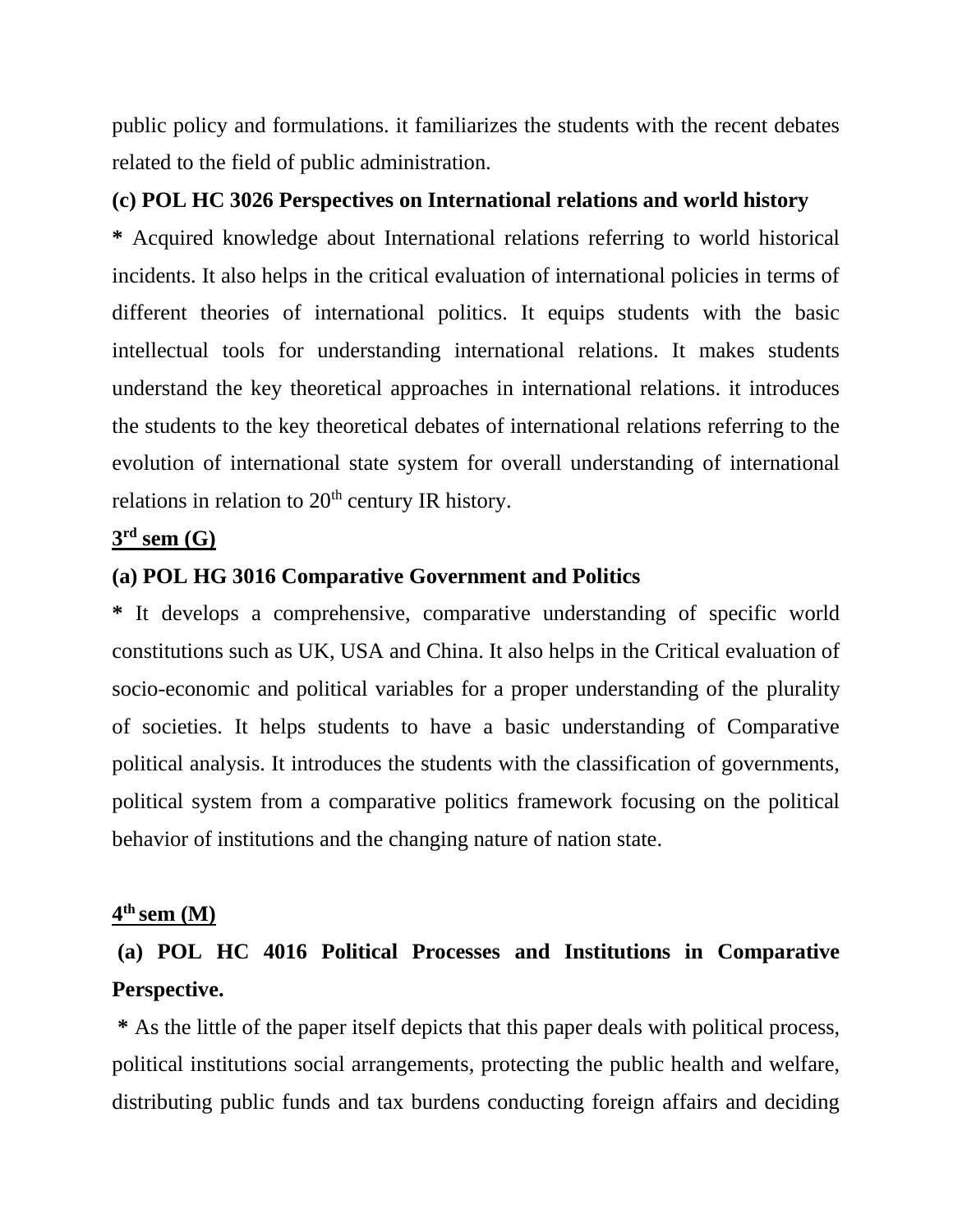the issues of war and peace etc. In this course students will be trained in the application of comparative methods to the study of politics. The course is comparative in both what we study and how we study. Through this paper the students will understand, comprehend and analyse the complex nature and functioning of political systems, political institutions and corresponding issues to these both in a country specific case of India and cross- country perspectives.

### **(b) POL HC 4026 Public and Administration in India**

**\*** As the little of the paper itself depicts this paper deals with public and about the interface of public policy with administration in Indian. This paper gives an idea to the students about the essence of public policy. It also tries to impart an idea of decentralization, budget, citizen and administration and also about social welfare administration. Overall it educate the students about the programs of government which aims for community development.

### **(c) POL HC 4036 Global Politics**

**\*** The basic objective of this course to introduce the students with the political, economic, social and technological dimensions of globalization highlighting the most important debates of globalization discourse. After going through this course, students will be able to understand about the working of global economy and its various actors. The course upholds instance of resistance offered by global social movement in reference to changing nature of interactions between the state and transnational actors. It also looks at the contemporary global issues such as the proliferation of nuclear weapons, ecological issues, international terrorism and human security analyzing the phenomenon of global governance. It will also enable students to approach the important global political and economic policy problems understanding different crucial issues facing the world today.

### **4th sem (G)**

## **(a) POL RC 4016 Introduction to International Relations**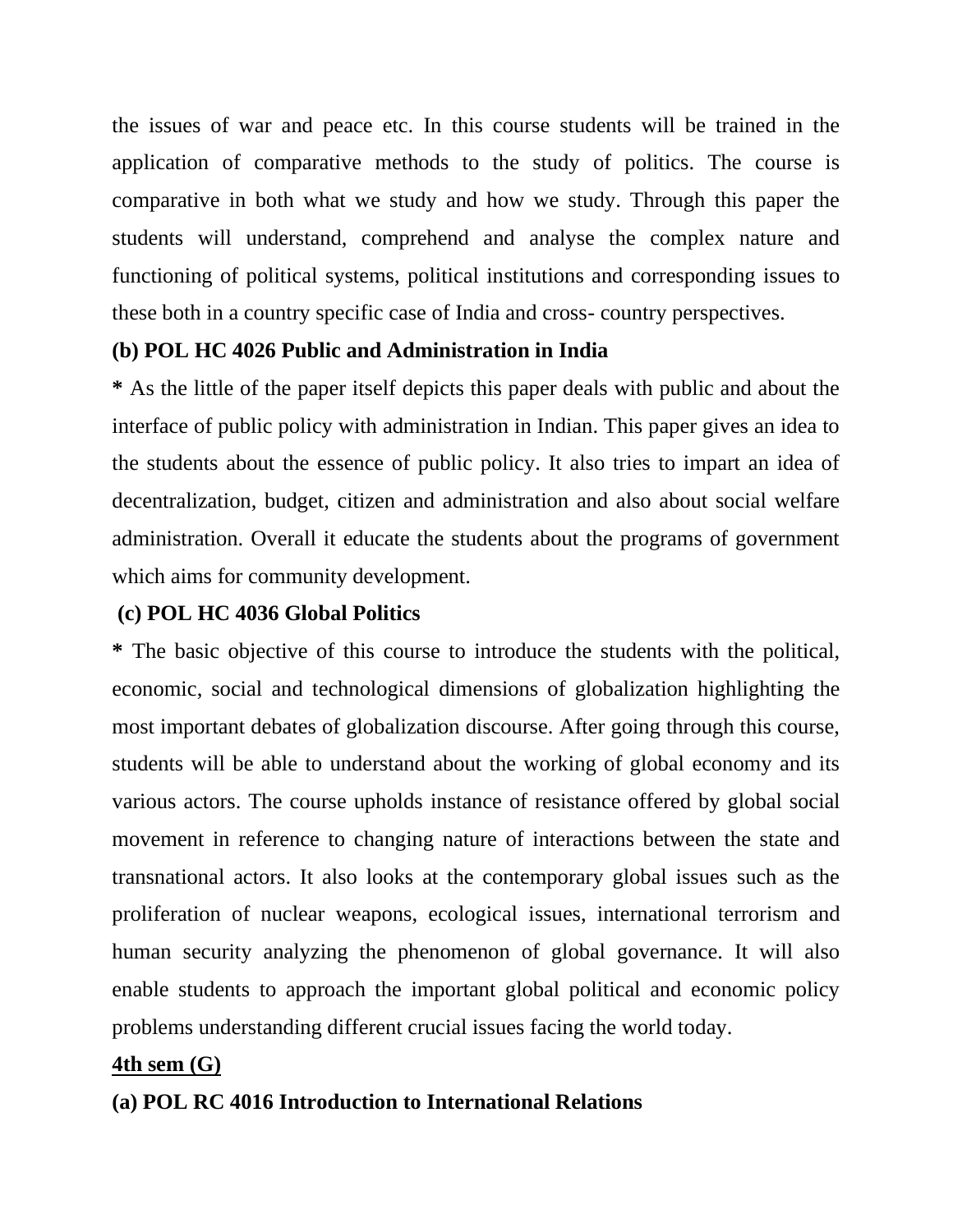**\*** This course is designed to give students a sense of some important theoretical approaches to understand international relations; a history from 1945 onwards to the present; and an outline of the evolution of Indian foreign policy since independence and its possible future trajectory. By studying this paper the students will be able acquire knowledge about International relations referring to world historical incidents. It also helps in the critical evaluation of international policies in terms of different theories of international politics. It equips students with the basic intellectual tools for understanding international relations. It makes students understand the key theoretical approaches in international relations. It introduces the students to the key theoretical debates of international relations referring to the evolution of international state system for overall understanding of international relations in relation to  $20<sup>th</sup>$  century IR history.

#### **POL HE 5016 Human Rights**

#### **Course Outcome:**

This paper helps to describe the basic concepts of human rights along with the different approaches of human rights. This will help to familiarize the role of international organisations for the development of human rights. This paper stresses on different measures taken for the protection of human rights.

#### **POL HC 5026 Indian Political Thought-I**

Course Objective: This course introduces the specific elements of Indian Political Thought spanning over two millennia. The basic focus of study is on individual thinkers whose ideas are however framed by specific themes. The course as a whole is meant to provide a sense of the broad streams of Indian thought while encouraging a specific knowledge of Individual thinkers and texts. Selected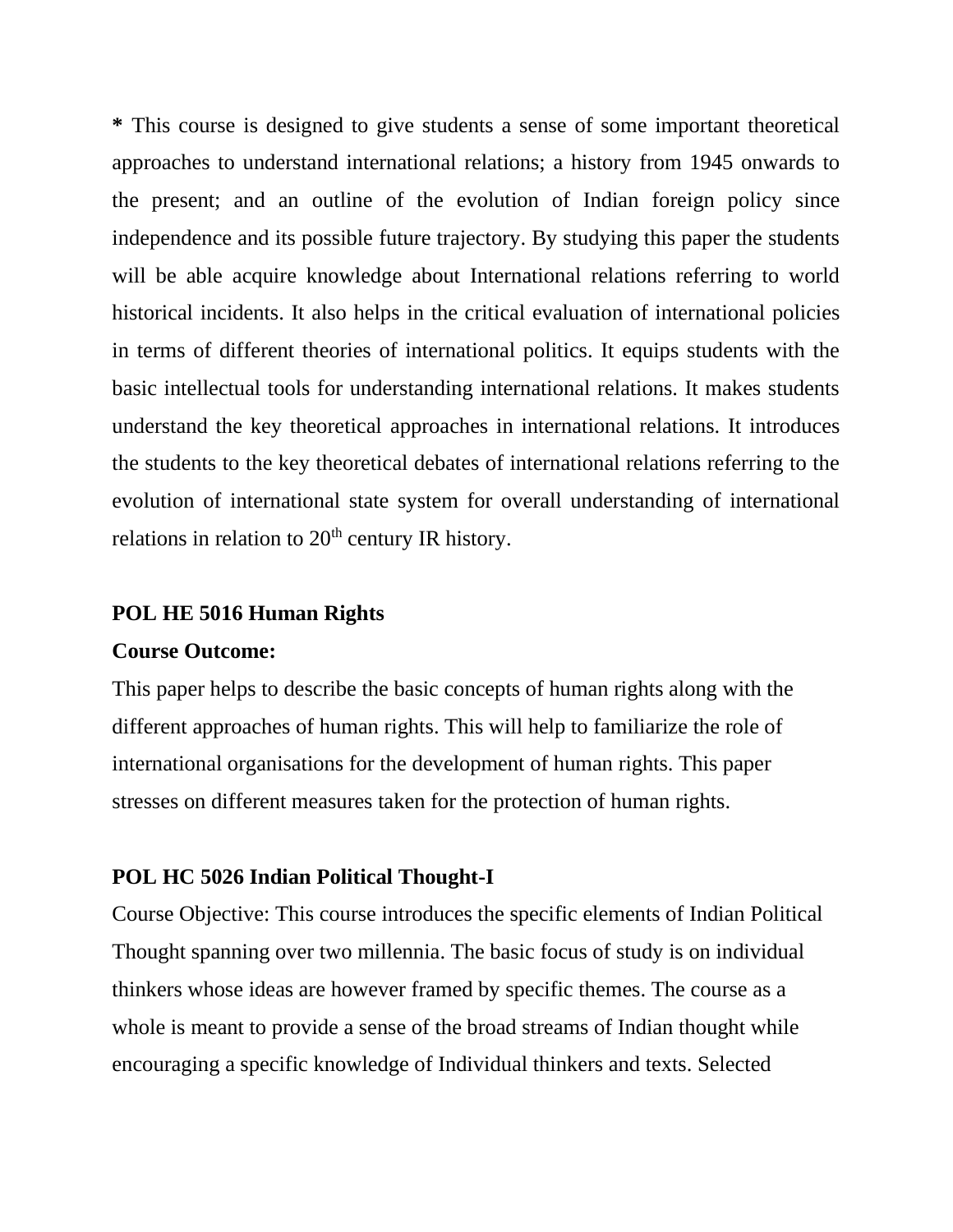extracts from some original texts are also given discuss in class. The list of additional readings is meant for teachers as well as the more interested students

#### **Course Outcome**:

- To underline themes and issues in political traditions of pre- colonial India.
- To compare and contrast position of different political traditions those were present in pre-colonial India.
- To evaluate the relevance of political thoughts of pre-colonial India for contemporary politics.

### **POL RG 5016 Public Administration –I**

Course Outcome

This paper will help the students to understand the basics of public administration and also to help students to prepare for public service examinations.

### **POL HC 6026 Indian Political Thought-II**

Course Objective: Based on the study of individual thinkers, the course introduces a wide span of thinkers and themes that defines the modernity of Indian political thought. The objective is to study general themes that have been produced by thinkers from varied social and temporal contexts. Selected extracts from original texts are also given to discuss in the class. The list of additional readings is meant for teachers as well as the more interested students.

### **Course Outcome:**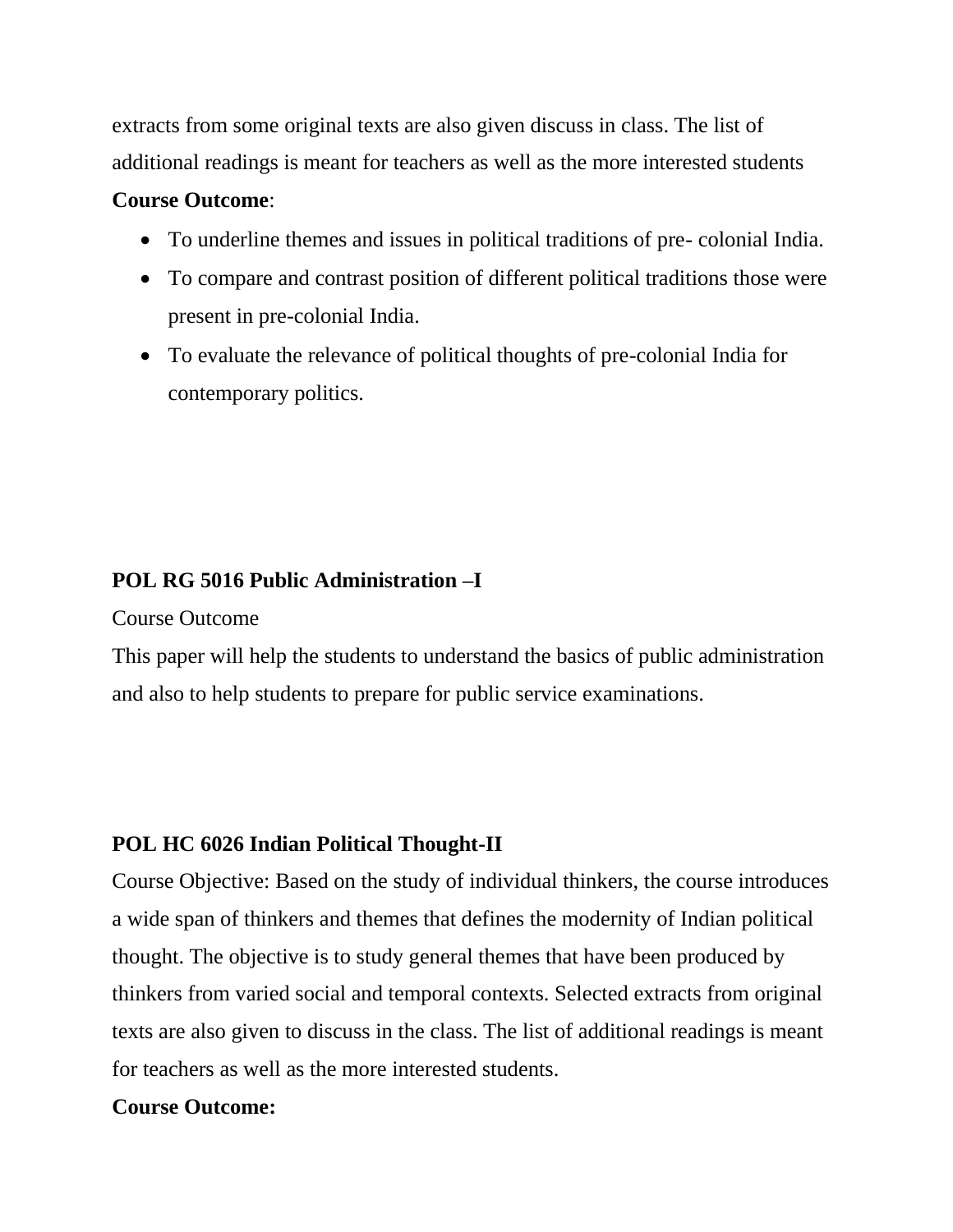- To underline themes and issues in political thought of modern India.
- To compare and contrast position of leading political thinkers in India on issues those are constitutive of modern India.
- To assess the relevant the relevance of political thought of modern India in understanding contemporary politics.

### **POL HE 6026 Human Rights in India**

### **Course Outcome:**

This paper describes the origin and development of human rights in India. It tries to familiarize the emerging issues related to human rights. The main outcome is to develop the concept of Human Rights in India.

## **POL RG 6016: Public Administration II**

### **Course Outcomes:**

After reading this paper students will have a idea about the layers and structures of public administration. This will help the students to know the principles and processes of budgeting etc.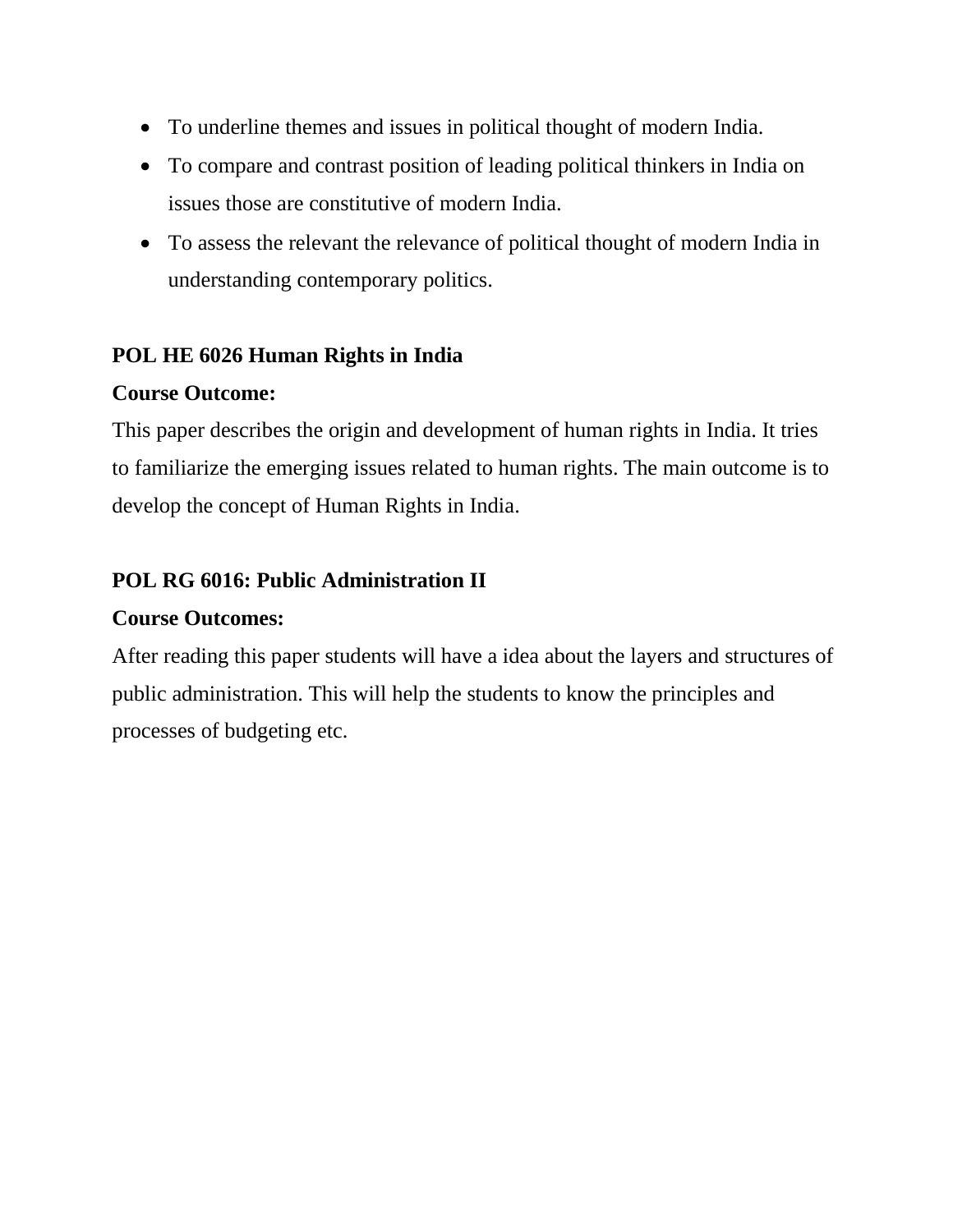### **DEPARTMENT OF FINANCE**

### **Programme Outcome**

A student of finance after completion of the B.com he will be able to develop: 1. Analytical skill:- Students can practically analyse their individual & social balance sheet by studying different concept of commerce such as accountancy, management, and specially finance tec.

2. Communication skills :- students can enhance their communicative skill by gathering different data & information from the corporate sector by facing the challenges of the corporate world.

3. Entrepreneurial art and craft :- Students can make themselves and entrepreneur by venturing different knowledge of new business ideas and can effectively implement their business opportunities into action.

4. Team spirit:- Students will be able to work collectively within a team and can enhance their capacities to understand common interesting fields of business and commerce.

5. Scope of higher education:- Students can capture the opportunity of study in different filed for his carrier development such as M.Com, MBA, CA CS, Hotel, management, cost Accountant, Marketing management etc.

### **Course Outcomes**

### **1 st Sem**

### **COM-GE-1046 (B) Investing in stock Market**

i) To enable the students to learn basic knowledge of stock market.

ii) Students are enabled with the knowledge in the practical operation of stock market.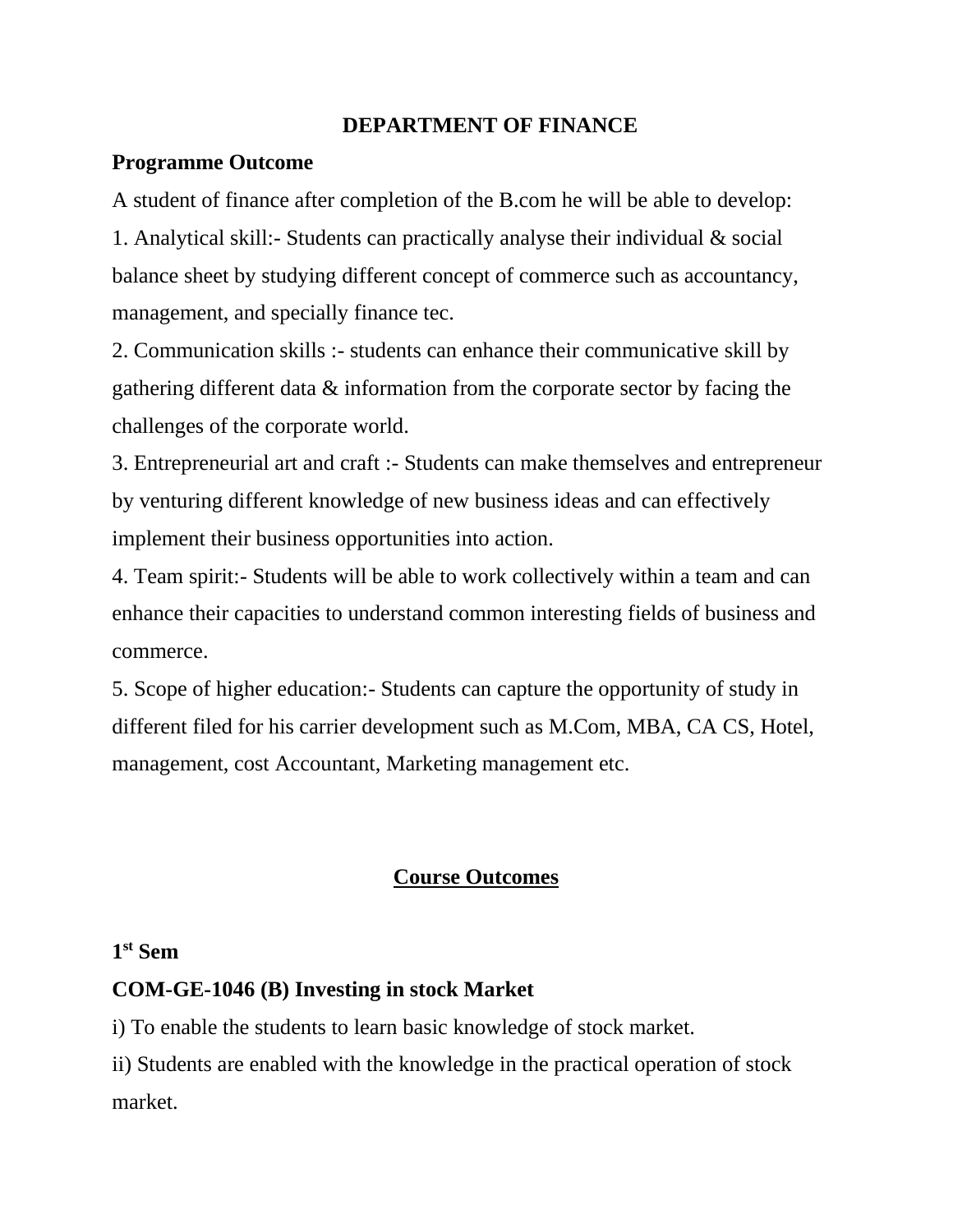iii) The students will get through knowledge on mutual funds.

iv) To enable the students to learn the procedure of online trading system.

v) To enable the students to take up investment in stock market independently.

## **2 nd Sem**

## **COM- GE-2046 (B) Insurance and Risk Management**

i) To understand the concepts, functions and importance of insurance services.

ii) To impart knowledge about types of risk and risk management.

iii) To study nature of insurance contract, types of insurance contracts and the principles of insurance contracts.

iv) To understand principles of insurance and its usefulness in business along with its regulatory framework.

# **COM-HC-2036-Corporate Laws**

i) To provide students the knowledge of fundamentals of company law and provision of the companies Act, 2013.

ii) To appraise the students the concept of various types of companies.

iii) To enable the students with the duties and responsibilities of various managerial personnel.

iv) To impart knowledge about provision for issue and allotment of shares.

v) To understand the prospectus and dividend policies of companies

# **3 rd Sem**

# **COM- SEC-HC-0354 (B) New venture planning**

i)To understand the different aspects of setting up a new business.

ii) Students should be able to develop an understanding of the process of

identifying various sources of new business ideas of products and services.

iii) To provide knowledge and about opportunity identification.

iv) To understand the basic concept of intellectual property protection, venture capital market and venture capital financing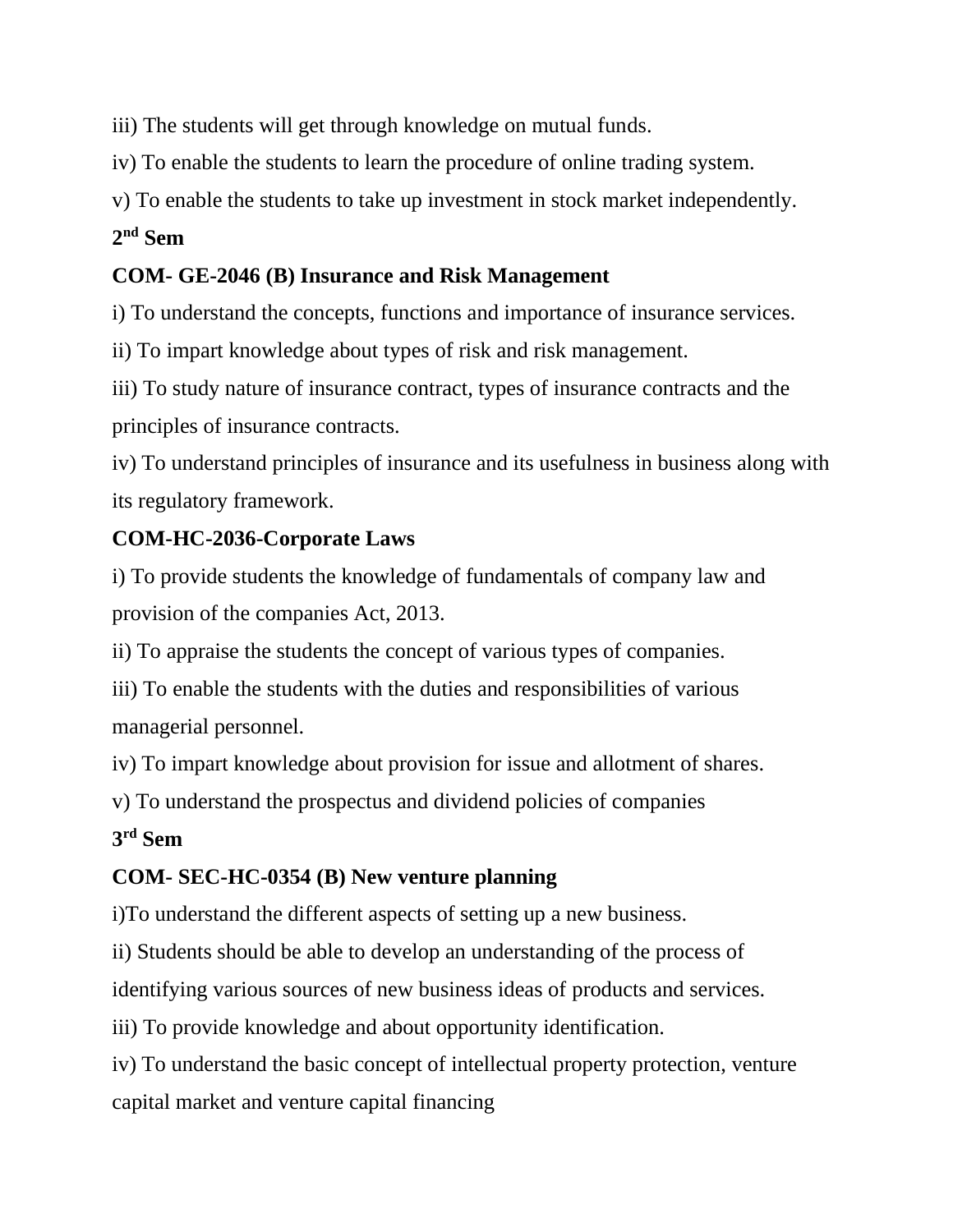v) To understand the different sources of finance, the nature of marketing effort required and to develop a comprehensive business plan.

# **4 th Sem**

# **COM-GE-4046 (B) Micro Finance**

i) To provide knowledge of the basic concepts of micro finance and its importance.

ii) To understand the micro finance institution structure and management of micro finance institutions.

iii) To give knowledge about legal and regulatory framework for micro finance.

iv) To learn the micro finance in Indian Context

# **COM-SEC-HC-4054 (A) E-Commerce**

i) To enable the students to become familiar with the mechanism for conducting business transaction through electronic means.

ii) To study about E-commerce, technology used in e-commerce and security and encryption.

iii) To enable the students knowledge about IT Act, 2000 and cyber crimes

iv) To provide knowledge about e-payment system, online business transactions and website designing.

# **5 th Sem**

# **COM-HC-5026 Fundamentals of Financial Management**

i) To familiarize the students with the principles and practices of financial management.

ii) To provide knowledge of the nature, scope and objectives of financial management.

iii) To study about investment decisions, financing decisions, dividend decisions and working capital decisions

# **COM-DSE- HC -5036 (D) Banking**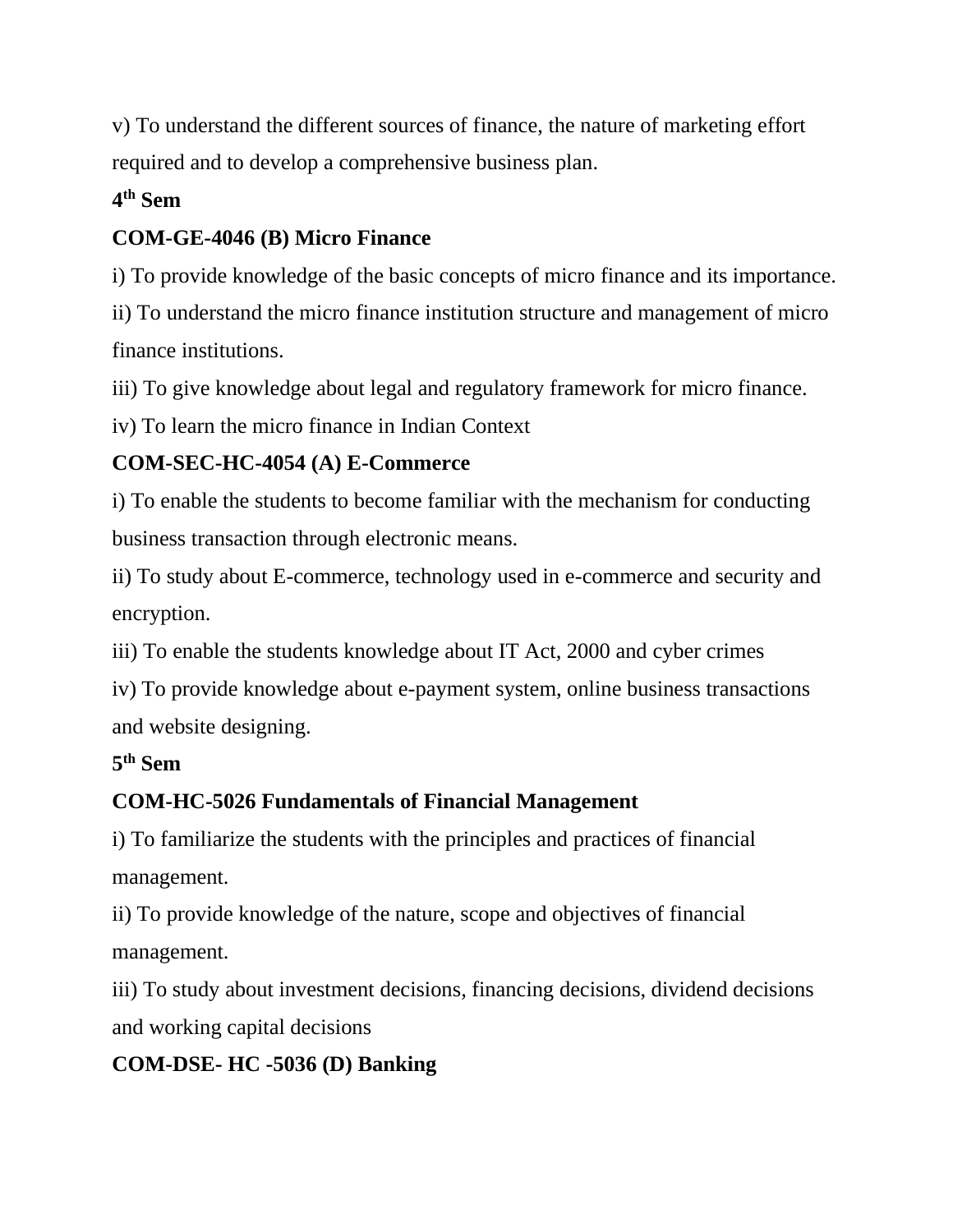i) To understand the meaning, functions origin and development of banking in India.

ii) To enlighten the students the knowledge of banking Regulation Act.

iii) To provide understanding of nature, importance of banking sector.

iv) To give a thorough knowledge on the Indian banking syatem.

v) To understand the negotiable instruments, bank account, types of customer and banker customer relationship

# **COM-DSE- HC-5036(F) Indian Financial System**

i) To provide basic knowledge of Indian financial system, and its components, institution and their functions.

ii) To study about regulatory institutions present in Indian Financial system.

iii) To make understandable to the students regarding the various financial services provided by different institutions.

iv) Enable the students with financial markets and its various segment.

# **6 th sem**

# **COM-DSE-HC-6036 (A) Fundamentals of Investment**

i) To understand the investment decision process, types of investment and sources of financial information.

ii) To enable the students to learn the fixed income securities.

iii) To understand the approaches to equity analysis.

iv) To provide knowledge about portfolio analysis and financial derivatives.

v) To impart knowledge about investors protection and SEBI.

# **COM-DSE-HC-6036 (D) International Business**

i) To understand the concepts, importance and dynamics of international business and India's involvement with global business.

ii) To give a thorough knowledge on International business environment.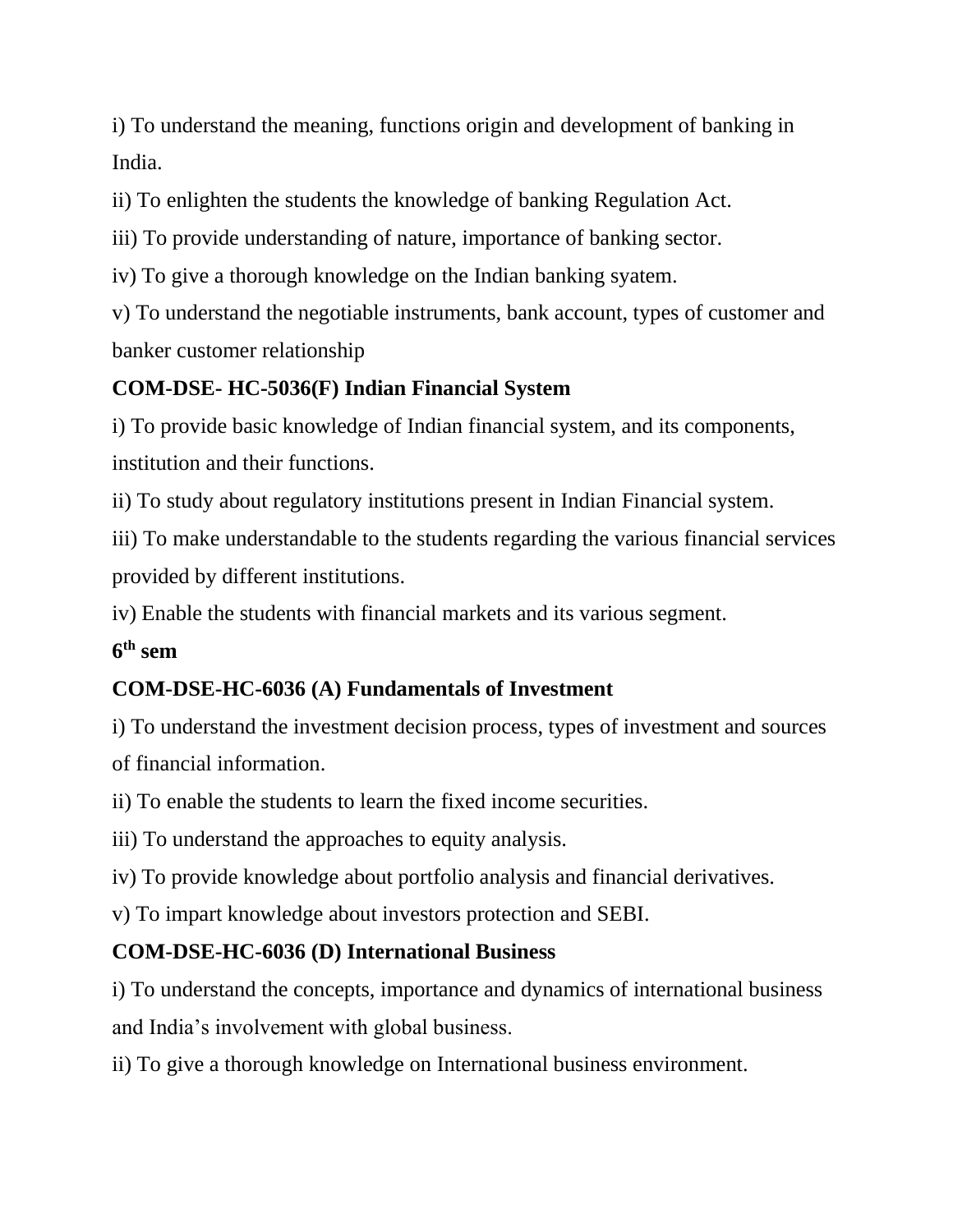iii) To learn the different theories of international trade, commercial policy instruments, and international organisations and arrangements.

iv)To provide understanding of globalization and its importance in world economy.

v) To understand the organisational structure for international business operations,

Foreign trade promotion measures and organisations in India and financing of foreign trade and payment terms.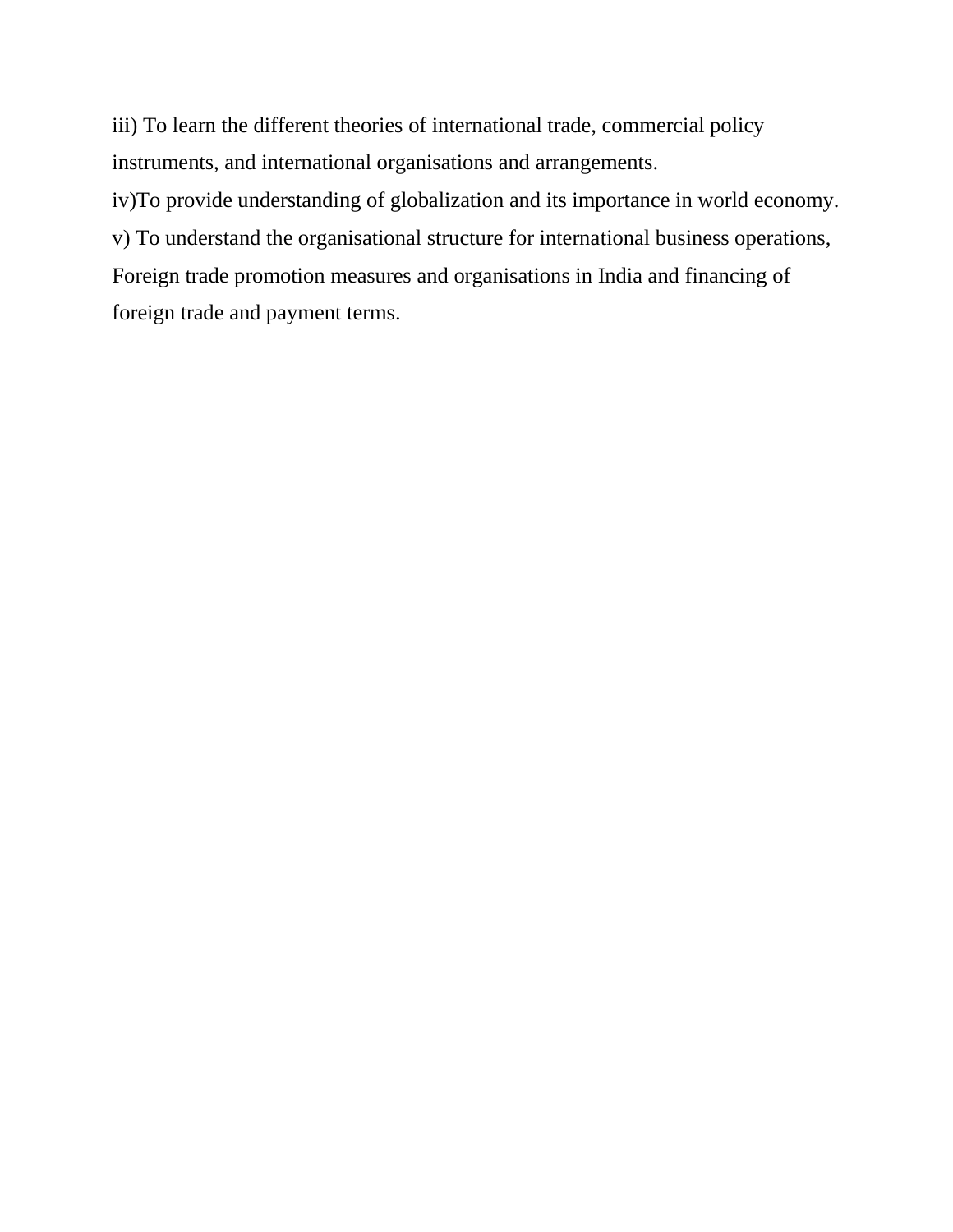### **Department of Management**

### **Programme outcome**

After completing B.com course in management students will be able to develop:

1. Increasing thinking capacity:- A student will capable of developing their ability to capture new ideas completely research in field work, finding new thinks, evaluating business & industry as well as commerce related issues.

2. Communicative skills:- A students will able to make effective communication in business with the stake holders by developing their intrinsive knowledge of communication.

3. Managerial skills:- A student will able to acquire managerial skills through interacting with divergent employees and increase their ideas and implementing business strategies for motivating others.

4. Social responsibility:- A students can recognize himself as a social being by taking moral & ethical responsibilities individually & institutionally for the betterment of the society at large.

5. Scope of higher studies:- After completion of B.com a students will take admission in different courses of MBA,CA,CS, export import marketing, M.Com, Advertising & rules management etc. in order to accommodate him in the field of self employment.

### **Course Outcome**

### **1 st Semester**

### **COM-HC-1036-Business Law**

i) Students will be able to understand the basic knowledge of laws needed to operate a business concern effectively.

ii) Thorough knowledge as regarded to business law will compel students to keep distance from illegal activities while doing business related transaction.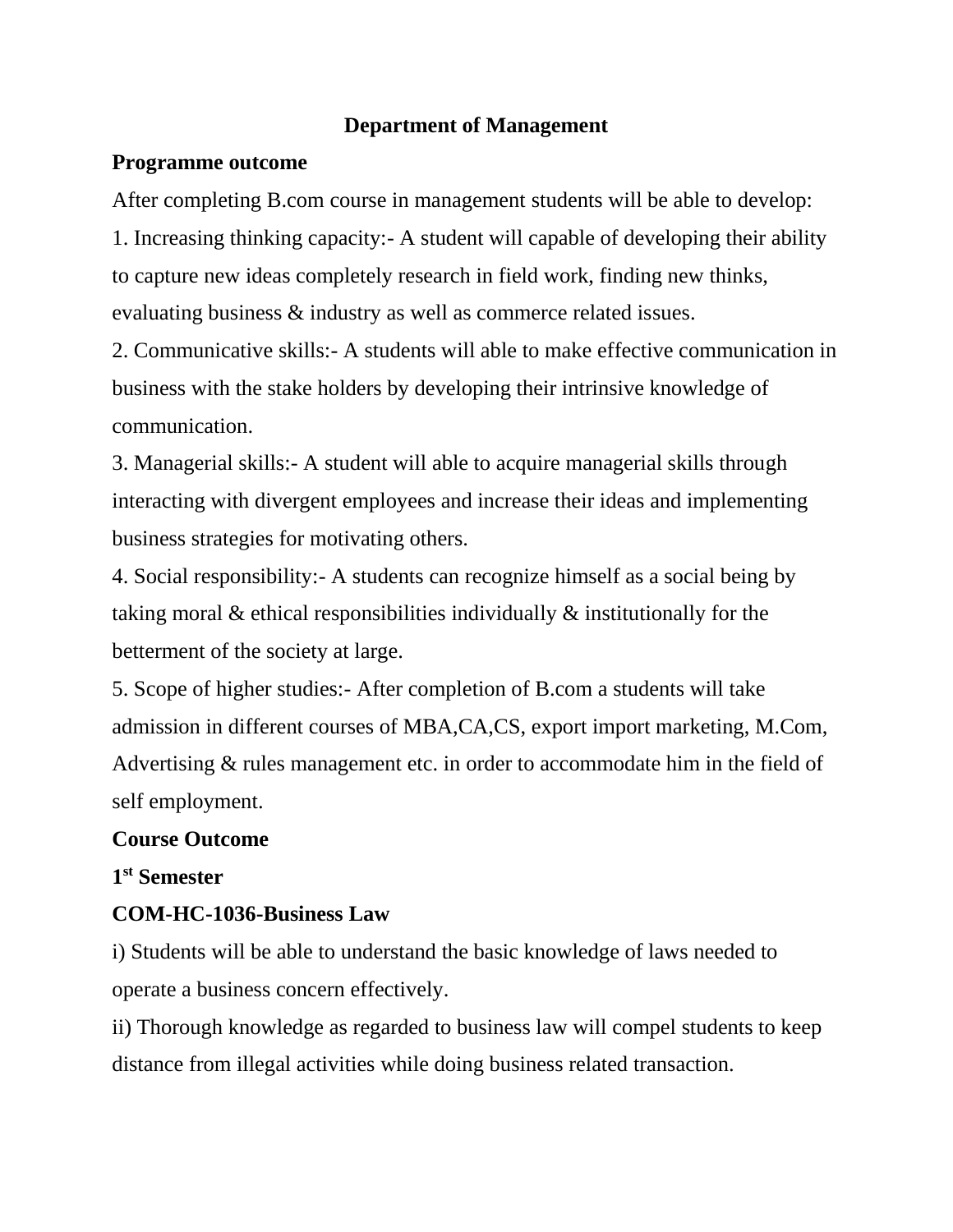iii) Student will understand the meaning of contract, agreement, offer, acceptance breach of contract, different parties to the business, and their respective invest, valid and invalid activities etc. needed to accomplish business objectives.

## **3 rd Semester**

## **COM-HC3036 Management principles and application**

i) Student will enable to understand about different plans and policies, the strategies adopted for business, the emotion mental factors besetting business organization.

ii) Students will understand the fundamental knowledge regarding the leadership qualities, Communicational Medes and system of motivation existing in the present business enterprise.

iii) Students will Capable of acquiring systematic experience of controlling a business unit.

## **COM-SEC-HC-3054 (A) Entrepreneurship**

i) Study of this paper will help student take entrepreneurship as a profession for livelihood.

ii) Student will be able to increase their creative thinking to discover a new business idea and increase their skills for establishing a new venture.

iii) Comprehensive study of this paper will assets a student to collect practical resources needed for a successful business proposal along with its feasibility for future prospect.

## **4 th Semester**

# **COM-HC-4036-Human Resources Management**

i) Students will be enabled to collect vast knowledge with regarding to HRM policies, HR information system as well as Emerging Challenges of Human resources Management.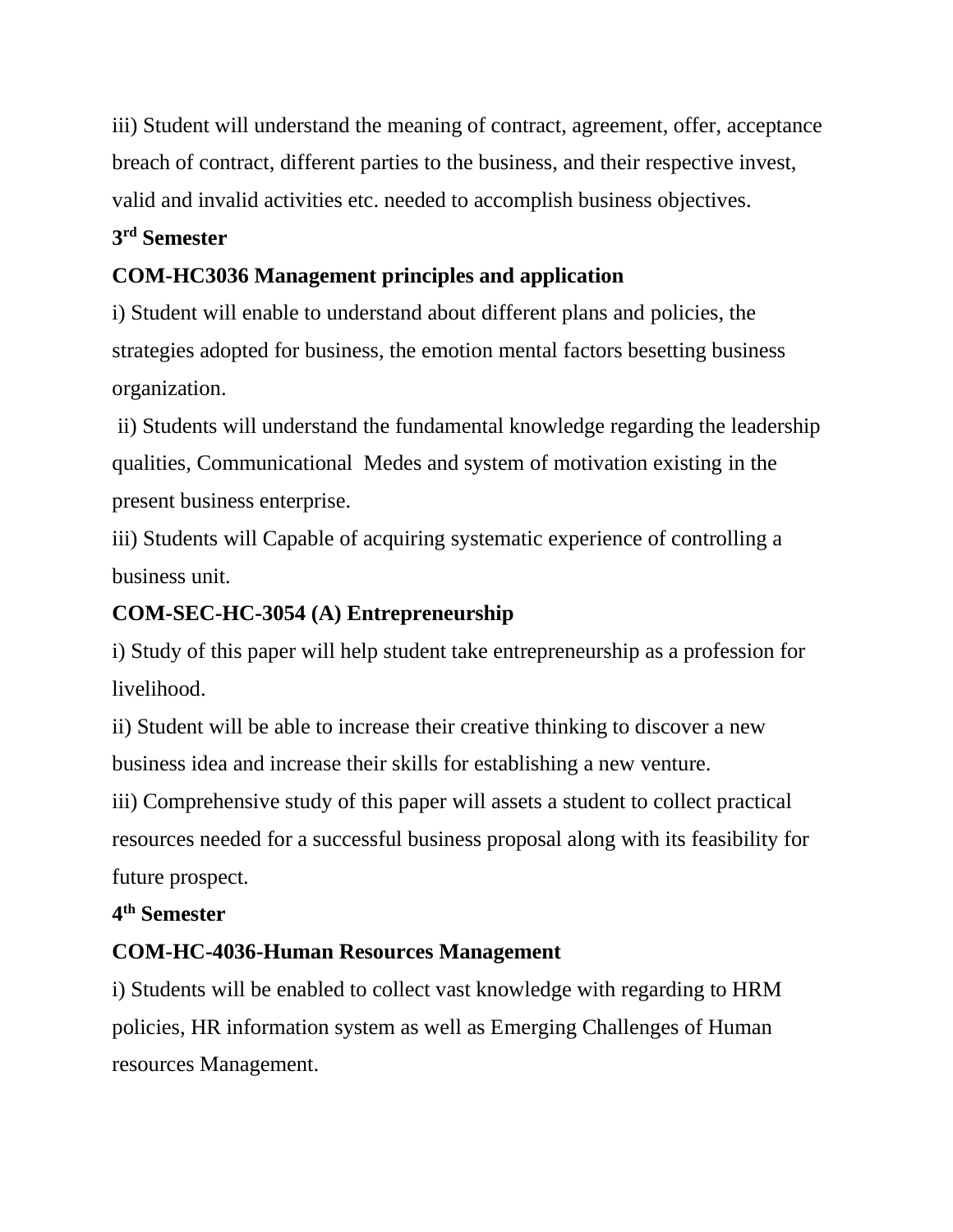ii) It helps student to have their knowledge pertaining to Training and development programmes implemented by a human resource management in organisational set up.

iii) It will give student ample opportunities to assess their performance, appraise their talents and balancing work life, as well as the quality of work life.

## **5 th Semester**

## **COM-DSE-RC-5016 (A) Human Resources Management**

i) Students will be enabled to collect vast knowledge with regarding to HRM policies, HR information system as well as Emerging Challenges of Human resources Management.

ii) It helps student to have their knowledge pertaining to Training and development programmes implemented by a human resource management in organisational set up.

iii) It will give student ample opportunities to assess their performance, appraise their talents and balancing work life, as well as the quality of work life

# **COM-HC-5016-Principles of Marketing**

i) Student will be capable of Gathering basic knowledge of concept of marketing principles and tools of marketing and the various technique utilised for marketing. ii) It will be able student to aggrandize the knowledge of consumer behaviour and market segmentation.

iii) It will increase the knowledge of pricing policies of producer, the distribution channel added with the marketing field, the promotional techtics needed to apply for marketing purposes along with the new development tales place in the field of marketing.

# **COM-DSE-HC-5036(C) Advertising**

i) Student will be able to acquire knowledge regarding process of communication including advertisement.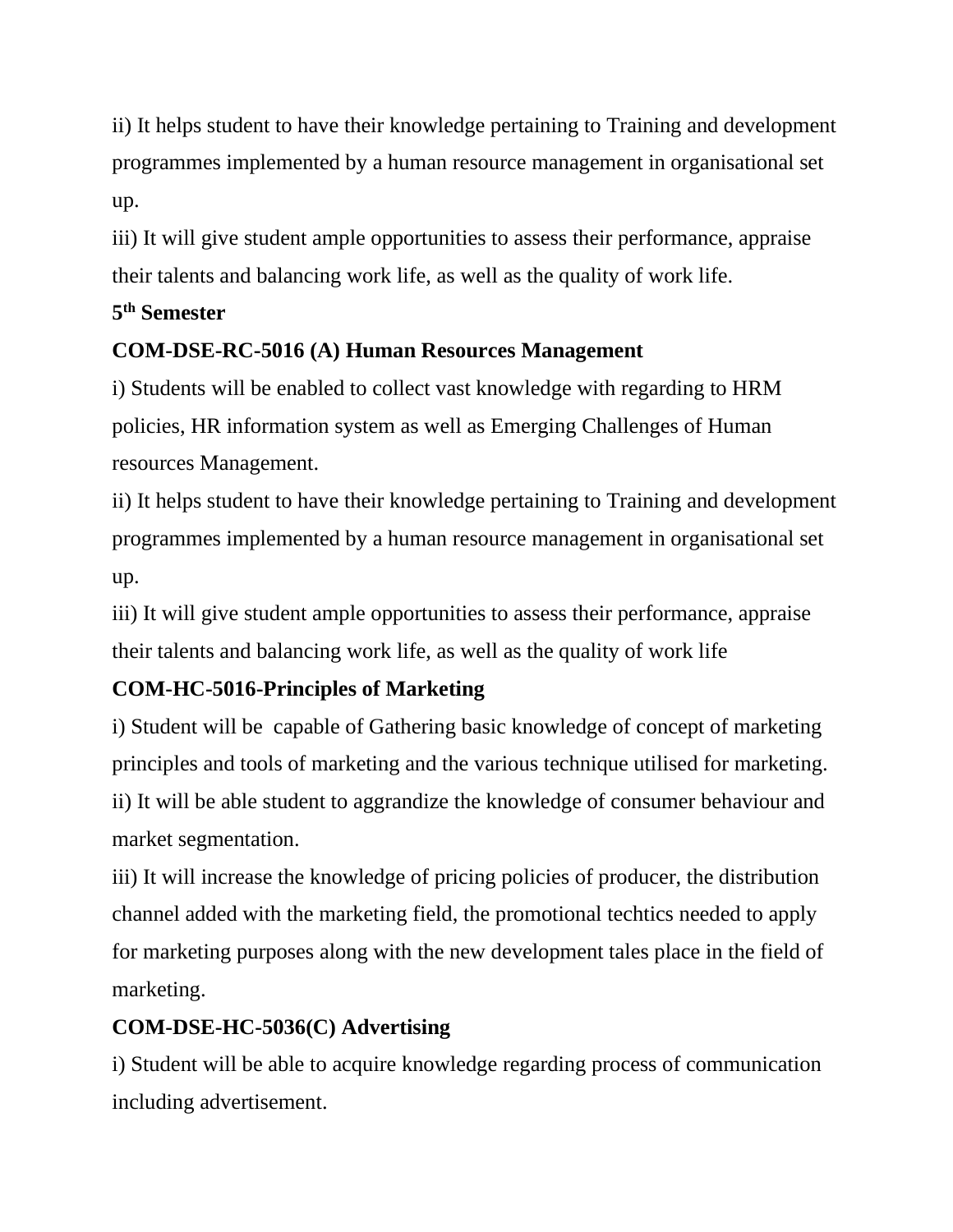ii) It will help student understanding types and characteristics of media decision, media as well as media selection and scheduling.

iii) Student will understand the techniques of media development, ways of preparing advertisement for different media, appeals for advertising and preparation of advertising copy.

iv) Student will capable of getting knowledge regarding measurement of advertisement effectiveness, pre-and post testing technique of advertising communication.

v)It will also help in gathering information with regards of Roles types and selection of various advertising agency, social and legal, ethical aspects of advertising in India.

### **6 th Semester**

## **COM-DSE-HC3036 (E) Industrial relation and Labour Law**

i) Study of this paper will assist student in achieving legal aspects of Labour law existing in India Industrial field and its effects changing entertainment of industrial relation.

ii) It will help student getting pros and coins of trade union movement in India and if growth and impacts in industrial field and Labour organization iii) This will help student to know as regards of collective bargaining practices prevailing in Indian Industry along with ways and means adopted for workers participation methods in management Broad Concept of Workers participation in management will also help student to bargain themselves in day to day business transaction.

iv) It will provide student the ample scope for acquiring the knowledge of grievance redressal procedure and the machinery used for solving industrial disputes as well as the provision that should maintain by the industry for health safety and welfare for the working class.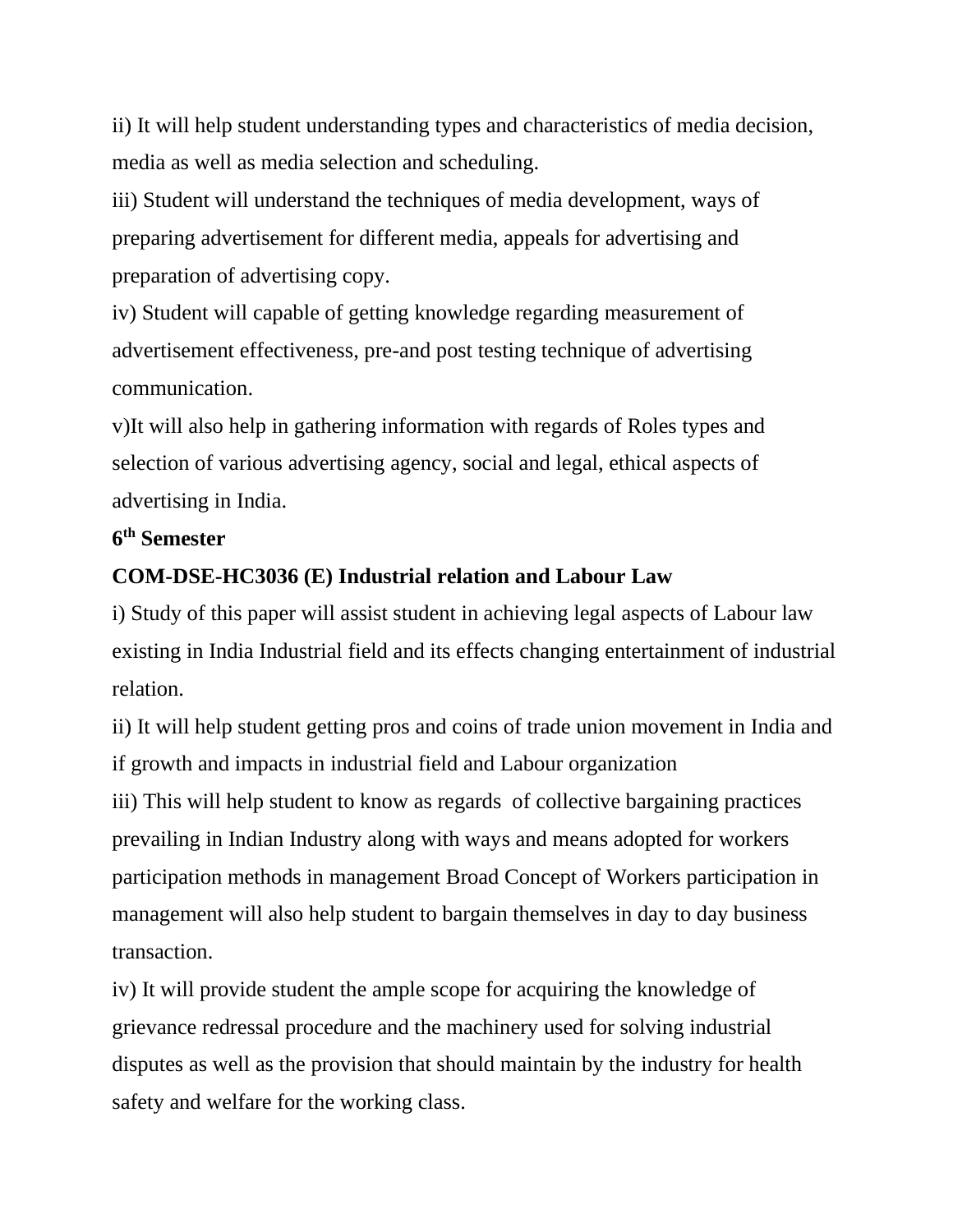## **COM-DSE-HC-6036 (B) Consumer affairs and Customer**

i) Study of this subject will identify student with their rights as a consumer, different rights of consumer, framework of protecting consumer rights. ii) This subject will also provide and understanding of the procedure of redressing

consumer complaints. The role of different agencies in establishing the product and service standard.

iii) Student will also gain knowledge to comprehend the business firm's interface with consumers and the consumer related regulatory and the business environment inclined with the various consumers in India and abroad as pen the consumer protection act prevailing in a country.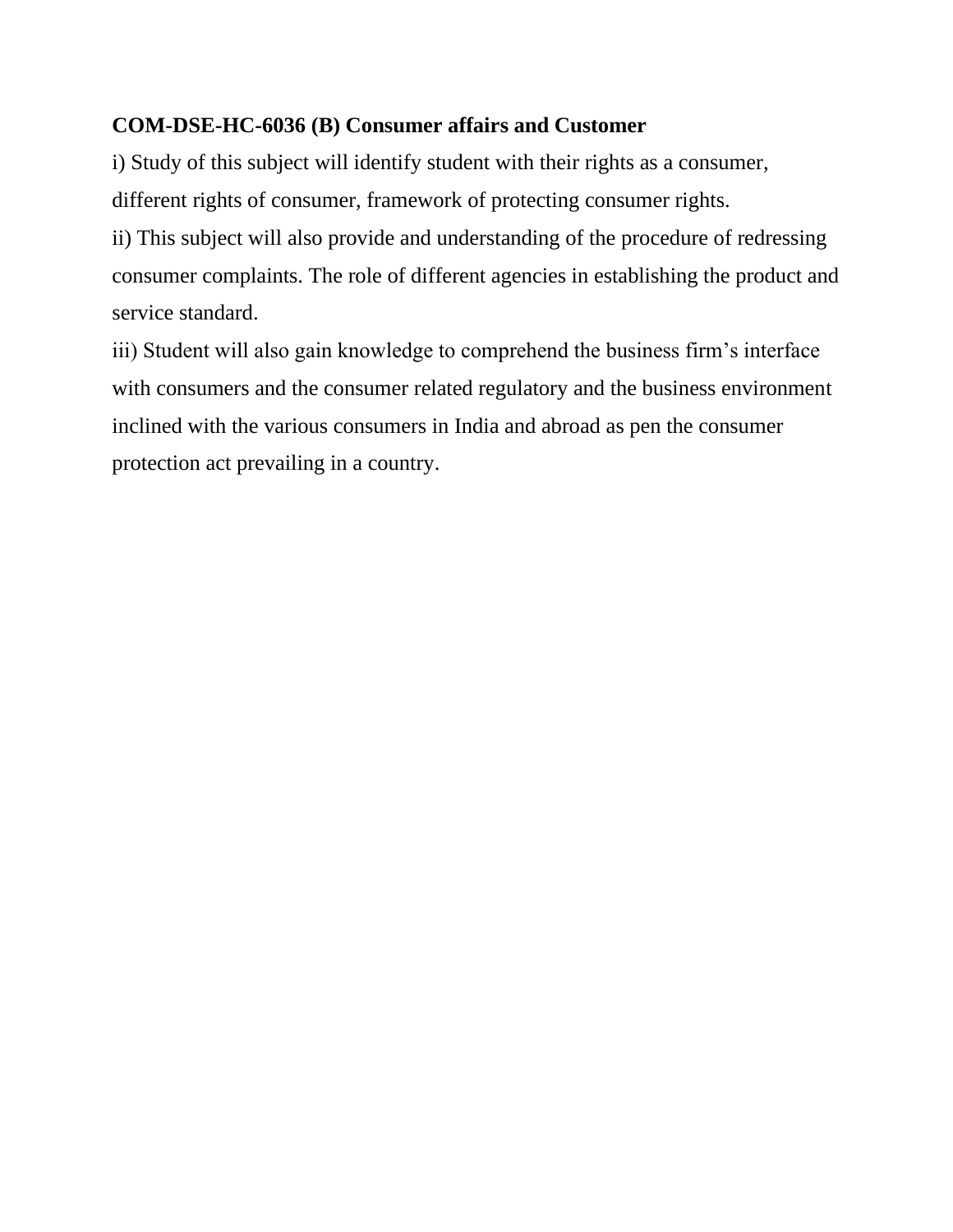## **Department of Assamese**

## **Programme Outcome**

## **Course Outcome**

### **Semester I**

#### **ASM-HC- 1016:**

This course equipped the learners with history of Assamese literature from early age to Middle age. Learners gain the concept of growth and development of Assamese literature.

### **ASM-HC- 1026**

This course equipped the learners with history of Assamese literature from middle age (post Sankari age) to Modern age. Learners gain the concept of growth and development of Assamese literature up to present.

### **MIL Commerce :BCM-AE-1014+ASM-AE-1014**

This course is about Communicative Assamese. The outcome of the course is that the learners gain the knowledge of communication and its variations. The course also deals with the communicative writing and oral skills of business in Assamese language. As a result the learners find themselves as eligible for business communication in Assamese after completion of the course.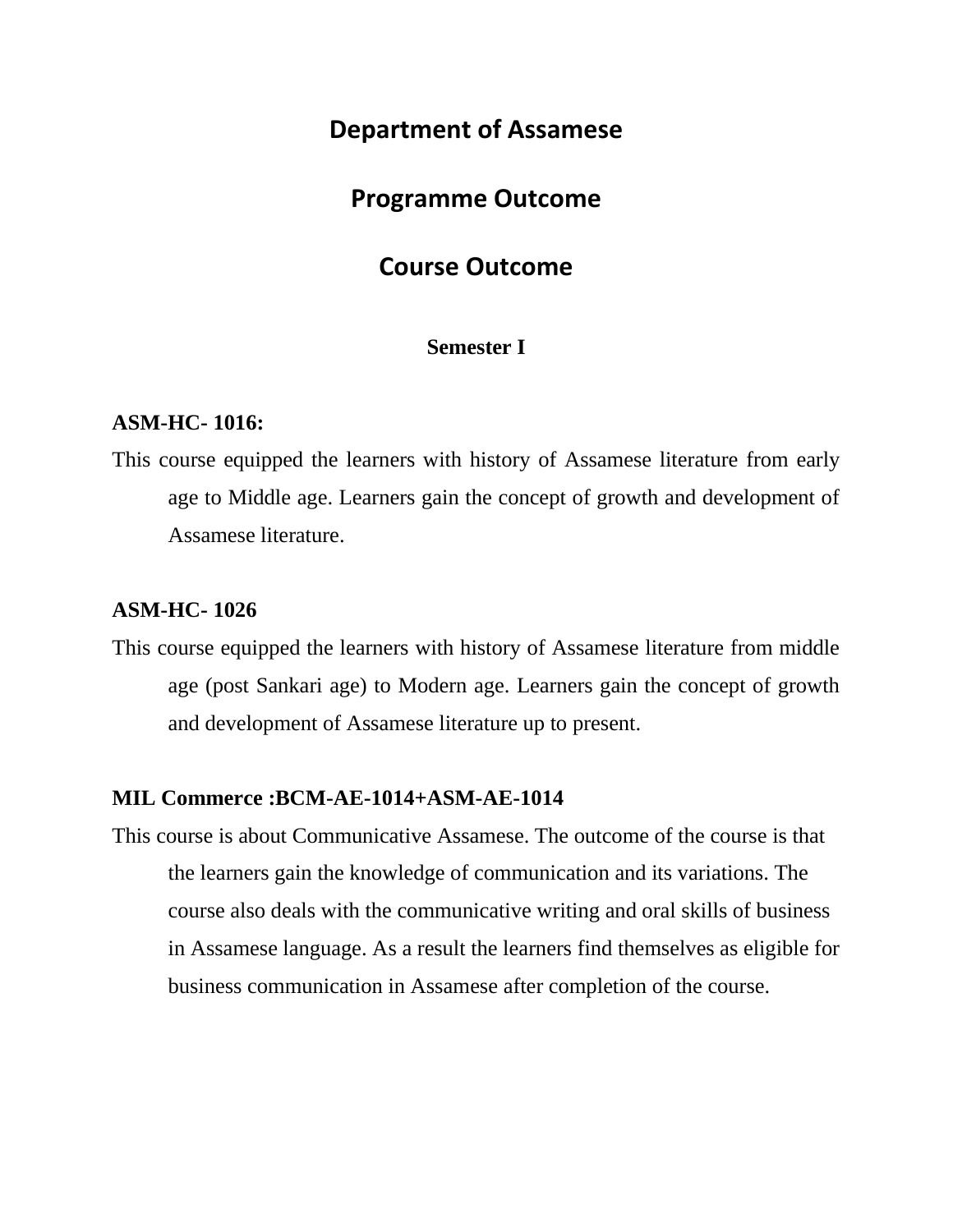#### **Semester II**

**ASM-HC-2016**: The main objective of this paper is to introduce the learners with language analysis and history of language studies

**ASM-HC-2016**: Knowledge of literary criticism is a most important part for those students who are studying literature as their honours subject. The main objective of this paper is to introduce the learners with eastern (Rasa,Dhwani,Guna Reeti) and western (Tregedy ,Absord , Short story, novel etc) criticism.

**ASM- HG+RC 2016**: This course equipped the learners with history and background of Assamese Literature from early age to middle age.They have to learn some significant pieces of Assamese literature.

#### **Semester III**

**ASM-HC-3016**: students who are studying literature as their honours subject they should appreciate the literature. Therefore this paper consists some Assamese valuable pieces of various writers by which learners can appreciate Assamese literature.

**ASM-HC-3026**: This course equipped the learners with Assamese poetry both early and modern eras.

**ASM-HC-3036**:- The course equipped the learners with Assamese culture like customs, Rituals, Religious tradition, Festivals, Arts and culture etc.

**ASM-RC-3016**: The learners of the paper will get the detail history of Assamese drama. Learners will also equipped with the various forms and its presentations regarding Assamese drama.

**ASM-SE-3014**: The course of this paper consists of basic & applied knowledge of Assamese Language by which learners can prepare themselves for a writing profession.

**ASM-CC-3016-MIL**: This course equipped the learners with early Assamese literature like geet,kabya ,nata & prose.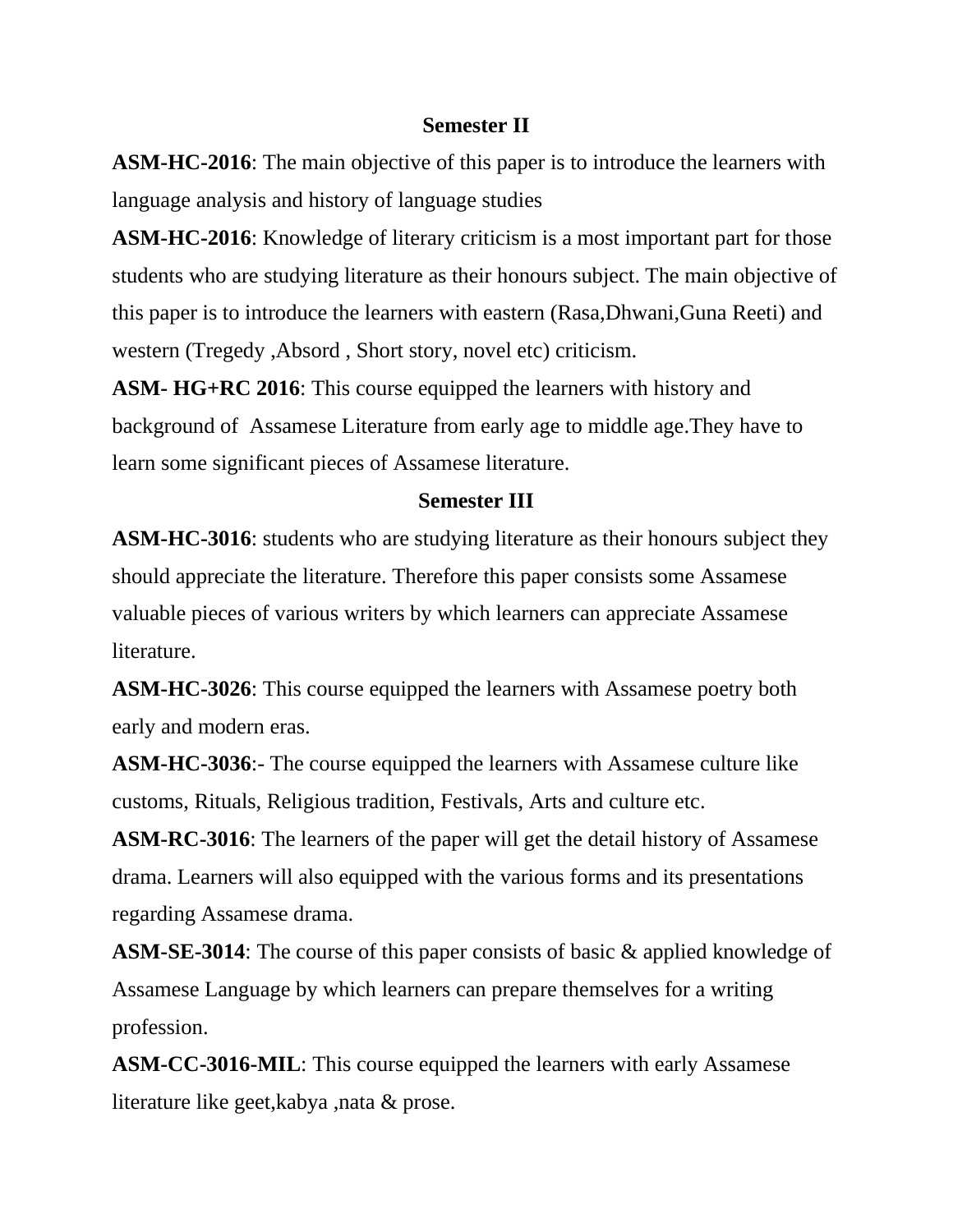### **Semester IV**

## **4 th Semester – ASM-HC-4016**

## **Title of the paper: Comparative Indian Literature**

The learner will be introduced to the Indian literature at a glance. The course deals with comparative Indian literature. Learners will be able to compare the history, trend and theme of modern Indian literature and its regional values.

## **ASM-HC-4026**

# **Title of the paper: Assimilation of Assamese Language: Aryan & Non Aryan Language.**

The Paper deals with the relation of Assamese language to Aryan languages like Bangla & Oriya as well as non Aryan languages like Bodo, Rabha, Khasi, etc languages. The learners will be able to understand and recognize the co-influence of Assamese language and other Aryan & non-Aryan languages.

## **ASM-HC-4036**

## **Title of the paper: Assamese Prose.**

The course content of the paper consists of prose of mid-Assamese era. The learner will gain the knowledge of Assamese prose from Sankardeva to Ahom buranji. Learner will be equipped with history of Assamese prose and its characteristics.

## **ASM-SE-4014**

### **Creative Literature**

The learners will earn the basics of poetry and short stories, the art of imagination and creation.

## **ASM-HG-4016**

## **Modern Assamese Lyric**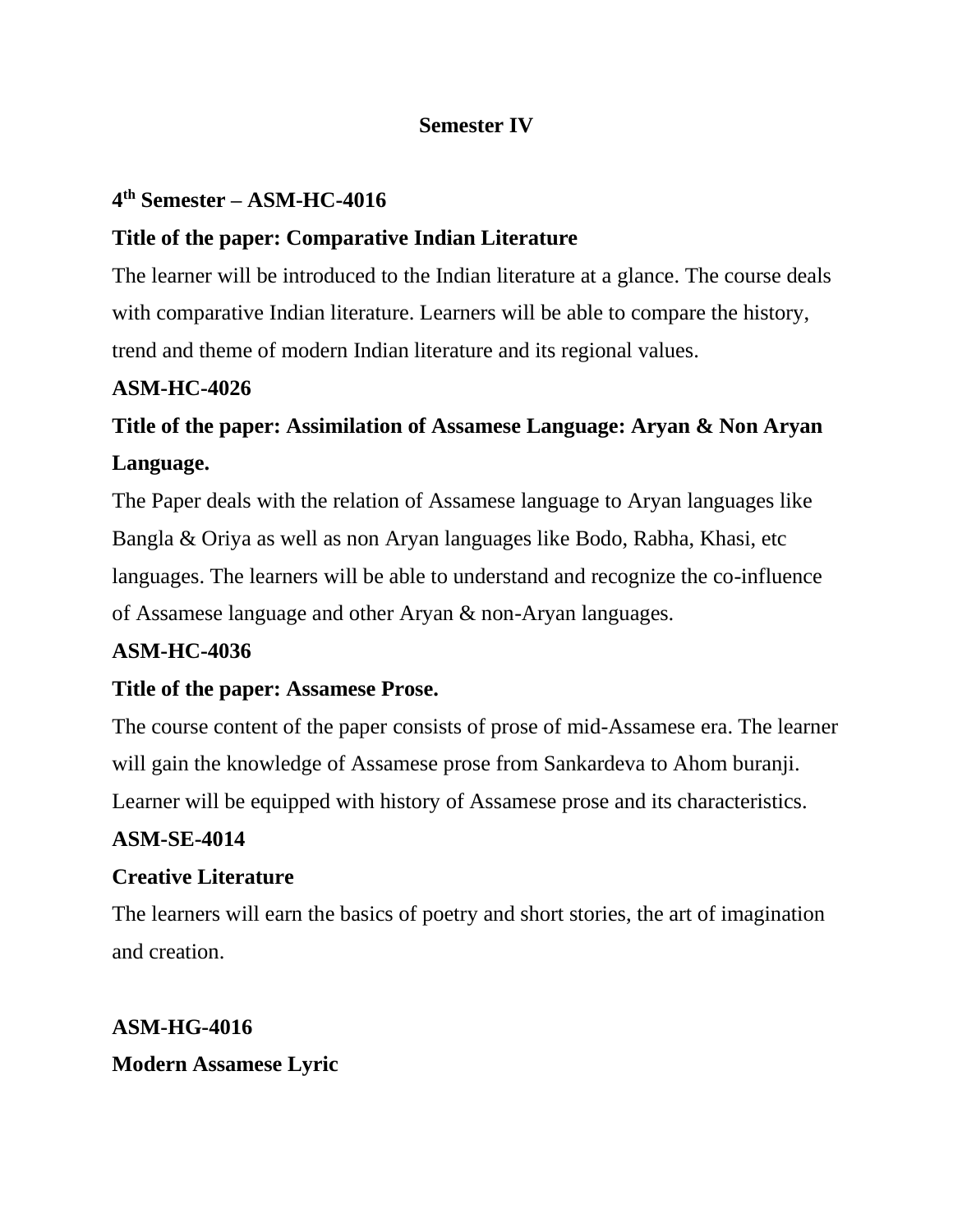The outcome of the paper is that learners will learn the history of Assamese lyric. The various characteristics of lyrics of different time and era are incorporated in the course. The learners will gain the glimses of metres of Assamese Lyrics

### **Semester V**

**ASM-HC-5016**:- The learners of the paper will get the detail history of Assamese drama. Learners will also equip with the various forms and its presentations regarding Assamese drama.

**ASM-HC-5026**:- The course of this paper deals with the grammatical aspects of Assamese language. Details of phone, morphe, word and system have been analyzed in this paper.

**ASM-HE-5016:**- The objective of this paper is to equip the learners with the idea of folk-lore and its components.

**ASM-HE-5026**:- This paper comprises of the poems written in the last decade of nineteenth century. The basic idea of this paper is to introduce the learners to the romantic poetry of Assamese language.

**ASM-HE-5036**- The role objective of this paper is to introduce the learner with Borgeet (nobel Number) Kirtana, Poetry and drama composed by great Assamese saint Sankardeva.

**ASM-HE-5046**:- This paper deals with the idea of fiction. The loaners will equipped with the knowledge of fiction and Assamese fictions i.e. short stories, novels and drama of Assamese language.

**ASM-SE-5014**:- The course of this paper consists of basics of editing a book and theoretical and applied knowledge of publication.

**ASM-RE-5016:**- The objective of this paper is equipped the learners with the idea of Folklore and its components.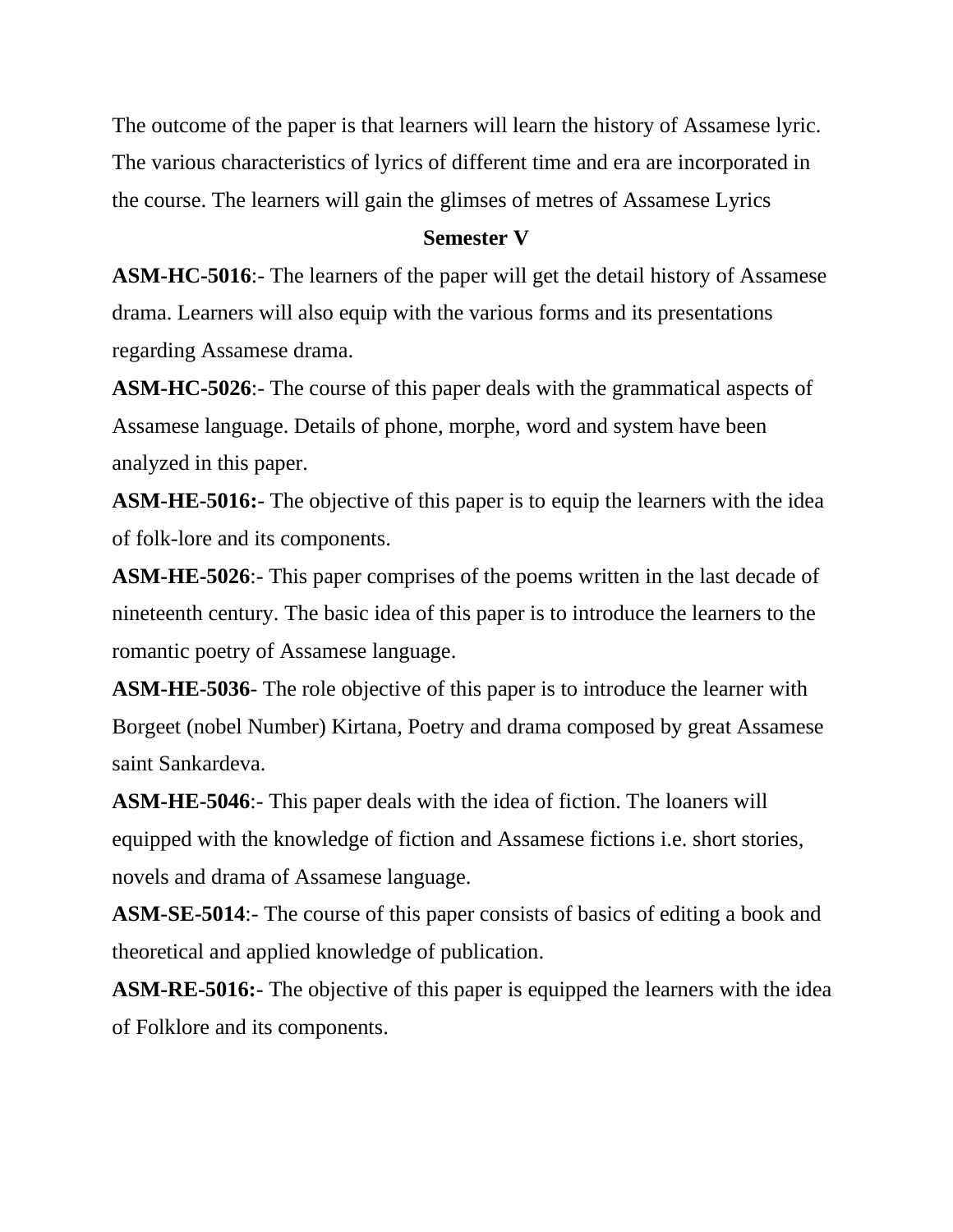**ASM-RE-5026**:- The role objective of this paper is to introduce the learner with Borgeet (nobel Number) Kirtana, Poetry and drama composed by great Assamese saint Sankardeva

**ASM-RG-5016**:- This paper consists of theory and applied knowledge recitation of poetry.

### **Semester VI**

## **6 th Semester ASM-HC6016**

## **Title of the paper:** Assamese Novel & short stories

The learners will be introduce to the Assamese novel & short-stories. This paper consists of some significant pieces of short stories & novel by which learners able to appreciate Assamese modern literature.

## **ASM-HC-6026**

## **Title of the paper: History of Assamese Script**

By this course learners will get knowledge about the history of Assamese Script.

## **ASM-HE-6016**

## **Title of the paper: Lakshminath Bezbaruah**

Lakshminath Bezbaruah was the pioneer of modern Assamese literature. He was not only a creative writer but a thinker also. Therefore this paper consists some creative & theoretical writings of Lakhsminath Bezbaruah by which learners able to get a profound knowledge about him.

## **ASM-HE-6026**

## **Title of the Paper: Banikanta Kakati**

Banikanta Kakati was a critic, comparist creative writers and linguist. The main objective of this Paper is to introduce the learners to critical and theoretical works of Dr. Banikanta Kakati. Therefore this paper consists some valuable pieces of writings of Dr. Banikanta Kakati.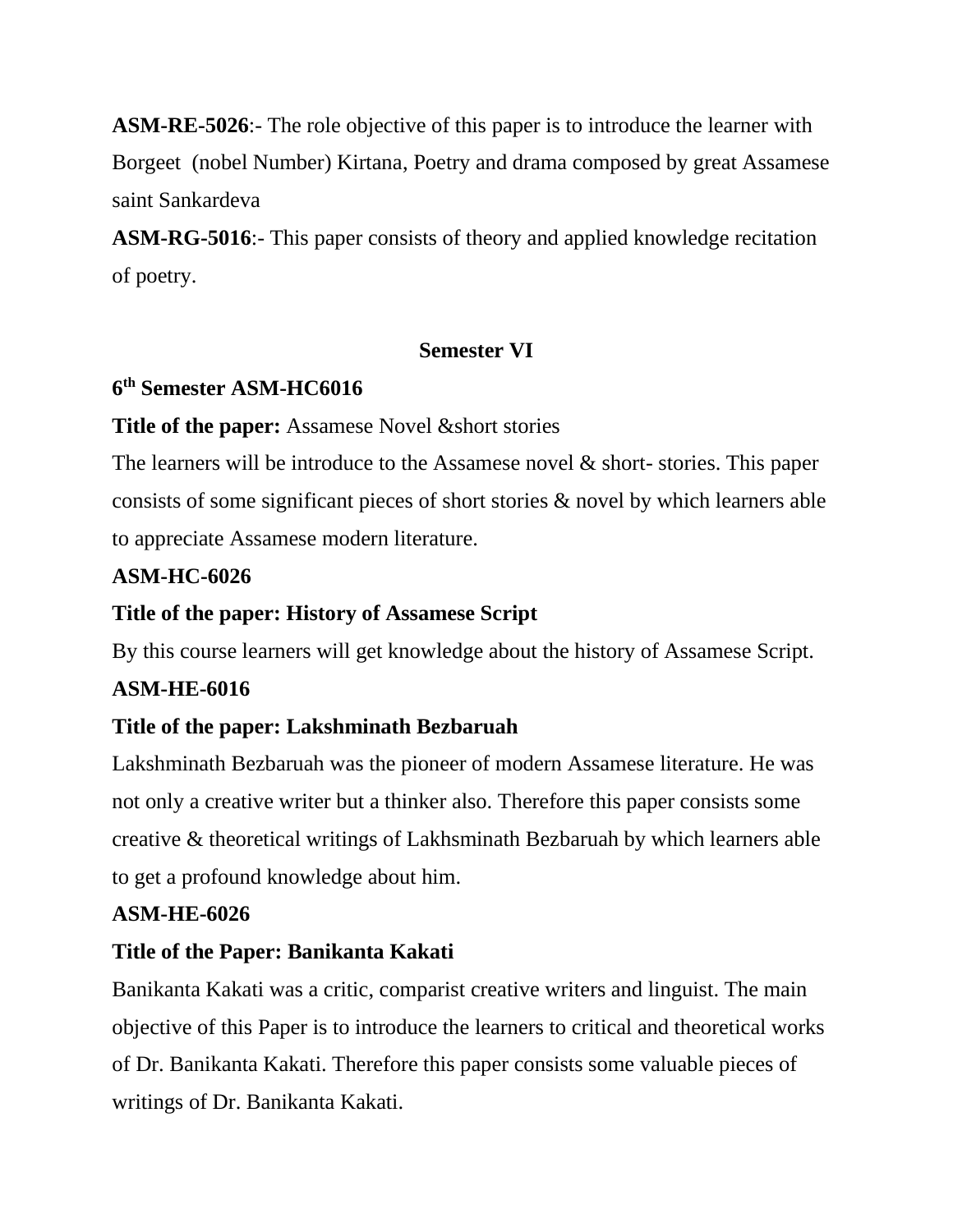## **ASM-HE-6036**

## **Title of the Paper: Assamese Child Literature**

This course equipped the learners with Assamese child Literature early era to modern era.

## **ASM-HE-6056**

## **Title of the Paper : Project**

For this paper learners have to prepare a project within 4000-5000 words about the historical place, Festival rituals, performing arts, folk literature etc in the guidance of teacher in-charge.

## **ASM-RE-6016**

## **Title of the Paper: Adoption**

This Course equipped the learners with theoretical & practical knowledge of adoption.

## **ASM-RG-6016**

## **Title of the Paper: Chanda, Alankar**

By this Course learners will get knowledge chanda & alankara. It is a part of eastern criticism.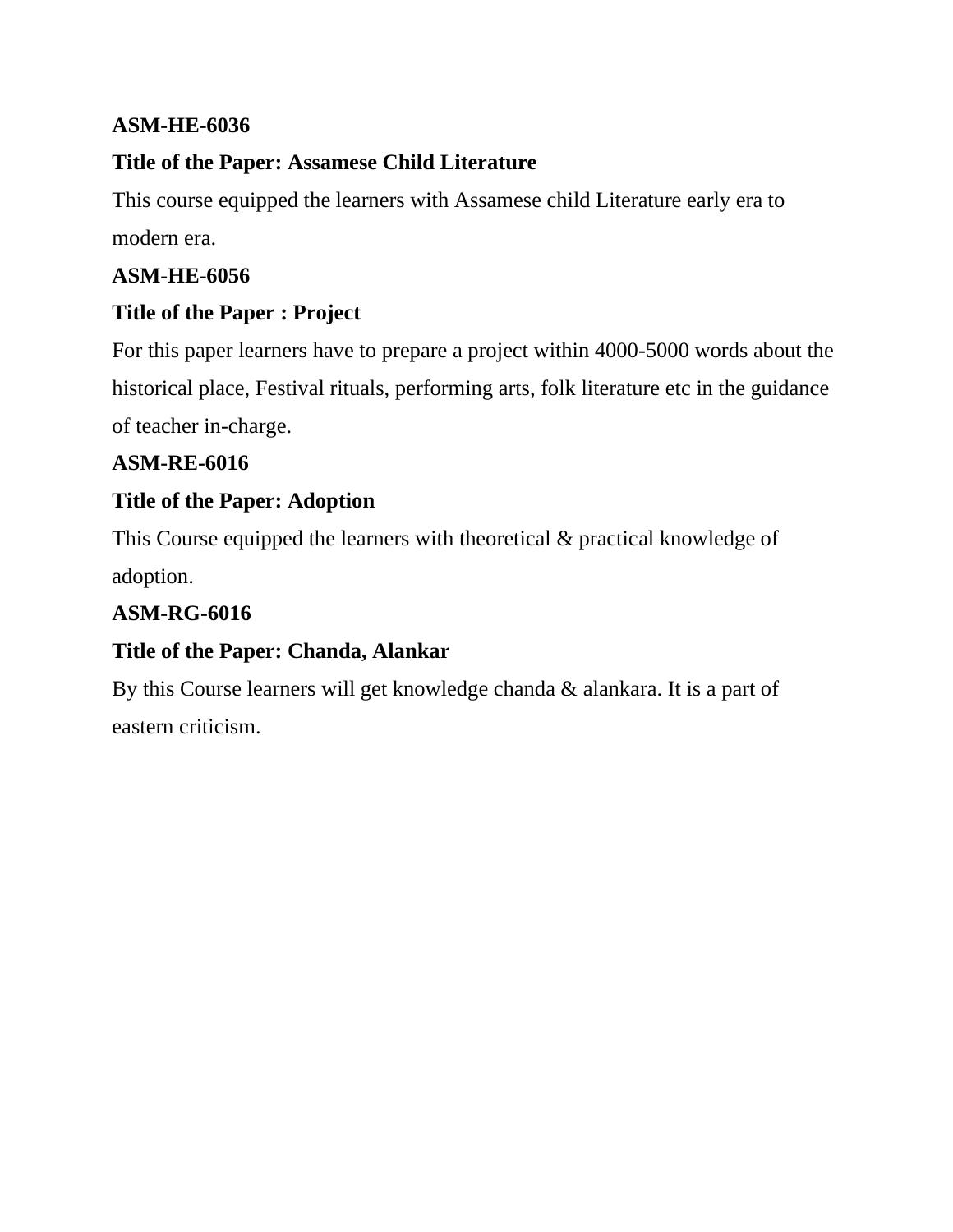# **Department of Economics**

#### **Programme Outcome**

**Course Outcome**

#### **SEMESTER 1**

### **ECO-HC-1016 Introductory Microeconomics**

 The course outcome of this paper on Microeconomics is as follows-Microeconomics studies the economic actions and behaviors of individual units and small groups of individual units.

 In this paper study is made about how the various cells of economic organism, that is, the various units of the economy such as thousands of consumers, thousands of producer or firms, thousands of workers and resource suppliers in the economy do their economic activities and reach their equilibrium states.

 Microeconomic theory studies the behaviour of the individual firm in regard to the fixation of price and output and their reactions to the changes in the demand and supply conditions.

 Thus, it can be concluded that Microeconomics is a Microscopic study of the economy.

### **ECO-HC-1026 Mathematical Methods in Economics-1**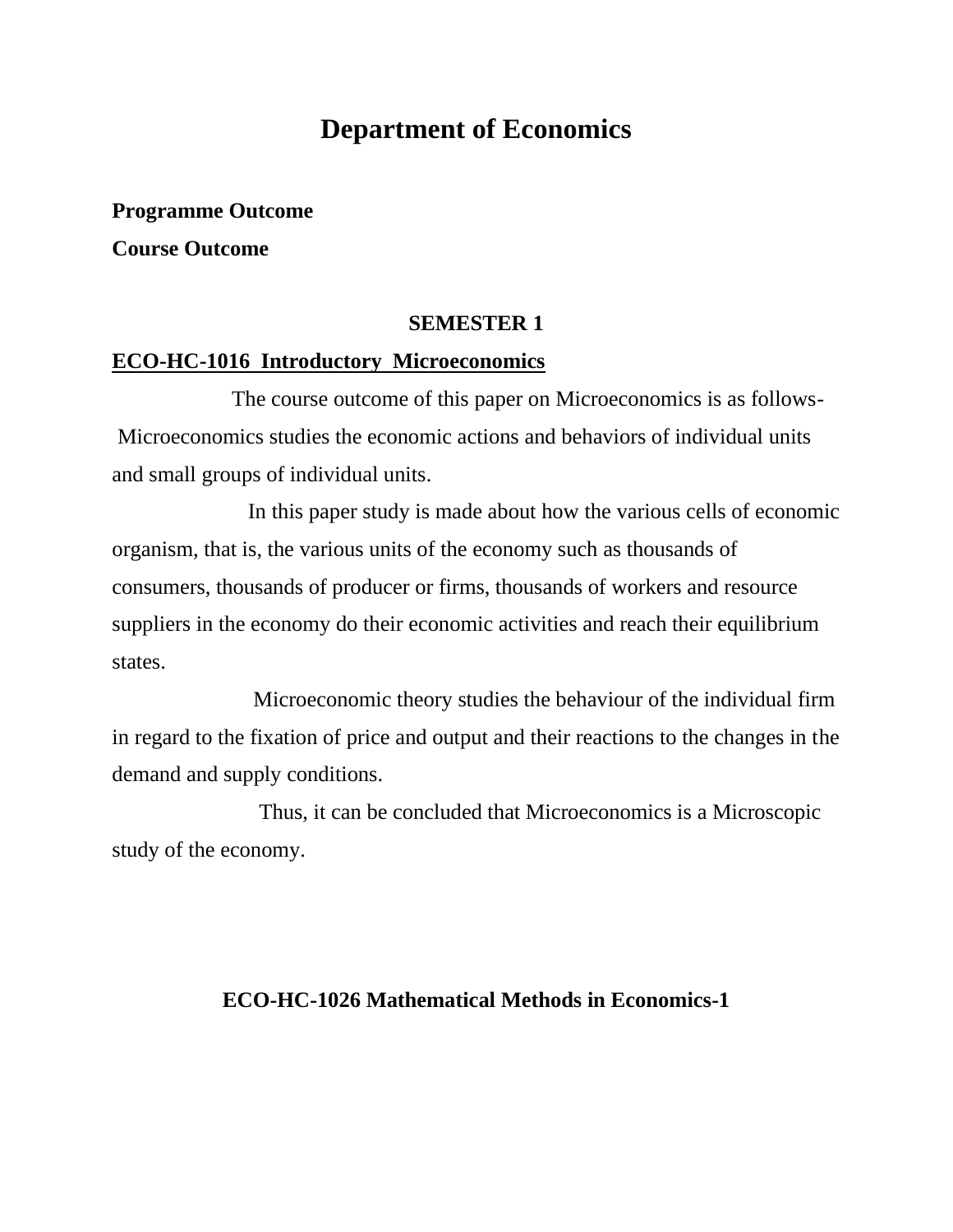The objective of this paper is to transit the body of basic mathematics that enables the study of economic theory at the undergraduate level, specifically the courses on Microeconomic theory, Macroeconomic theory, Statistics and Econometrics set out in the syllabus. In this course particular economic models are not the ends, but the means for illustrating the method of applying mathematical techniques to economic theory in general.

#### **SEMESTER 2**

#### **M-2016 Introductory Macroeconomics Sem II Major}**

 Macroeconomics analyses the behaviour of the whole economic system in totality or entirety.

 Macroeconomic course examines the determination of the level, fluctuations and trends (growth) in the overall economic activity i.e., national income, outcome and employment.

 The overall consumption and investment pattern of the economy, together with inflation level, various theories to assess inflationary trends, and business Cycles are studied.

#### **ECO-HC-2026 - Mathematical Methods in Economics-II**

The objective of this paper is to transit the body of basic mathematics that enables the study of economic theory at the undergraduate level, specifically the courses on Microeconomic theory, Macroeconomic theory, Statistics and Econometrics set out in the syllabus. In this course particular economic models are not the ends, but the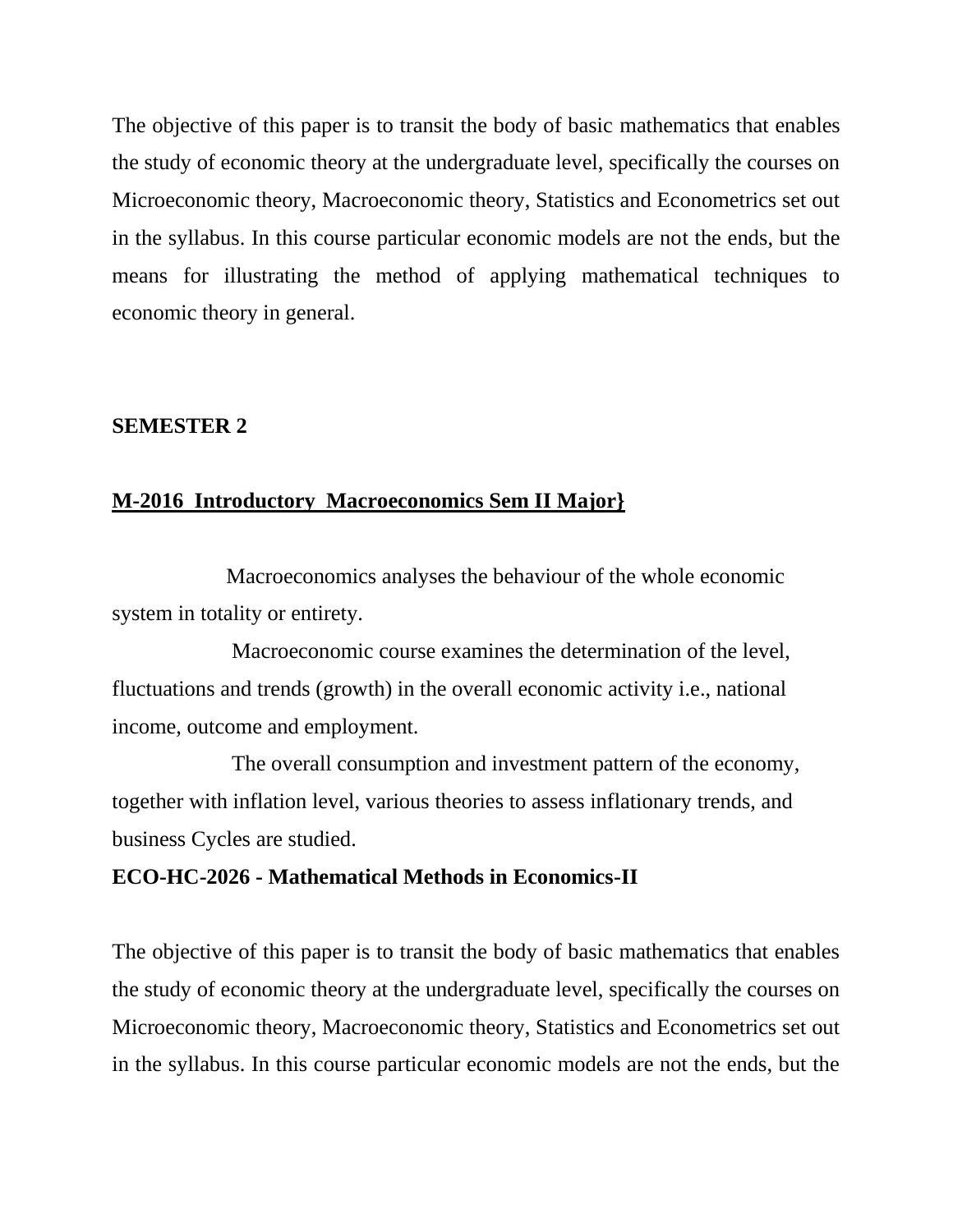means for illustrating the method of applying mathematical techniques to economic theory in general.

Topics coursed include application of Linear algebra to National income made and Market Model, Multivariable optimization, application of differential equation to market model Difference Equation and Cob-Web Market Model.

# **3 rd SEMESTER**

#### ECO-HC-3016: INTERMEDIATE MICROECONOMICS - I

#### Course outcome

The course is designed to provide a sound training in microeconomic theory to formally analyze the behaviour of individual agents. Since students are already familiar with the quantitative techniques in the previous semesters, mathematical tools are used to facilitate understanding of the basic concepts. This course looks at the behaviour of the consumer and the producer and also covers the behaviour of a competitive firm.

# **ECO-HC-3026: INTERMEDIATE MACROECONOMICS - I**

# Course Outcome

This course introduces the students to formal modeling of a macro-economy in terms of analytical tools. It discusses various alternative theories of output and employment determination in a closed economy in the short run as well as medium run, and the role of policy in this context. It also introduces the students to various theoretical issues related to an open economy.

# **ECO-HC-3036: STATISTICAL METHODS FOR ECONOMICS**

#### Course Outcome

This is a course on statistical methods for economics. It begins with some basic concepts and terminology that are fundamental to statistical analysis and inference.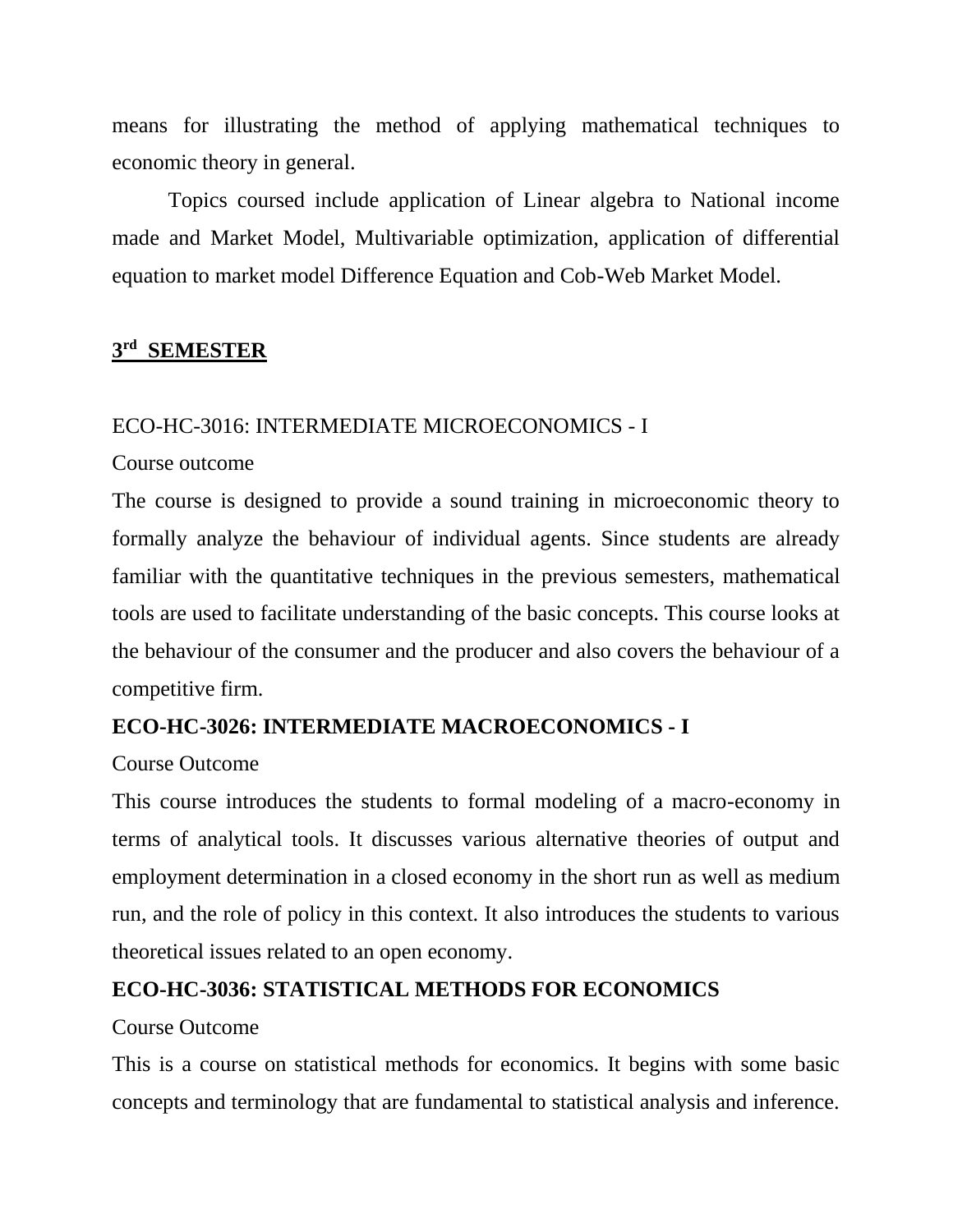It then develops the notion of probability, followed by probability distributions of discrete and continuous random variables and of joint distributions. This is followed by a discussion on sampling techniques used to collect survey data. The course introduces the notion of sampling distributions that act as a bridge between probability theory and statistical inference. The semester concludes with some topics in statistical inference that include point and interval estimation.

# **FOURTH SEMESTER CORE**

# **ECO-HC-4016: INTERMEDIATE MICROECONOMICS - II**

#### Course Outcome

This course is a sequel to Intermediate Microeconomics I. The emphasis will be on giving conceptual clarity to the student coupled with the use of mathematical tools and reasoning. It covers general equilibrium and welfare, imperfect markets and topics under information economics.

#### **5 th Semester Core**

# **ECO-HC-5016: Indian Economy-I**

Using appropriate analytical frameworks, this course reviews major trends in economics indicators and policy debates in India in the post-Independence period, with particular emphasis on paradigm shifts and turning points.

# **ECO-HC-5026: Development Economics-I**

The course begins with a discussion of alternative conceptions of development and their justification. It then proceeds to aggregate models of growth and crossnational comparisons of the growth experience that can help evaluate these models. The axiomatic basic for inequality measurement is used to develop measures of inequality and connections between growth and inequality are explored. The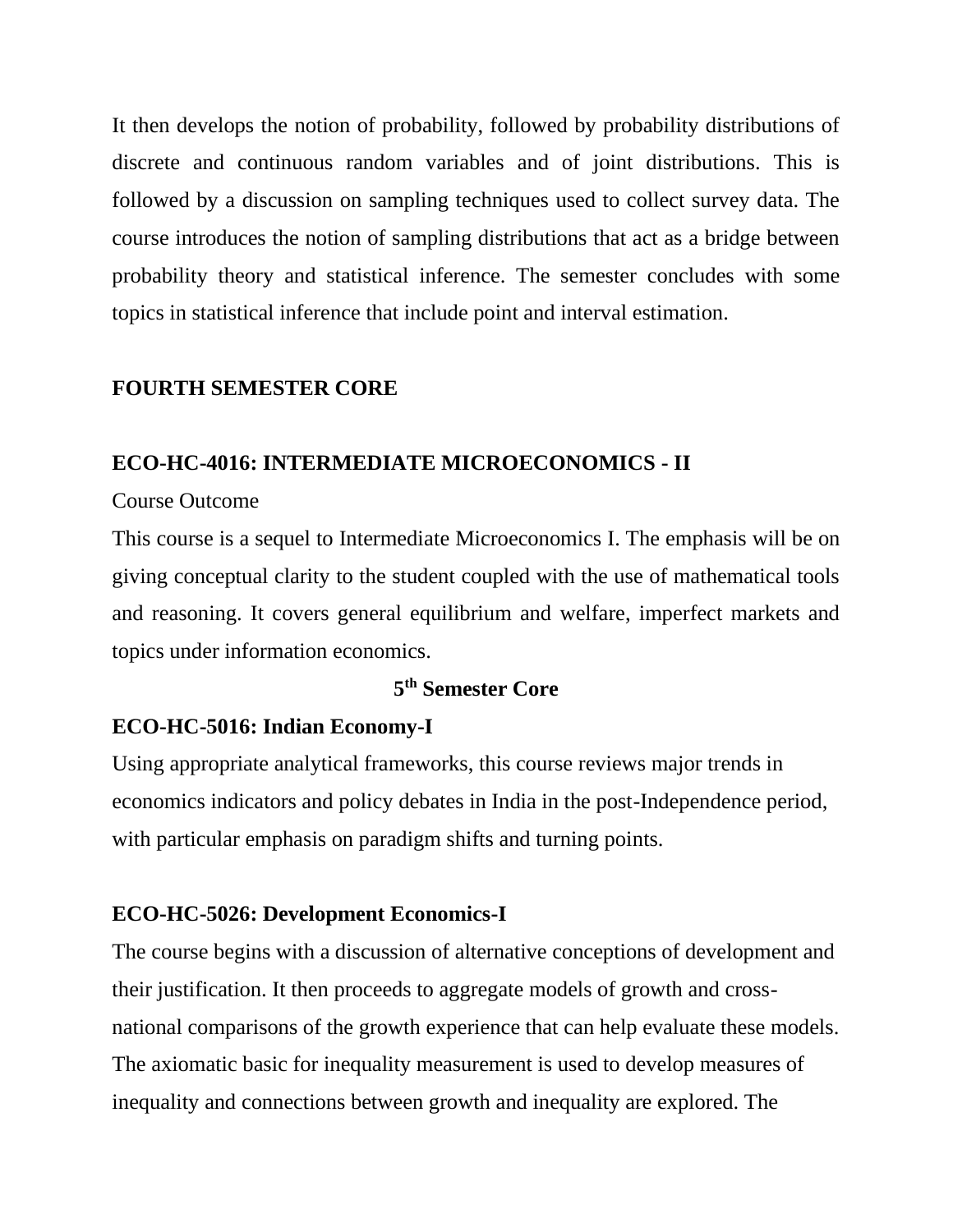course ends by linking political institutions to growth and inequality by discussing the role of the state in economics development and the informational and incentive problems that affect state governance.

#### **ECO-HE-5026: Money and Financial Markets**

This course exposes students to the theory and functioning of the monetary and financial sectors of the economy. It highlights the organization, structure and role of financial markets and institutions. It also discusses interest rates, monetary management and instruments of monetary control. Financial and banking sector reforms and monetary policy with special reference to India are also covered.

#### **ECO-HE-5036: Public Finance**

This course is a non-technical overview of government finances with special reference to India. The course does not require any prior knowledge of economics. It will look into efficiency and equity aspects of taxation of the centre, states and the local government and the issues of the fiscal federalism and decentralization in India. The course will be useful for students aiming towards careers in the government sector, policy analysis, business and journalism.

#### **5 th Semester DSE**

#### **ECO-RE/GE-5016: Economic Development and Policy in India-I**

This Course reviews major trends in aggregate economic indicators in India and place these against the backdrop of major policy debates in India in the post-Independence period.

#### **ECO-RE/GE-5026: Money and Banking**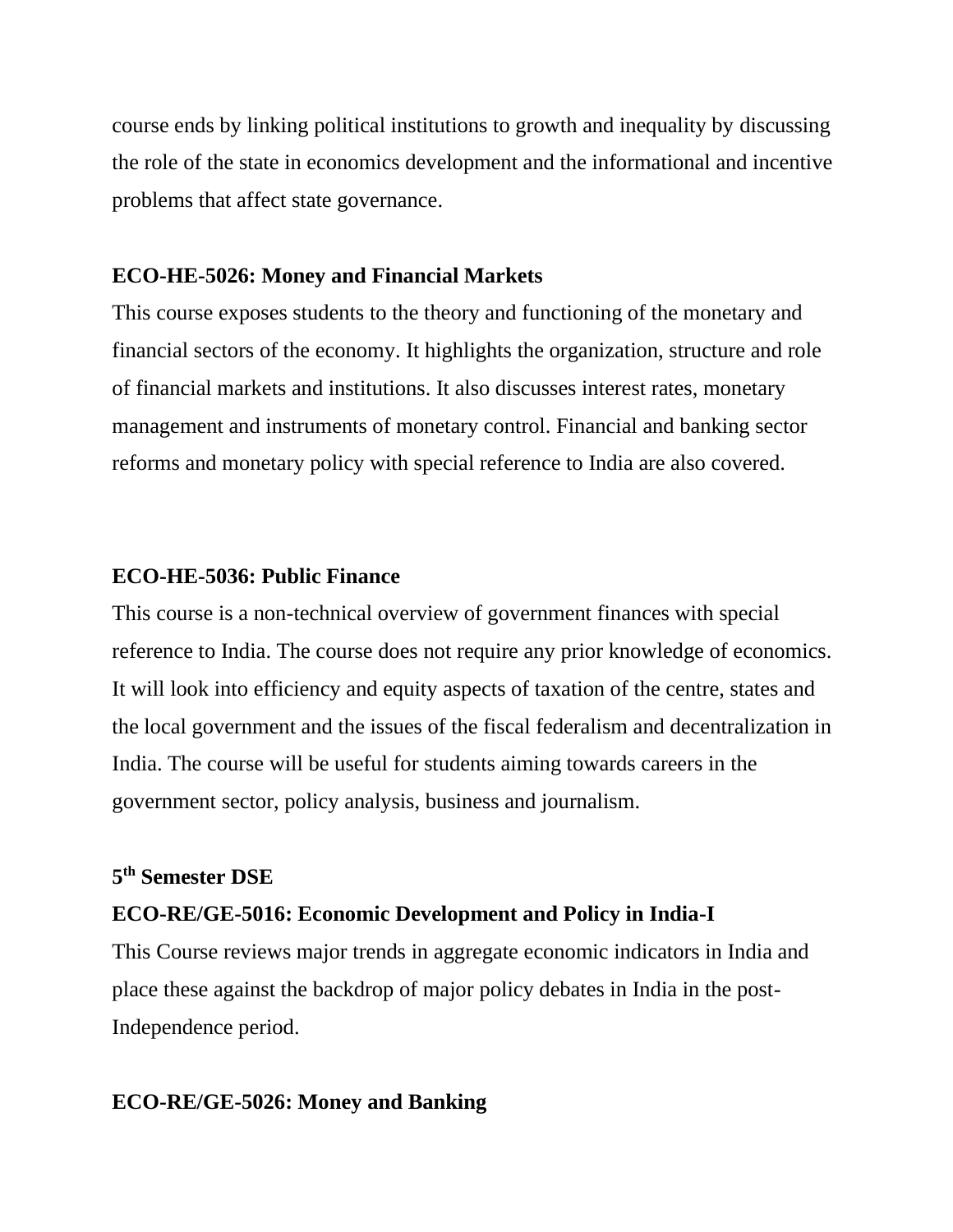This course exposes students to the theory and functioning of the monetary and financial sectors of the economy. It highlights the organization, structure and role of financial markets and institutions. It also discusses interest rates, monetary management and instruments of monetary control. Financial and banking sector reforms and monetary policy with special reference to India are also covered.

#### **6 th semester**

#### **ECO-HE-6016: Environmental Economics**

This course focuses on economics causes of environmental problems. In particular, economic principles are applied to environmental questions and their management through various economic institutions, economic incentives and other instruments and policies. Economic implications of environmental policy are also addressed as well as valuation of environmental quality, quantification of environmental damages, tools for evaluation of environmental projects such as cost-benefit analysis and environmental impact assessments. Selected topics on international environmental problems are also discussed.

#### **ECO-HE-6026: International Economics**

This course develops a systematic exposition of models that try to explain the composition, direction and consequences of international trade, and the determinants and effects of trade policy. It then builds on the models of open economy macroeconomics developed in courses 02 and 12, focusing on national polices as well as international monetary systems. It concludes with an analytical account of the causes and consequences of the rapid expansion of international financial flows in recent years. Although the course is based on abstract theoretical models, students will also be exposed to real-world examples and case studies.

#### **ECO-HE-6036: The Economy of Assam**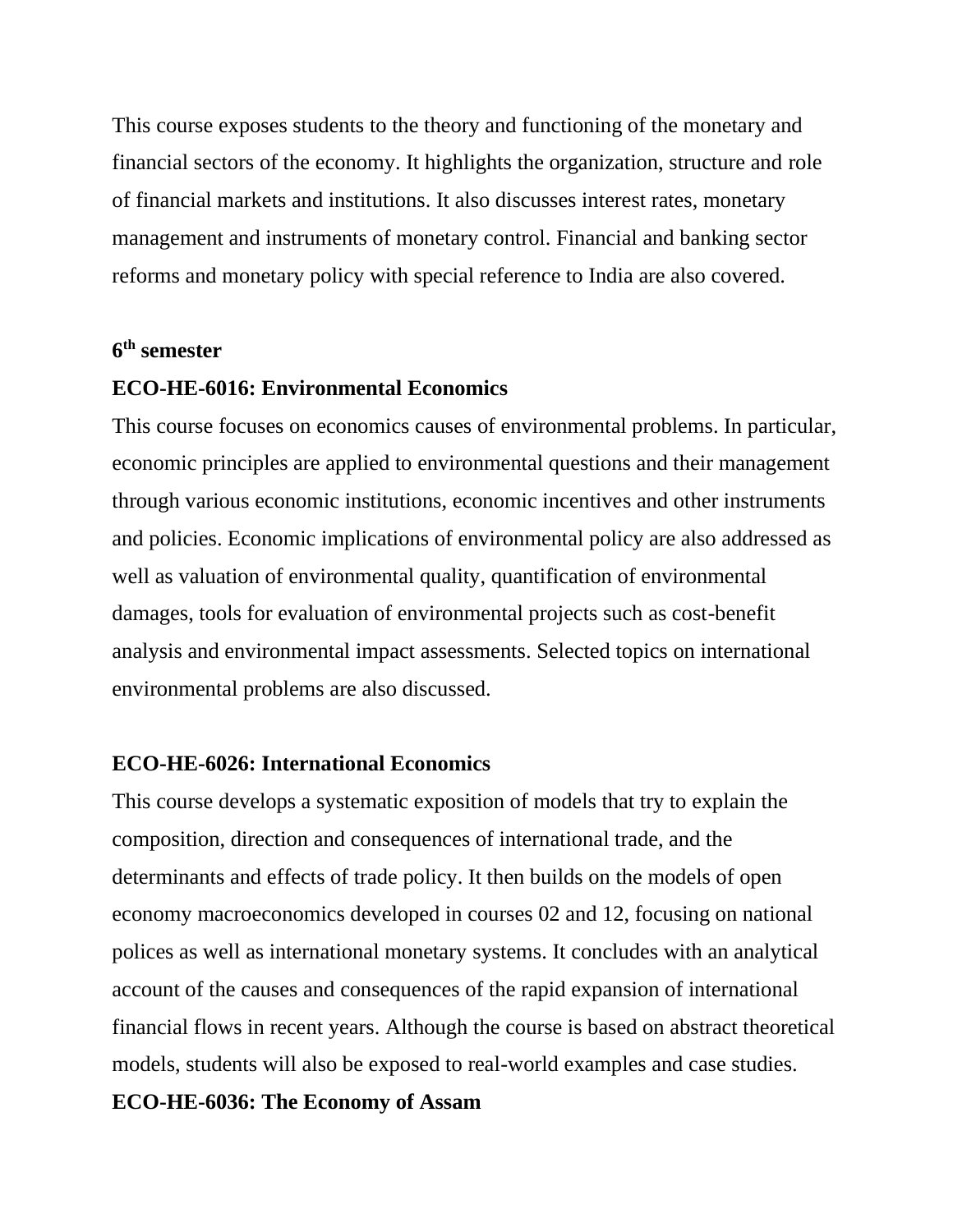This course will provide students an idea of evolution of the Assam Economy from the colonial period to the contemporary time. The course is expected to help students to better appreciate the challenges and opportunities of the economy of Assam in the present context.

#### **ECO-HC-6016: Indian Economy-II**

This course examines sector-specific polices and their impact in shaping tend in key economic indicators in India. It highlights major policy debates and evaluates the Indian empirical evidence. Given the rapid changes taking place in the country, the reading list will have to be updated annually.

# **ECO-HC-6026: Development Economics-II**

This is the second module of the economic development sequence. It begins with basic demographic concepts and their evolution during the process of development. The structure of markets and contracts is linked to the particular problems of enforcement experienced in poor countries. The governance of communities and organizations is studied and this is then linked to questions of sustainable growth. The course ends with reflections on the role of globalization and increased international dependence on the process of development.

# **ECO-RE/RG-6016: Economic Development and Policy in India-II**

Building on the more aggregative analysis of trends in the Indian Economy offered in Economic Development and Policy-I, this course examines sector-specific trends in key indicators and their implications in the post-Independence period.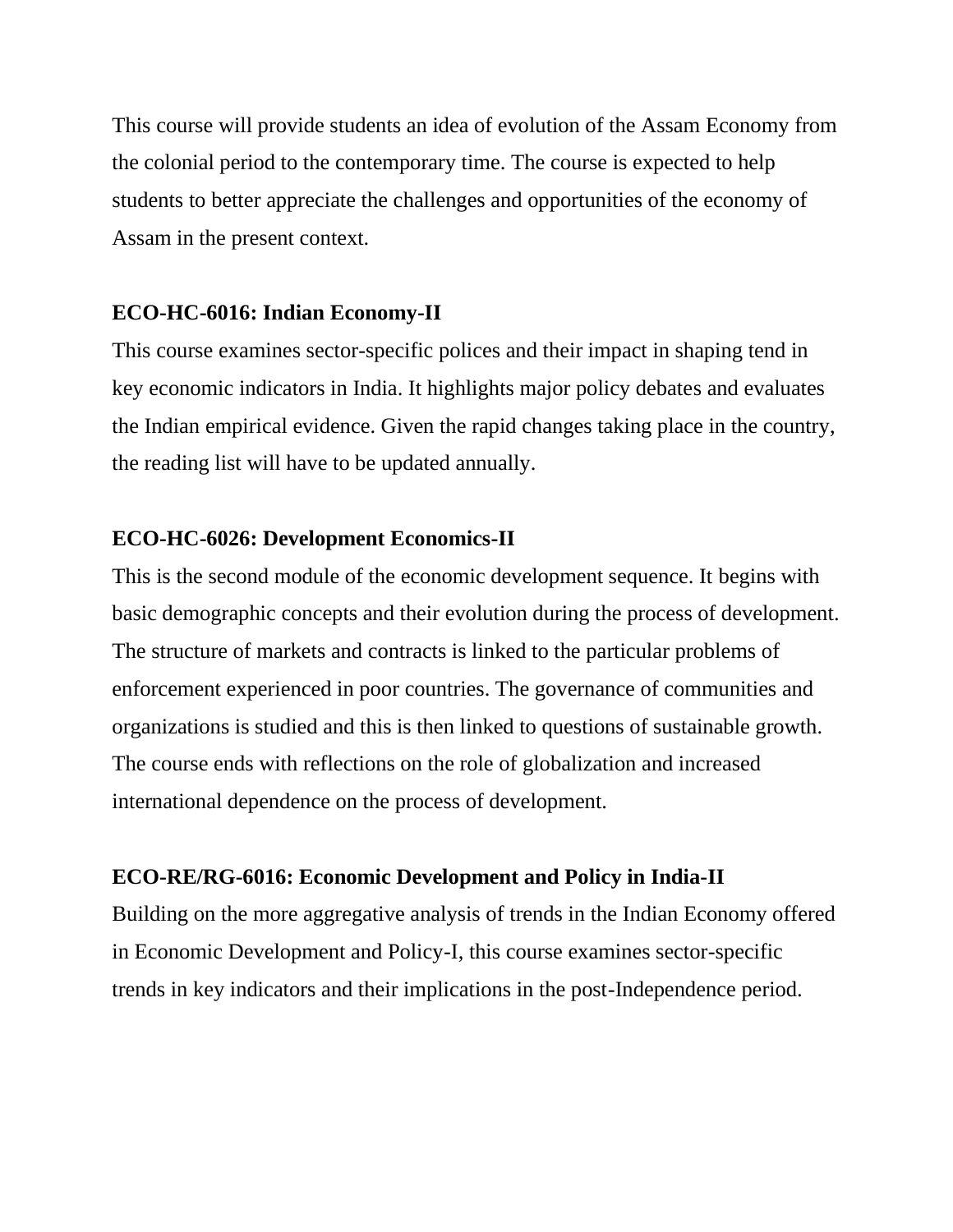# **Department of Mathematics**

#### **Programme outcome**

Mathematical Learning Outcomes:-

Students who have completed the requirements will:-

- Be able to perform basic competitions in higher mathematics
- Be able to read and understand middle level proofs.
- Be able to write and understand basic proofs.
- Develop and maintain problem solving skills.
- Use Mathematical ideas to model real- world problems.
- Be able to communicate mathematical ideas with others.
- Have experience using technology and computational techniques to address mathematical ideas.
- Create awareness to become enlightened citizen with commitment to deliver one's responsibilities within the scope of bestowed right and privileges.

# **Course Outcome SEMESTER-I**

# **MAT-RC-1016:Calculus**

Course Objectives: Course Objectives: The primary objective of this course is to introduce the graphs of functions and basic tools of calculus and geometric properties which are helpful in understanding their applications in real world Problems.

**SEMESTER-II MAT-RC-2016: Algebra**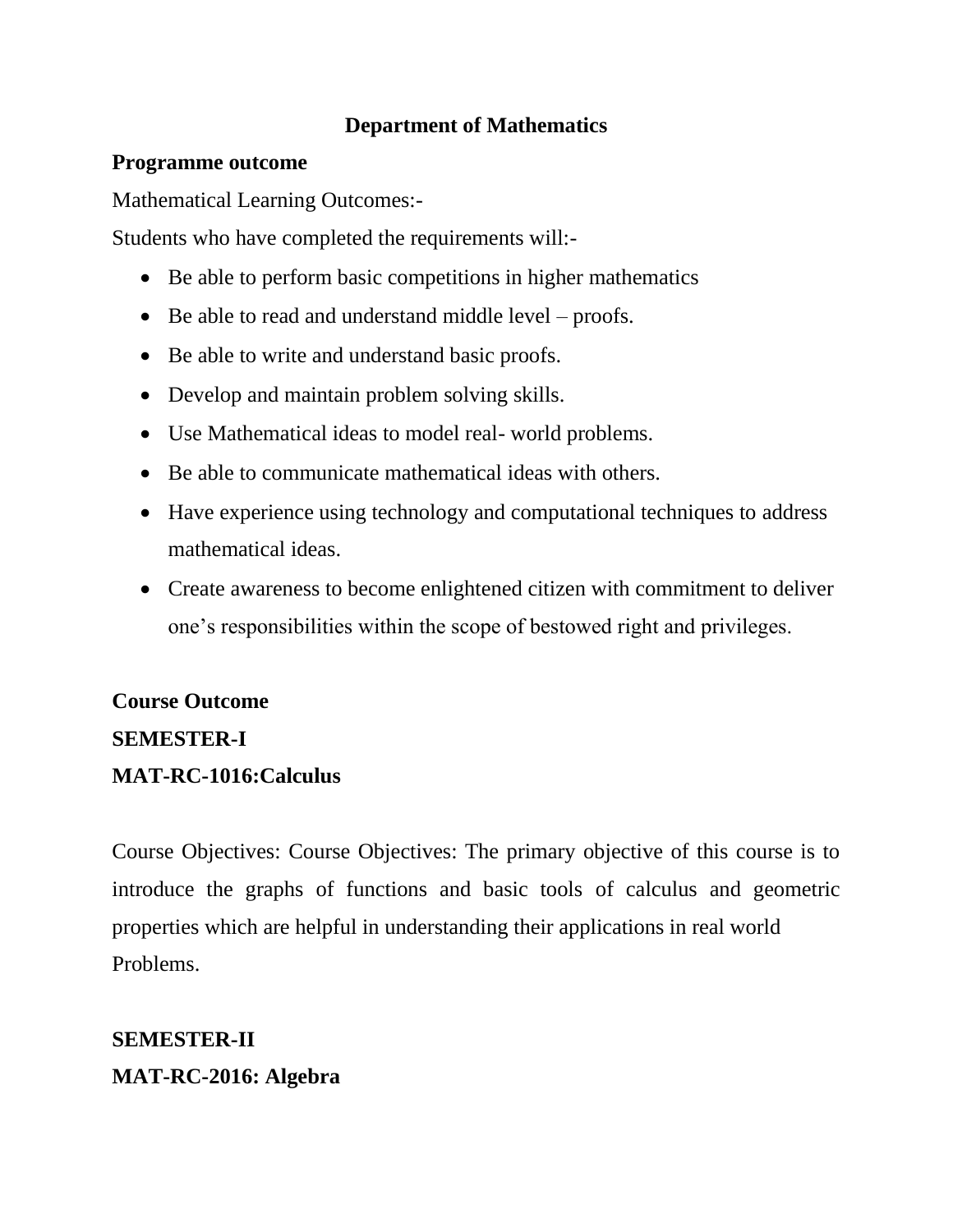**Course Objectives:** The primary objective of this course is to introduce the basic theory of equations and trigonometric function, matrices and determinant as well as algebra of vector spaces.

Course Learning Outcomes: This course will enable the students to:

i) Employ De Moivre's theorem to solve problems.

ii) Learn about matrices, determinant and application in solving system of equations

iii) Learn about vector space algebra and their application

# **SEMESTER-III**

# **MAT-RC-3016: Differential Equations**

Course Objectives: The main objective of this course is to introduce the students to the exciting world of differential equations and their solutions methods. Course Learning Outcomes: The course will enable the students to: i) Learn basics of differential equations and methods for solving.

# **SEMESTER-IV**

# **MAT-RC-4016: Real Analysis**

Course Objectives: The course will develop a deep and rigorous understanding of real line R and of defining terms to prove the results about convergence and divergence of sequences and series of real numbers.